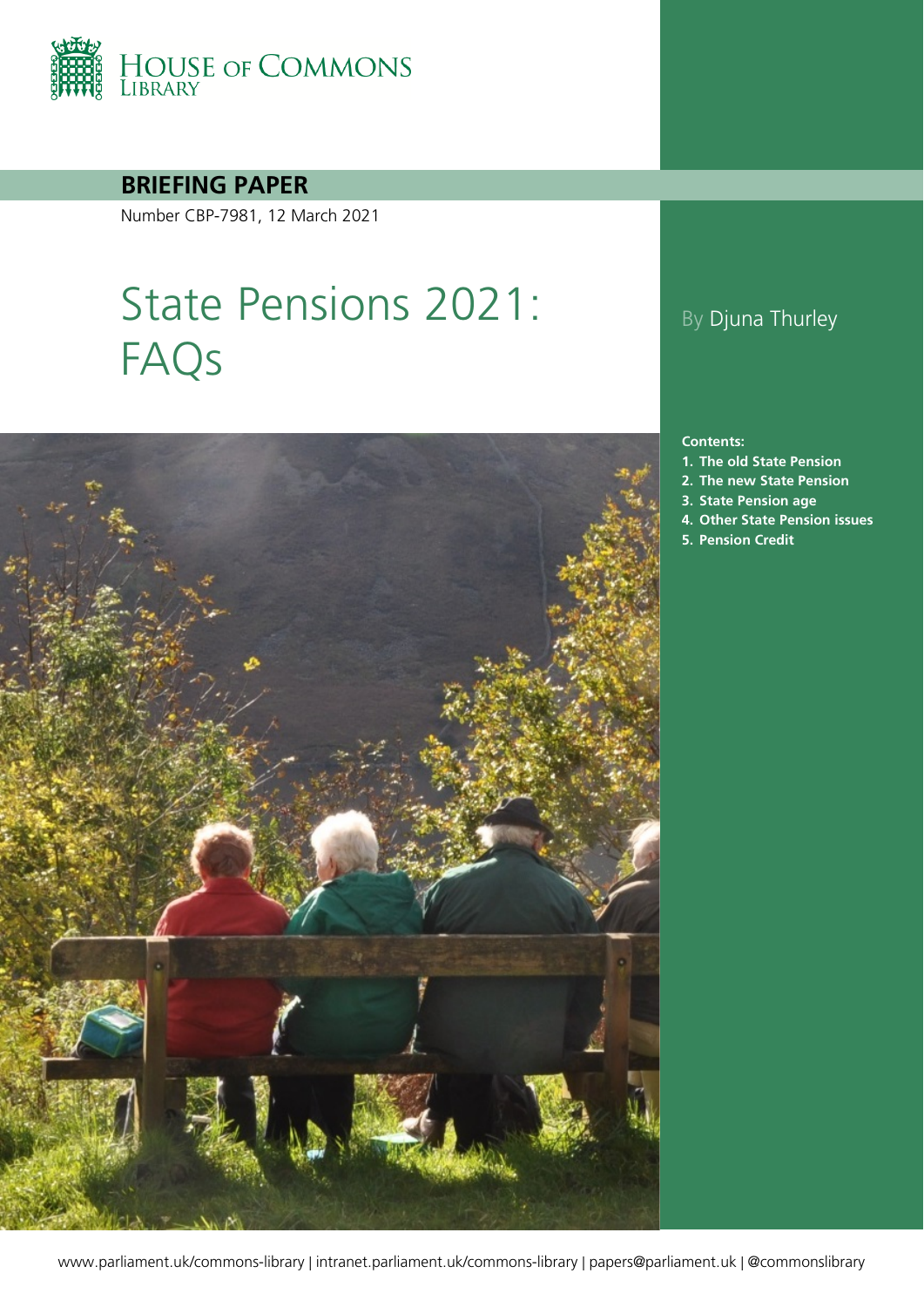# **Contents**

| <b>Summary</b>    |                                                                                                                                                                                                                                                                                                                                                                                                                                                                                                                                                                                                                                                                                                                                                                      | 4                                                                                                                     |
|-------------------|----------------------------------------------------------------------------------------------------------------------------------------------------------------------------------------------------------------------------------------------------------------------------------------------------------------------------------------------------------------------------------------------------------------------------------------------------------------------------------------------------------------------------------------------------------------------------------------------------------------------------------------------------------------------------------------------------------------------------------------------------------------------|-----------------------------------------------------------------------------------------------------------------------|
| 1.<br>1.1<br>1.2  | <b>The old State Pension</b><br>The basic State Pension<br>How did people build entitlement?<br>Claiming on a spouse or civil partner's record<br>State Pension uplift - why have some people been underpaid?<br>What about women who paid reduced rate NI?<br>Why is there a 25p increase at age 80?<br>Why were adult dependency increases abolished?<br>Why were some men aged 60 to 64 automatically awarded NI credits?<br>The additional State Pension<br>What is it?<br>What was contracting-out?<br>How did it affect State Pension entitlement?<br>How much State Earnings Related Pension Scheme (SERPS) could people inherit?<br>Why is there a State Earnings Related Pension Scheme (SERPS) maximum?<br>What about people with contracted-out pensions? | 5<br>$\frac{5}{5}$<br>$\,$ 6 $\,$<br>$\overline{7}$<br>11<br>12<br>12<br>14<br>15<br>15<br>15<br>16<br>17<br>19<br>19 |
| 2.                | <b>The new State Pension</b><br>How is it different from the old system?<br>How can peopleget specific advice about their pension?<br>How do people build entitlement?<br>Does requiring 35 qualifying years for the nSP amount to 'moving the goalposts'? 21<br>Can people still claim based on their spouse or civil partner's NI record?<br>Why is there a minimum qualifying period?<br>What about NI records before 2016?<br>Do people who had built up more than the full nSP before 2016 lose out?<br>Why is a there a deduction for some people with occupational pensions?<br>Will people with Guaranteed Minimum Pensions still get full uprating?<br>Were the reforms unfair to pre-2016 pensioners?                                                      | 20<br>20<br>20<br>20<br>22<br>23<br>24<br>25<br>26<br>27<br>27                                                        |
| 3.                | <b>State Pension age</b><br>What is the State Pension age?<br>How will it rise in future?<br>What has happened to the legal challenge to pension age increases for 1950s<br>women?<br>Can people claim the State Pension early?<br>What happens if a claim for State Pension is delayed (deferred)?<br>Why was the reward for deferral reduced for people reaching SPA from 2016?                                                                                                                                                                                                                                                                                                                                                                                    | 29<br>29<br>29<br>30<br>32<br>33<br>34                                                                                |
| 4.<br>4.1<br>4.2  | <b>Other State Pension issues</b><br>Coronavirus response<br><b>State Pension payments</b><br>Do I have to have it paid into a bank account?<br>How frequently is it paid?                                                                                                                                                                                                                                                                                                                                                                                                                                                                                                                                                                                           | 36<br>36<br>37<br>37<br>38                                                                                            |
| 4.3<br>4.4<br>4.5 | Why can't people get Carer's Allowance in addition to the State Pension?<br>How is the State Pension uprated?<br><b>State Pension overseas</b><br>Why isn't the UK State pension uprated in some overseas countries?<br>What impact did Brexit have?                                                                                                                                                                                                                                                                                                                                                                                                                                                                                                                 | 38<br>39<br>40<br>40<br>41                                                                                            |
| 4.6<br>4.7        | How can I check my State Pension forecast?<br>Why do people with full State Pensions continue to be liable for NI?                                                                                                                                                                                                                                                                                                                                                                                                                                                                                                                                                                                                                                                   | 43<br>43                                                                                                              |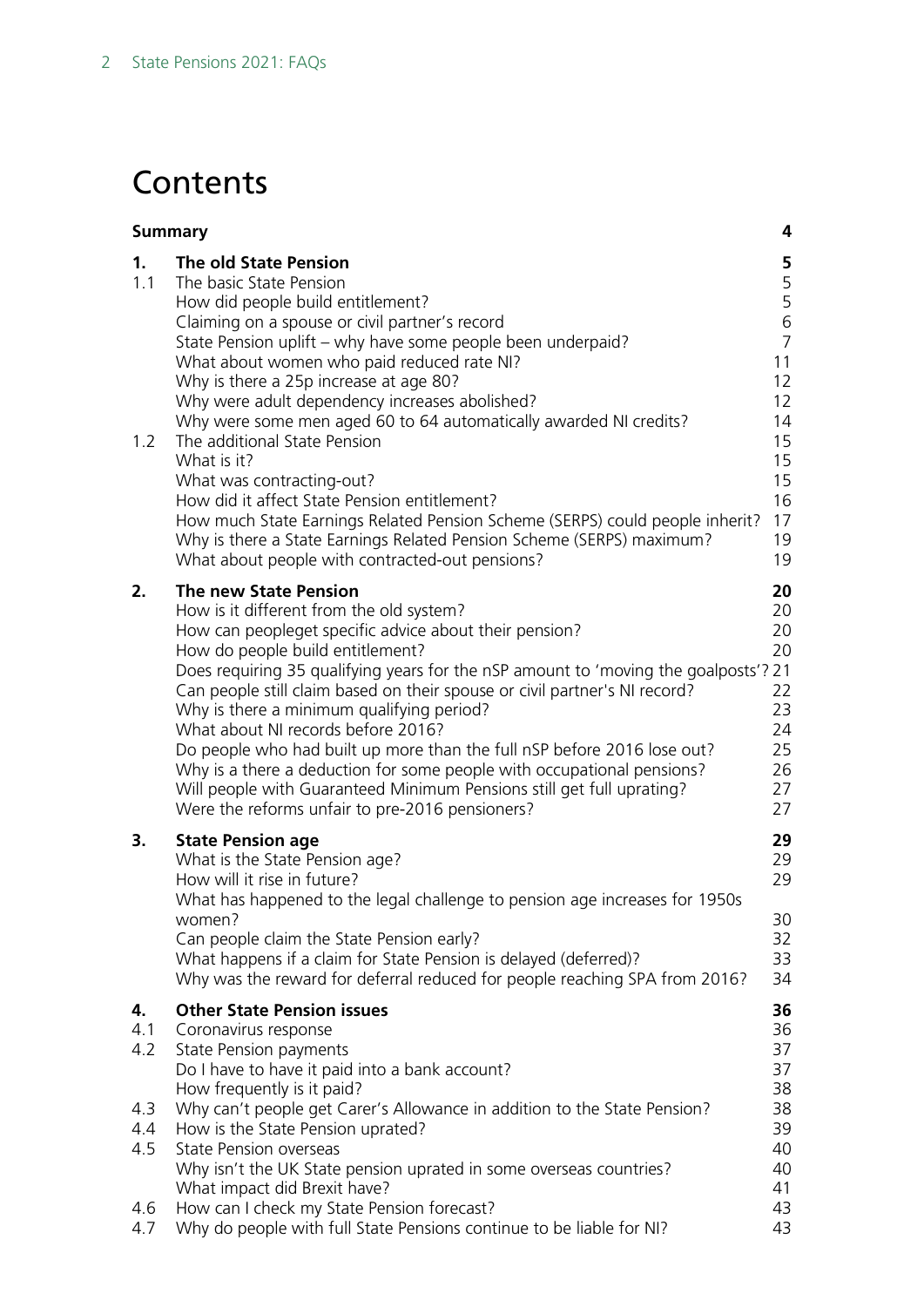| 4.8 Is the State Pension taxable?                                                                                                                                                                                                      | 44                                |
|----------------------------------------------------------------------------------------------------------------------------------------------------------------------------------------------------------------------------------------|-----------------------------------|
| <b>Pension Credit</b><br>What is Pension Credit?<br>Why has Savings Credit been reduced in recent years?<br>What is the Pension Credit qualifying age?<br>What happens if a claimant goes abroad?<br>What if someone has lived abroad? | 46.<br>46<br>47<br>47<br>49<br>51 |
|                                                                                                                                                                                                                                        |                                   |

Author: Djuna Thurley

Cover page image copyright: [Pensioners](https://www.flickr.com/photos/morebyless/15582324910/in/photolist-pJXujj) by [more by less;](https://www.flickr.com/photos/morebyless/) creative commons attribution [2.0 generic](https://creativecommons.org/licenses/by/2.0/) (CC by 2.0)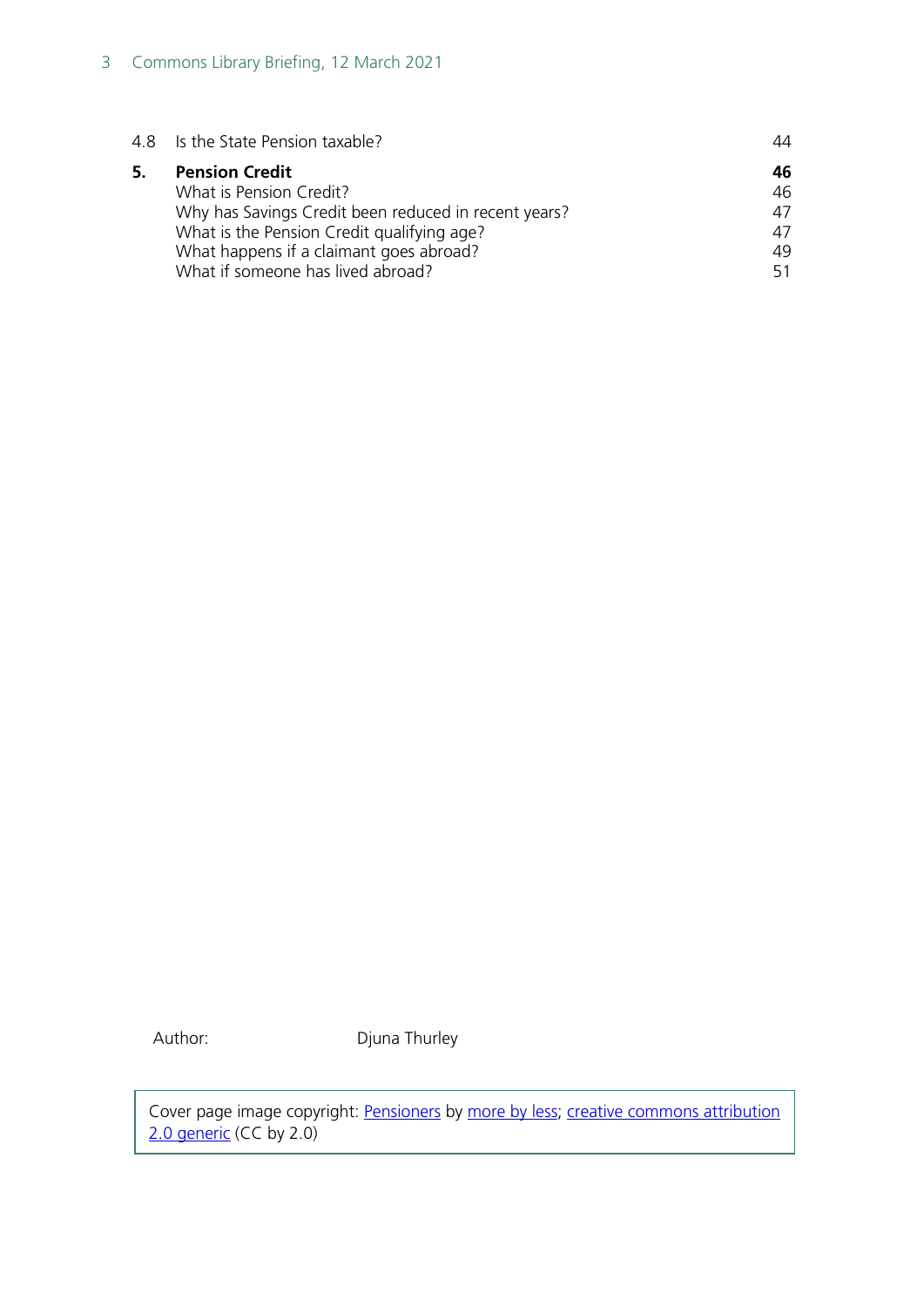# <span id="page-3-0"></span>Summary

This briefing paper answers FAQs constituents raise with their MPs about State Pensions. It provides some general information in relation to these FAQs and signposts to more detailed sources of information and advice. It covers issues including:

- **Types of State Pension** e.g.: What was the old basic State Pension? What was the State Earnings-Related Pension Scheme (SERPS)? What is the new State Pension?
- **Delivery** e.g.: What day is the State Pension paid on?
- **Eligibility** e.g.: Who is entitled to the new State Pension? Can people still claim on the spouse/civil partner's National Insurance record? At what age can people claim their State Pension? Is there an option to draw the State Pension early?
- **Fairness** e.g.: Have women born in the 1950s been unfairly treated? Is the new State Pension more generous than the old one? Are people who were members of contracted-out occupational schemes treated unfairly?
- **Benefits (Pension Credit)** e.g.: Who is entitled to Pension Credit? What if a Pension Credit claimant goes abroad? How does it take account of capital?

Please note that nothing in this paper should be considered as constituting legal advice. It is not intended to address the specific circumstances of a particular individual. A suitably qualified professional should be consulted if specific advice or information is required.

Information about how to complain about any aspect of the service provided by DWP or the Pension Service is on the Library constituency casework page: [Social security](https://commonslibrary.parliament.uk/constituency-casework/social-security-complaints/)  [complaints.](https://commonslibrary.parliament.uk/constituency-casework/social-security-complaints/) The procedure for seeking to get a benefits decision changed if a person thinks it is wrong, is quite separate – see [Challenging](https://commonslibrary.parliament.uk/?p=27629) benefits decisions.

## **Other sources of information, guidance and help with individual cases** include:

- **The Pension Service**, which [can answer questions](https://www.gov.uk/contact-pension-service) about State Pension eligibility, claims, payments and receives complaints about issues such as unreasonable delays. A person can also report a change of circumstances to the Service, for example if they have changed address.
- **Age UK**, which gives useful information on its website such as how to challenge a benefit decision, and the charity itself can speak with individuals about their case.
- **The Citizens Advice Bureau**, which can [provide advice](https://www.citizensadvice.org.uk/about-us/contact-us/contact-us/contact-us/) about different aspects of the State Pension and Pension Credit.

## **Territorial issues**

The rules described apply across Great Britain.<sup>[1](#page-3-1)</sup> Northern Ireland operates a policy of parity which "ensures that a person in Northern Ireland has the same benefit entitlements as his or her counterpart in England, Scotland or Wales". There is limited scope for variation, due to the financial implications of breaking "parity", although operational flexibility can take account of local circumstances. (NI Assembly, [Understanding "parity"\)](http://www.niassembly.gov.uk/globalassets/Documents/Social-Dev/Urban-Regen/DSD_Briefing_Paper_parity.pdf). Information about the State Pension and Pension Credit for people in Northern Ireland is on the [NI Direct website.](https://www.nidirect.gov.uk/campaigns/state-pension)

<span id="page-3-1"></span>Scotland Act 1998, Sch 5 (11) (F3); Wales Act 2017, Sch 7A (2) (134); Library Briefing Pape[r CBP 8544](https://researchbriefings.parliament.uk/ResearchBriefing/Summary/CBP-8544) (April 2019)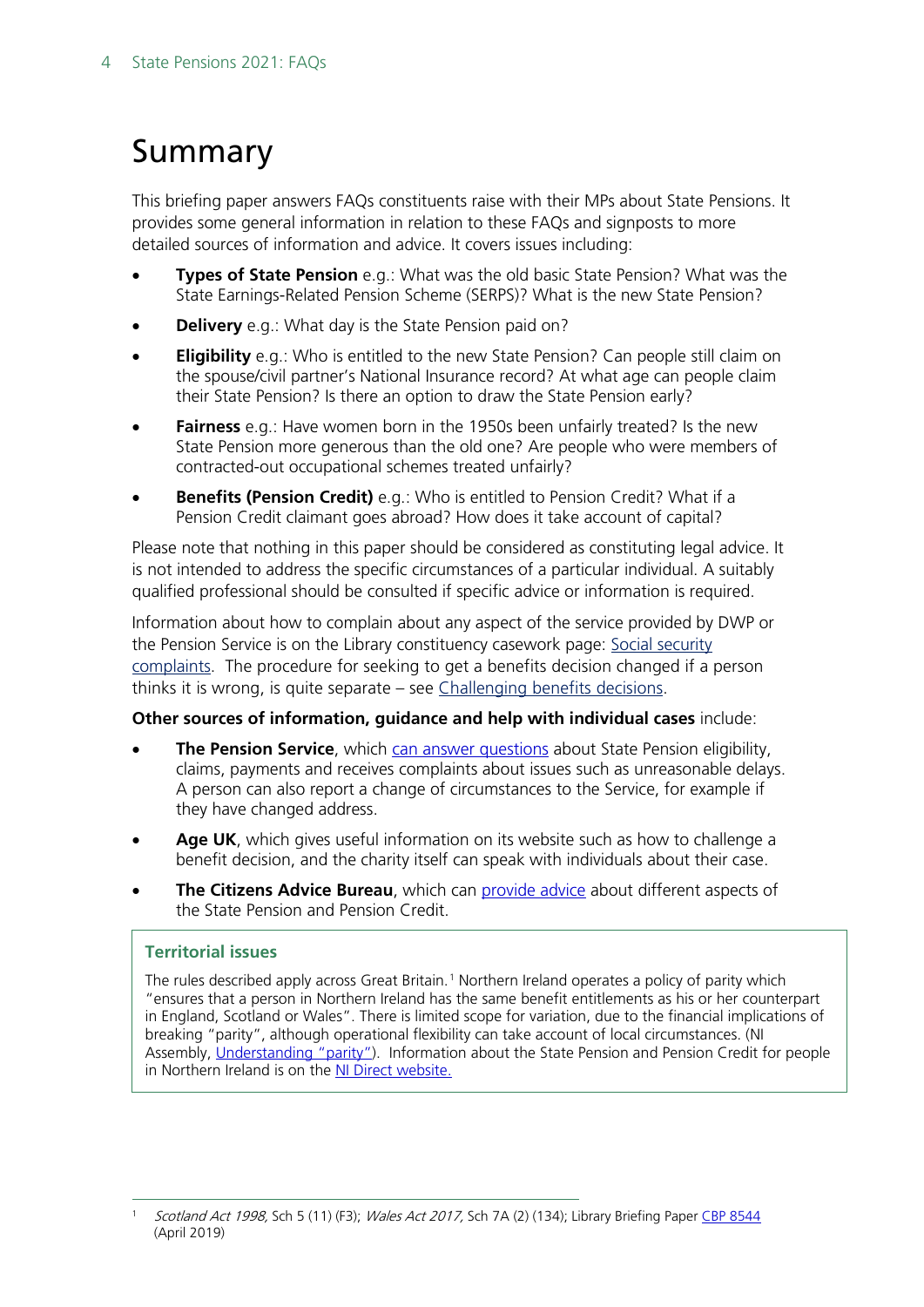# <span id="page-4-0"></span>1. The old State Pension

The 'old' State Pension, for people who reached State Pension age before 6 April [2](#page-4-3)016, had two tiers: <sup>2</sup>

- the **basic State Pension (BSP)** a contributory flat-rate benefit to which people built entitlement on the basis of their NI record, with 30 'qualifying years' needed for the full amount (£134.25 pw in 2020/21, rising to £1[3](#page-4-4)7.60 pw in 2021/22).<sup>3</sup> A qualifying year is one in which a person has paid, been treated as having paid, or been credited with, enough NICs for it to count.<sup>[4](#page-4-5)</sup> People with fewer qualifying years get a proportionate amount.<sup>[5](#page-4-6)</sup>
- the **additional State Pension** this depended on the earnings or deemed earnings during their working life since 1978. People accrued entitlement through the State Earnings Related Pension Scheme (SERPS) between 1978 and 2002 and the State Second Pension (S2P) from 2002 onwards.<sup>[6](#page-4-7)</sup> It was possible to contract-out into a private pension scheme that met set requirements, in return for which the employee (and their employer) paid a lower rate of  $NI<sup>7</sup>$  $NI<sup>7</sup>$  $NI<sup>7</sup>$

# <span id="page-4-1"></span>1.1 The basic State Pension

## <span id="page-4-2"></span>How did people build entitlement?

The basic State Pension was awarded to an individual who had claimed it, had reached State Pension age, and met the qualifying conditions.<sup>[8](#page-4-9)</sup> Entitlement was based on the number of qualifying years an individual had built up. Gov.UK explains that:

To get the full basic State Pension you needed a total of 30 qualifying years of National Insurance contributions or credits. This means you were either:

- working and paying [National Insurance](https://www.gov.uk/national-insurance)
- getting [National Insurance Credits,](https://www.gov.uk/national-insurance-credits) for example for unemployment, sickness or as a parent or carer
- paying [voluntary National Insurance contributions](https://www.gov.uk/voluntary-national-insurance-contributions)

If you had fewer than 30 qualifying years, your basic State Pension would be less than £134.25 per week but you might be able to top up by paying [voluntary National Insurance contributions.](https://www.gov.uk/voluntary-national-insurance-contributions/why-pay-voluntary-contributions)

#### **For more information**

DWP leaflet, State [Pensions –](https://www.gov.uk/government/uploads/system/uploads/attachment_data/file/372563/dwp026-state-pension.pdf) Your [Guide](https://www.gov.uk/government/uploads/system/uploads/attachment_data/file/372563/dwp026-state-pension.pdf) (October 2014).

DWP's Decision Makers' Guide, [Chapter 75 –](https://www.gov.uk/government/uploads/system/uploads/attachment_data/file/411147/dmgch75.pd) [Retirement Pension](https://www.gov.uk/government/uploads/system/uploads/attachment_data/file/411147/dmgch75.pd)

For policy background - Library Briefing Paper SN-03111 [Basic](http://researchbriefings.parliament.uk/ResearchBriefing/Summary/SN03111)  [State Pension –](http://researchbriefings.parliament.uk/ResearchBriefing/Summary/SN03111) [contribution](http://researchbriefings.parliament.uk/ResearchBriefing/Summary/SN03111)  [conditions](http://researchbriefings.parliament.uk/ResearchBriefing/Summary/SN03111) (Oct 2014).

<span id="page-4-3"></span><sup>&</sup>lt;sup>2</sup> [Social Security Contributions and Benefits Act 1992,](http://lawvolumes.dwp.gov.uk/docs/a2-2501.pdf#page=66) s44

<span id="page-4-4"></span><sup>&</sup>lt;sup>3</sup> Before April 2010, the number of qualifying years needed for a full basic State Pension was higher – 39 years for women, 44 for men – see Library Briefing Paper [CBP 3111](https://commonslibrary.parliament.uk/research-briefings/sn03111/) (October 2014)

<span id="page-4-5"></span> $4 \overline{1}$  Ibid s122

<span id="page-4-6"></span><sup>5</sup> Ibid s44 and Sch. 3

<span id="page-4-7"></span> $6$  Ibid s44, 44A-C and 45

<span id="page-4-9"></span><span id="page-4-8"></span><sup>&</sup>lt;sup>7</sup> DWP, *A state pension for the 21st century*, Cm 8503, April 2011<br><sup>8</sup> Social Security Contributions and Penefits Act 1992 s 44

<sup>8</sup> [Social Security Contributions and Benefits Act 1992](http://www.legislation.gov.uk/ukpga/1992/4), s44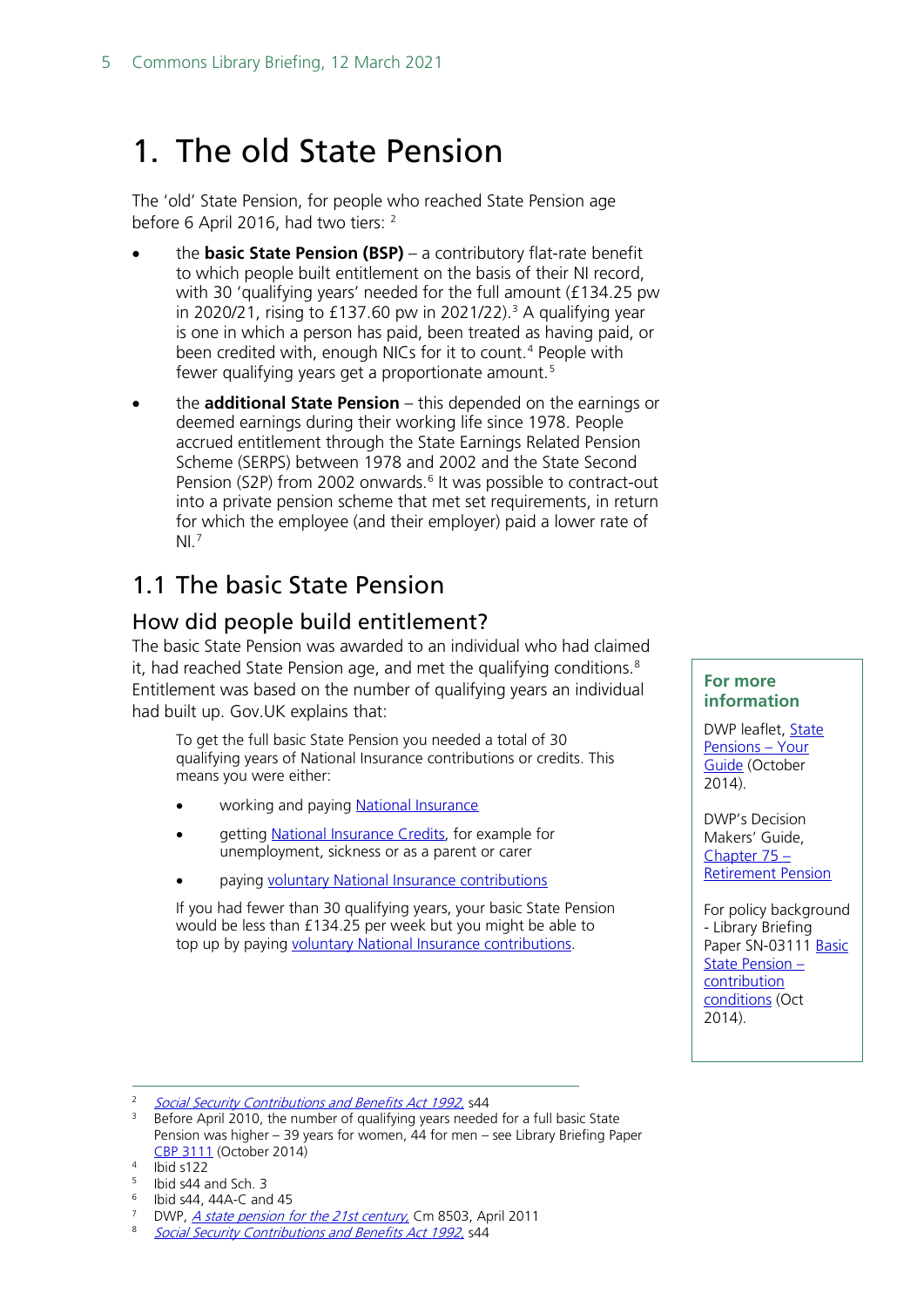To get information about your basic State Pension, contact the [Pension](https://www.gov.uk/contact-pension-service) Service or the [International](https://www.gov.uk/international-pension-centre) Pension Centre if you live abroad. [9](#page-5-1)

The amount of additional State Pension entitlement depends on the number of years an individual had paid NI, their earnings and whether they had been <u>contracted-out of the additional State Pension</u>.<sup>[10](#page-5-2)</sup>

There were several ways people could increase their entitlement – such as payment of voluntary NICs, deferring a claim or claiming on the basis of the contribution record of a (former) spouse or civil partner – see [Gov.UK/ the basic State Pension/eligibility](https://www.gov.uk/state-pension/increase-the-amount-youll-get)

## Claiming on a spouse or civil partner's record

<span id="page-5-0"></span>A person who is, or has been, married or in a civil partnership may be able to qualify for a BSP, or an increase to their own BSP, based on the NI record of their spouse or civil partner (a 'Category B' State Pension).<sup>[11](#page-5-3)</sup>

These arrangements initially applied only to married women - reflecting an assumption that they would not work full-time and would be financially dependent on their husband as breadwinners – and were only later extended to married men and civil partners.<sup>[12](#page-5-4)</sup> Although the rules became more complex over time, the basic principle remained the same: where a couple were in a legal union, the contributions paid by one member of a couple gave the other access to pension entitlement in the event that that they had insufficient contributions to qualify for a pension in their own right.<sup>[13](#page-5-5)</sup>

These rules could provide a basic State Pension of up to £80.45 pw for a married person or civil partner and up to £134.25 pw for a widow, widower or surviving civil partner (2020/21 amounts, rising to £82.45 and £136.70 respectively in 2021/22).<sup>14</sup> A person who was divorced or whose civil partnership had been annulled might be able to draw on the contribution record of a former spouse to increase their entitlement.<sup>[15](#page-5-7)</sup> In addition, a widow(er) or surviving civil partner might be able to inherit a proportion of their late spouse or civil partner's additional State Pension, with the proportion they could inherit depending on age at the time of death  $16$ 

#### **For more on the background, see**

Library Briefing Paper CBP 8635 [Inheriting](https://commonslibrary.parliament.uk/research-briefings/cbp-8635/)  [pension rights](https://commonslibrary.parliament.uk/research-briefings/cbp-8635/) (November 2019) and CBP 7286 [Women](https://commonslibrary.parliament.uk/research-briefings/cbp-7286/)  [and Pensions](https://commonslibrary.parliament.uk/research-briefings/cbp-7286/) (November 2018), section 3.

<span id="page-5-2"></span><span id="page-5-1"></span><sup>&</sup>lt;sup>9</sup> Gov.UK, [The basic State Pension/eligibility](https://www.gov.uk/state-pension/eligibility)

<sup>10</sup> [Gov.UK/additional State Pension/what you'll get](https://www.gov.uk/additional-state-pension/what-youll-get)

<span id="page-5-3"></span><sup>11</sup> [Social Security Contributions and Benefits Act 1992,](http://lawvolumes.dwp.gov.uk/docs/a2-2501.pdf#page=76) s48A

<sup>12</sup> [PQ 61703 24 June 2020](https://www.parliament.uk/written-questions-answers-statements/written-question/commons/2020-06-19/61703)

<span id="page-5-5"></span><span id="page-5-4"></span><sup>&</sup>lt;sup>13</sup> DWP[, Women and pensions: the evidence,](http://www.webarchive.org.uk/wayback/archive/20100321074054/http:/www.dwp.gov.uk/docs/women-pensions.pdf) 2005, Chapter 2, p18; DWP, State Pension entitlements derived from a current or former spouse's or civil partner's NI [contributions,](https://webarchive.nationalarchives.gov.uk/20130505070614/https:/www.gov.uk/government/uploads/system/uploads/attachment_data/file/181235/derived-inherited-entitlement.pdf#page=23) 2013, paras 10 to 12

<span id="page-5-6"></span><sup>14</sup> Ibid s48B

<span id="page-5-7"></span><sup>15</sup> Ibid s48

<span id="page-5-8"></span><sup>16</sup> Ibid, s48A, 48B, 48BB and 51; DWP, [State Pension entitlements derived from a](https://www.gov.uk/government/uploads/system/uploads/attachment_data/file/181235/derived-inherited-entitlement.pdf)  [current or former spouse's or civil partner's national insurance contributions,](https://www.gov.uk/government/uploads/system/uploads/attachment_data/file/181235/derived-inherited-entitlement.pdf) March 2013, Annex A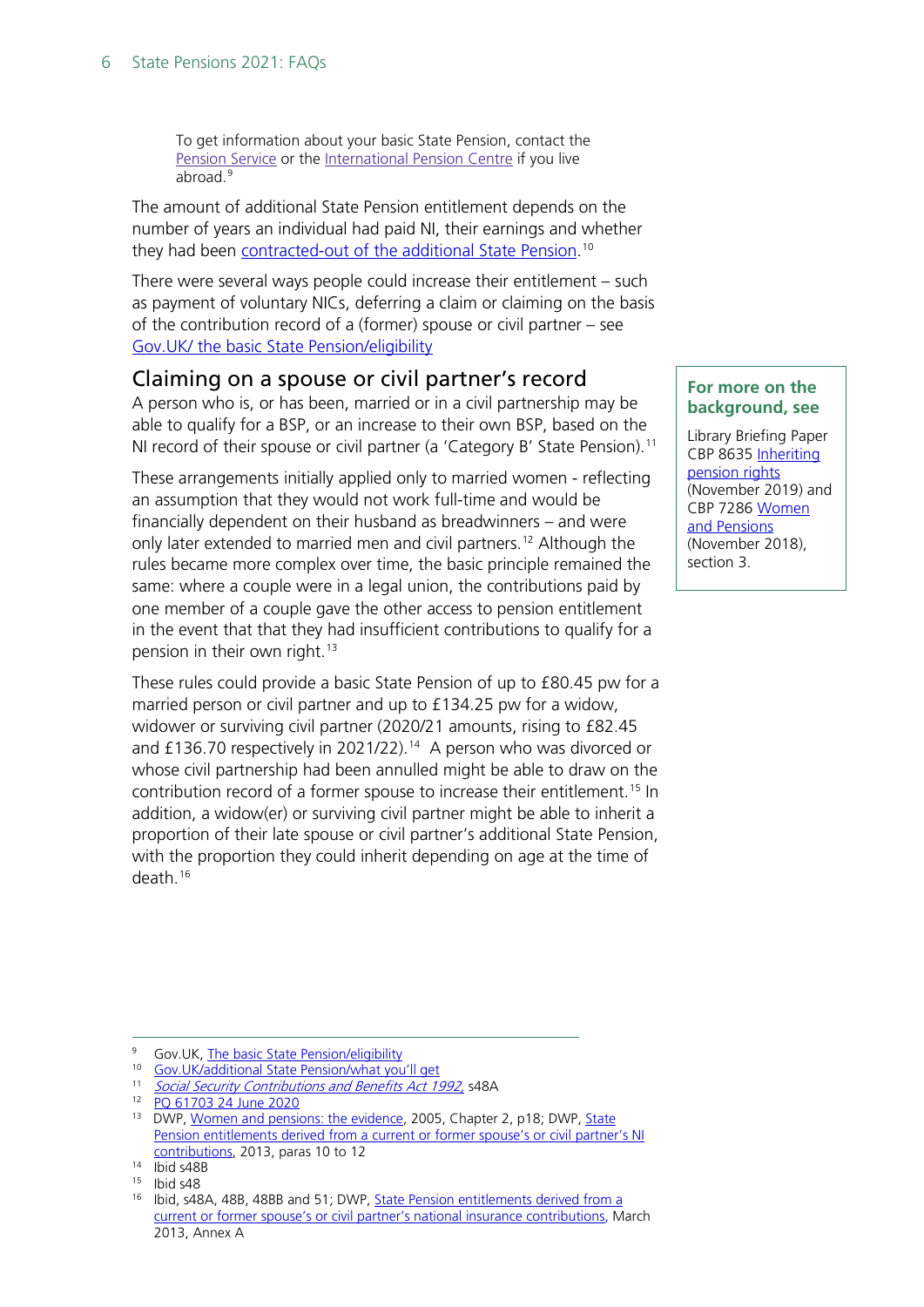## <span id="page-6-0"></span>State Pension uplift – why have some people been underpaid?

As explained above, under the rules for people who reached State Pension age before 6 April 2016, it was possible to derive entitlement to the State Pension based on the contributions of a (former) spouse or civil partner.

For instance, a married woman could qualify for a basic State Pension (BSP), or an increase to their own BSP, based on the NI record of their husband - a 'Category B (L)' State Pension.<sup>[17](#page-6-1)</sup> These rules could provide a basic State Pension of up to £80.45 pw for a married woman when her husband reached State Pension age, or up to £134.25 pw for a widow, if their husband had built up sufficient qualifying years for a full basic State Pension (2020/21 amounts, rising to £82.45 and £136.70 respectively in 2021/22).[18](#page-6-2)

However, the former Pensions Minister, Sir Steve Webb, found that some married women who were eligible for an uplift in their State Pension when their husband reached State Pension age did not in fact receive it. [19](#page-6-3) In some cases, this was because they did not claim, in others because it should have been awarded automatically but was not.

Those married women whose husbands reached State Pension age before 17 March 2008, were required to make a claim to receive the uplift.<sup>[20](#page-6-4)</sup> Some of them did not realise the need to do so. It appears that DWP sent State Pension information (including information about the potential uplift) to individuals shortly before they reached State Pension age. However, in situations like the above, this meant that at the time a claim needed to be made by the wife, the information was sent to their husband.[21](#page-6-5)

From 17 March 2008, the rules were changed to enable the increase to be paid automatically.<sup>[22](#page-6-6)</sup> However, this did not happen in all cases. Furthermore, DWP did not review past cases at this stage, so women whose husbands had already reached State Pension age continued to receive payment at the lower rate unless they made a claim.<sup>[23](#page-6-7)</sup>

Other groups potentially affected are people who became entitled to an increased State Pension on becoming widowed or divorced.<sup>24</sup> The rules are complex, but in broad terms:

<span id="page-6-2"></span><span id="page-6-1"></span><sup>&</sup>lt;sup>17</sup> [Social Security Contributions and Benefits Act 1992,](http://lawvolumes.dwp.gov.uk/docs/a2-2501.pdf#page=76) s48A

<sup>18</sup> Ibid s48B; DWP leaflet, [State Pensions –](https://www.gov.uk/government/uploads/system/uploads/attachment_data/file/372563/dwp026-state-pension.pdf#page=25) Your Guide (October 2014)

<sup>19</sup> ['State Pension scandal deepens',](https://www.thisismoney.co.uk/money/pensions/article-8392201/State-pension-scandal-deepens-NINE-women-payouts.html) This is Money, 8 June 2020

<span id="page-6-4"></span><span id="page-6-3"></span><sup>20</sup> [PQ HL5337 18 June 2020](https://www.parliament.uk/written-questions-answers-statements/written-question/lords/2020-06-08/HL5337)

<span id="page-6-6"></span><span id="page-6-5"></span> $\frac{21}{22}$  [This is Money,](https://www.thisismoney.co.uk/money/pensions/article-8498851/Women-missing-pension-cash-key-letters-sent-HUSBANDS.html) 7 July 2020

Social Security (Claims and Payments) Regulations 1987 (SI 1987 No. 1968). Regulation 3 (cb)

<span id="page-6-7"></span><sup>&</sup>lt;sup>23</sup> [Are thousands of older women being short-changed on their State Pension?](https://insight.lcp.uk.com/acton/attachment/20628/f-3c1ebd8c-28e0-42e6-a15c-3892dff3988b/1/-/-/-/-/Are%20thousands%20of%20older%20women%20being%20short-changed%20on%20their%20state%20pension%3F.pdf), Lane Clark Peacock, May 2020

<span id="page-6-8"></span><sup>&</sup>lt;sup>24</sup> [Are thousands of older women being short-changed on their State Pension?](https://insight.lcp.uk.com/acton/attachment/20628/f-3c1ebd8c-28e0-42e6-a15c-3892dff3988b/1/-/-/-/-/Are%20thousands%20of%20older%20women%20being%20short-changed%20on%20their%20state%20pension%3F.pdf), Lane Clark Peacock, May 2020, p10-11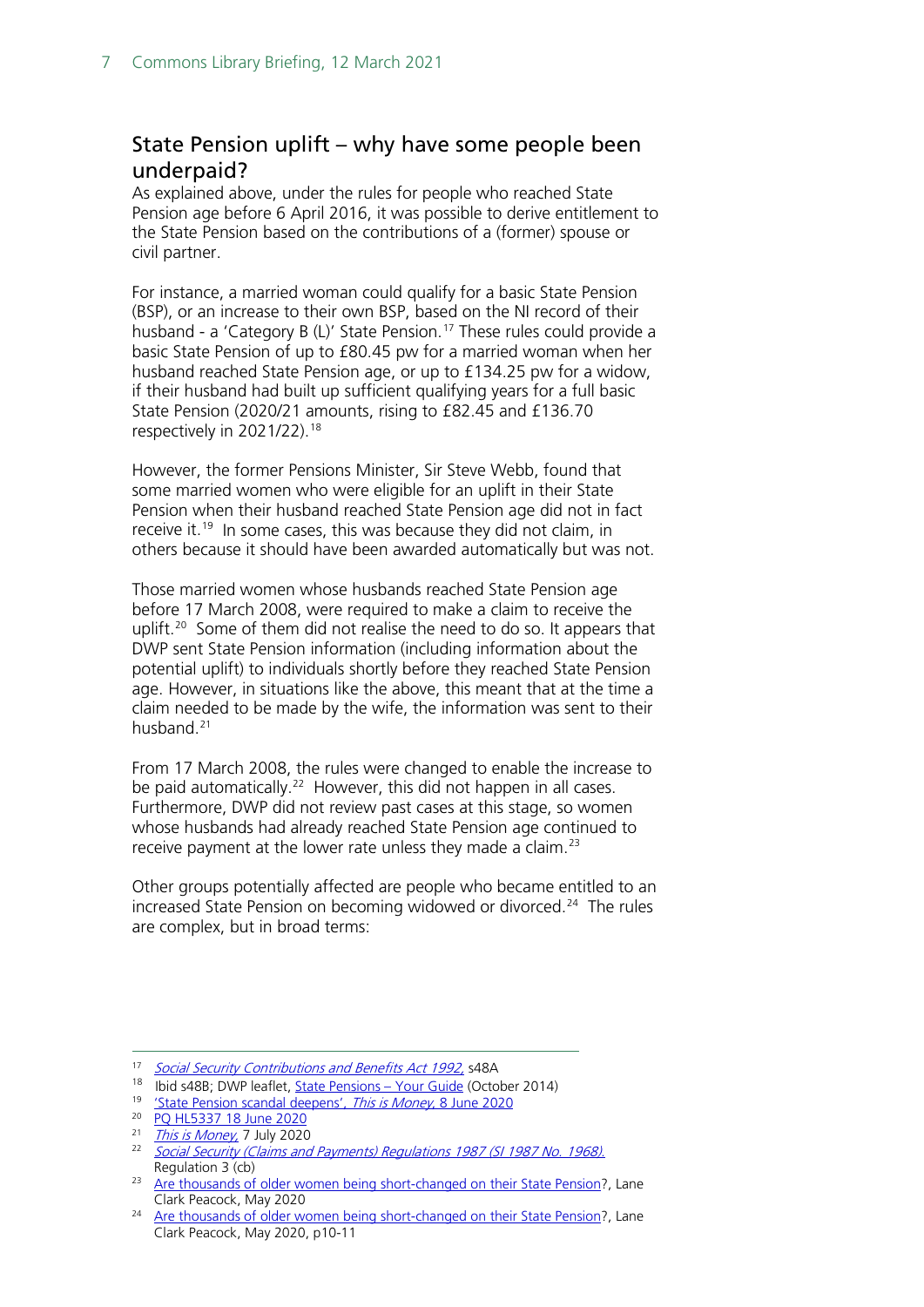- A surviving spouse or civil partner may in certain circumstances be eligible for a basic State Pension based on their late spouse or civil partner's record and to inherit additional State Pension.<sup>[25](#page-7-0)</sup>
- A person who is divorced, or whose civil partnership has ended, can substitute their former spouse or civil partner's NI record (in part or in its entirety) up to the point of divorce/dissolution in order to qualify for the basic State Pension, provided they have not remarried or entered into a civil partnership before reaching State Pension age.<sup>[26](#page-7-1)</sup>

Another affected group is those who became eligible for a 'Category D State Pension', which is a non-contributory State Pension payable to people aged 80 and over. A claim is required unless the individual is resident in Great Britain at age 80 and already getting another category of State Pension.<sup>[27](#page-7-2)</sup>

### **What is DWP doing to identify those who have been underpaid**

In response to a question in June 2020 from the then Shadow Pensions Minister, Jack Dromey, Pensions Minister Guy Opperman said that the DWP was looking into the matter, and invited "any individual who feels that they are affected to claim a state pension increase by contacting the Pension Service helpline or Pension Wise."[28](#page-7-3)

In evidence to the Work and Pensions Select Committee on 21 October 2020, DWP said it had been contacted by around 11,000 people and was working through those cases. Out of 7,200 that it had looked through so far, about 1,900 had been found to have incorrect State Pension awards and had received additional backdated payments.<sup>[29](#page-7-4)</sup>

A petition on the Parliament website, now with 15,862 signatures, called on the Government to check entitlements and provide compensation for any underpayment, rather than waiting for people to claim. Responding on 18 November, the Government said it had started a check of records, to identify underpayments and to pay any backdated amount due in accordance with the law. [30](#page-7-5)

On 4 March 2021, Pensions Minister, Guy Opperman, gave an update on the 'State Pension correction exercise.' DWP had identified cases requiring further investigation and was working through them clerically. Where underpayments were identified, it was contacting individuals to inform them of the changes to their State Sension amount and of any arrears payment they would receive in accordance with the law. In addition, it was continuing to review thoroughly all state pension records where an individual had contacted the Pension Service:

<span id="page-7-3"></span><sup>28</sup> [HC Deb 29 June 2020 vol 768](https://hansard.parliament.uk/Commons/2020-06-29/debates/CF754577-BA06-4EB4-A48D-C9784A55BE9D/WomenStatePensionUplift#contribution-4312DC89-2826-4F55-BC2E-41A61B06BF9B)

<span id="page-7-0"></span><sup>&</sup>lt;sup>25</sup> [Social Security Contributions and Benefits Act 1992,](http://web.archive.org/web/20131211105618/http:/www.dwp.gov.uk/docs/a2-2501.pdf#page=76) s 48B-51; DWP, A detailed [guide to State Pensions for advisers and others,](https://www.taxation.co.uk/docs/default-source/file/np46-guide-to-state-pensions.pdf#page=44) August 2008, p44-54

<span id="page-7-1"></span><sup>&</sup>lt;sup>26</sup> Social Security Contributions and Benefits Act 1992</u>, s 48; DWP, A detailed guide to [State Pensions for advisers and others,](https://www.taxation.co.uk/docs/default-source/file/np46-guide-to-state-pensions.pdf#page=44) August 2008, p29

<span id="page-7-2"></span><sup>&</sup>lt;sup>27</sup> Ibid, p10-11; *[Social Security Administration Act 1992](https://www.legislation.gov.uk/ukpga/1992/5/contents)*, s1; SI 1987/1968, reg 3 (1) (b),; [PQ 66004, 7 July 2020;](https://questions-statements.parliament.uk/written-questions/detail/2020-06-29/66004) [PQ 66005, 7 July 2020](https://questions-statements.parliament.uk/written-questions/detail/2020-06-29/66005)

<span id="page-7-5"></span><span id="page-7-4"></span><sup>&</sup>lt;sup>29</sup> [Oral evidence, DWP's Annual Report and Accounts, 21 October 2020,](https://committees.parliament.uk/oralevidence/1093/html/) Q82-96

<sup>30</sup> [Petition 334388](https://petition.parliament.uk/petitions/334388)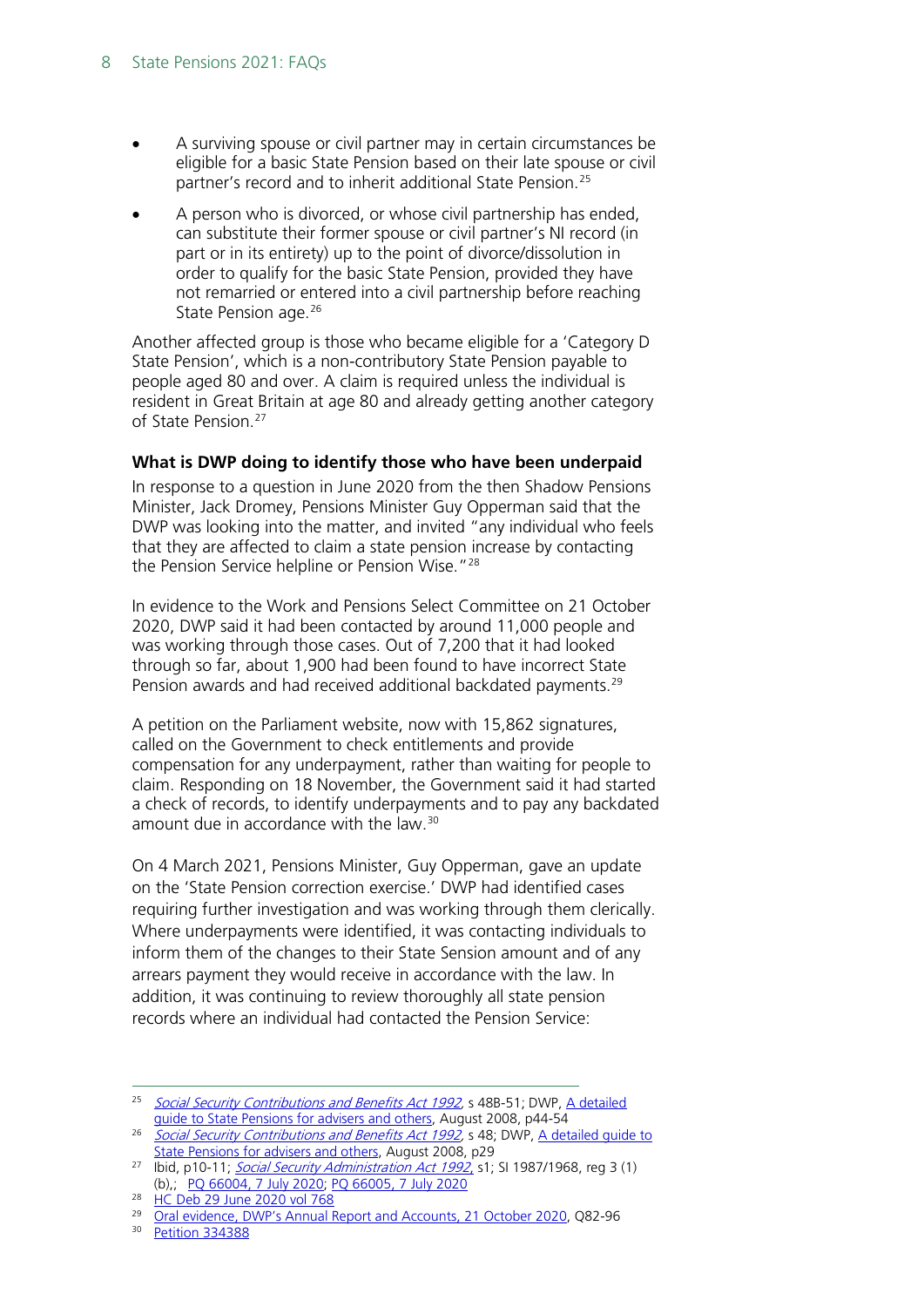We are committed to making sure that those people found to have been underpaid state pension receive the money they are rightly entitled to.

We became aware of issues with state pension under-payments in 2020 and we took immediate action to investigate the extent of the problem. This is an issue that dates back many years across successive Governments.

Rectifying these cases is a priority for the Department and we will do it as quickly as possible.

From August 2020 to January 2021 the Department carried out a number of complex scans of legacy computer systems that analysed many millions of state pension records. The scans identified cases requiring further investigation.

These cases can be categorised into the following groups:

- People who are married or in a civil partnership who reached state pension age before 6 April 2016 and may be entitled to a category BL uplift based on their partner's national insurance contributions.
- Following a change in the law in 2008, when their spouse became entitled to a state pension, some people should have had their basic state pension automatically reviewed and uplifted. Underpayments occurred in cases when this did not happen.
- People who have been widowed and their state pension was not uplifted to include amounts they are entitled to inherit from their late husband, wife or civil partner.
- People who have not been paid category D state pension uplift as they should have been from age 80.

For each group of individuals affected, DWP IT systems produce an electronic prompt to consider if an individual's state pension amount should be increased. The prompt requires DWP staff to take further manual action and, in some cases, this did not take place.

Following the scan activity, the Department formally commenced a correction exercise on 11 January 2021, clerically examining each of the cases identified through the scans. We have already reallocated a number of staff onto this work and are exploring urgently what else we can do to speed up the process.

Given the complexity of the work, it can take time to assess the most complex cases. This work involves a thorough examination of the state pension payments, and consideration of any changes to the individual's circumstances since the original state pension award was made, to establish if an underpayment has occurred.

Where underpayments are identified, the Department will contact the individual to inform them of the changes to their state pension amount and of any arrears payment they will receive in accordance with the law.<sup>[31](#page-8-0)</sup>

<span id="page-8-0"></span>The estimated cost of repaying the arrears was as follows:

The Department's current estimate of the total costs of repaying these arrears is £2.7 billion. There will also be increased expenditure on corrected live cases of around £90 million per year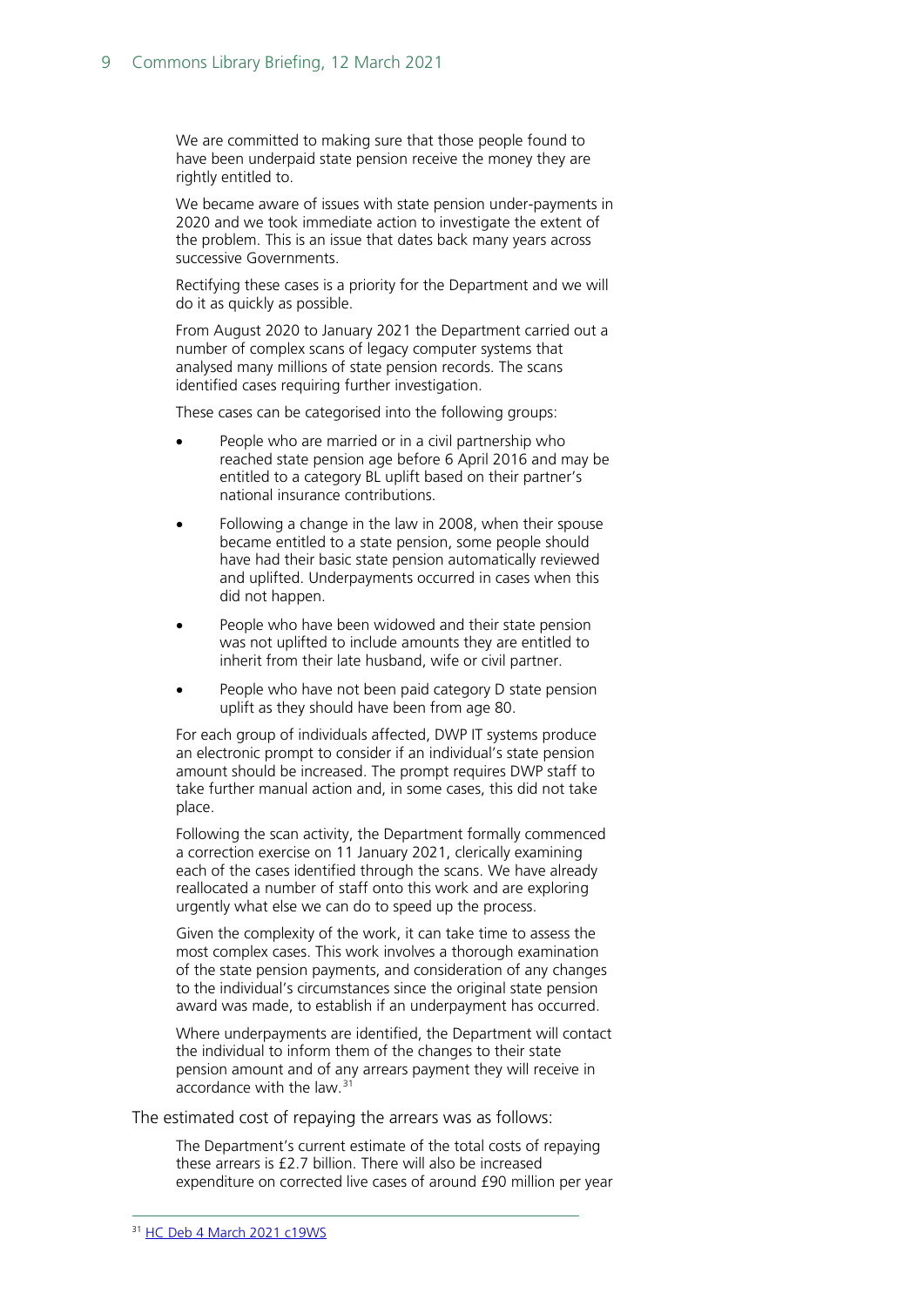on average in the coming years. This estimate is based on the system scans and analysis of DWP administrative data. As more information becomes available from the correction exercise, we will refine our estimates.

In addition to the formal correction exercise, the Department is continuing to review thoroughly all state pension records where an individual has contacted the Pension Service.<sup>[32](#page-9-0)</sup>

Steve Webb identified two particular groups of women (not mentioned in the written statement) who would still need to proactively get in touch with DWP:

However, some women who are being underpaid will still need to proactively get in touch with the DWP. The main two are:

- Married women whose husband turned 65 before 17th March 2008; the law at the time was that they had to make a claim to get a 60% pension when their husband turned 65 and if they have not done so yet they need to put in a claim;
- Divorced women, and especially those who divorced post pension age; post-retirement divorcees can have their pension reassessed and benefit in full from their ex husband's National Insurance record, but they have to phone DWP to notify them of the divorce.<sup>[33](#page-9-1)</sup>

#### **What can people affected do now?**

Individuals seeking to claim are advised to contact the Department through the **Pension Service** helpline (0800 731 0469).

Where it is identified that individuals are entitled to arrears of underpaid State Pension, these are paid in accordance with relevant legislation. This means:

- For post March 2008 cases (where payment should have been made automatically) there is a legal entitlement that has not been paid, so the Department goes through a process to work out and restore their legal entitlement, which may include interest.
- For pre-March 2008 cases (where a claim is required) it can be backdated for 12 months.<sup>[34](#page-9-2)</sup>

Income tax may be payable on arrears:

Income tax is calculated on arrears of state pension for the tax year in which the pensioner was entitled to receive it, and not in the year in which a lump sum is paid. Where arrears of state pension are paid, income tax will only be due on any income that exceeds the personal allowance for the respective tax year. In addition, HM Revenue and Customs can only collect income tax for the current tax year and the four preceding tax years. Any arrears of state pension relating to earlier years will not be subject to income tax.  $35$ 

<span id="page-9-0"></span><sup>32</sup> Ibid

<span id="page-9-1"></span><sup>&</sup>lt;sup>33</sup> Steve Webb: Why DWP is paying out £3bn to women after state pension errors, [Professional Adviser,](https://www.professionaladviser.com/opinion/4028174/steve-webb-dwp-paying-gbp3bn-women-pension-errors) 8 March 2021

<span id="page-9-2"></span><sup>&</sup>lt;sup>34</sup> [Social Security Administration Act 1992](https://www.legislation.gov.uk/ukpga/1992/5/contents), s1 if a claim was required; Social Security [\(\(Claims and Payments\) Regs 1987](https://www.legislation.gov.uk/uksi/1987/1968/contents), reg 3(cb) if it was not; [Oral evidence, DWP's](https://committees.parliament.uk/oralevidence/1093/html/)  [Annual Report and Accounts, 21 October 2020,](https://committees.parliament.uk/oralevidence/1093/html/) Q89-91

<span id="page-9-3"></span><sup>35</sup> [PQ 65108 1 July 2020](https://www.parliament.uk/written-questions-answers-statements/written-question/commons/2020-06-26/65108)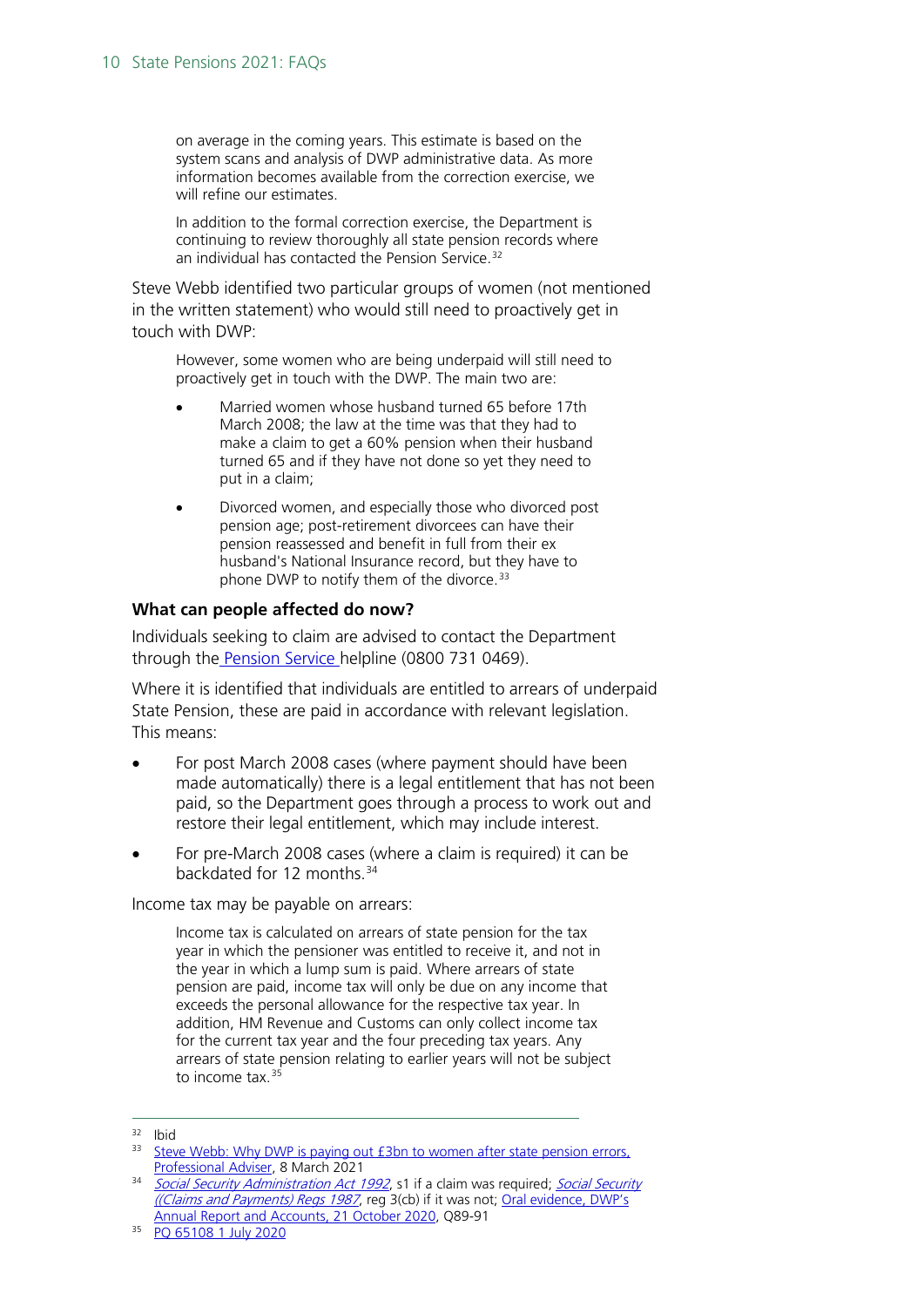Where a payment has been delayed, DWP can consider a "payment to recognise any erosion in the value of money." This is under DWP's discretionary special payment scheme.<sup>[36](#page-10-1)</sup>

Some women who have only received 12 months backdating, despite long periods of underpayment, are making complaints. They are being supported in this by Sir Steve Webb, "who has written to the Ombudsman asking it to look at whether the DWP was guilty of maladministration, and to find a way to put things right."<sup>[37](#page-10-2)</sup>

Lane Clark Peacock has produced information to help people work out whether they might be affected – [Is your State Pension being](https://pensionunderpaid.lcp.uk.com/)  [underpaid?](https://pensionunderpaid.lcp.uk.com/)

## <span id="page-10-0"></span>What about women who paid reduced rate NI?

One feature of the new scheme introduced in 1948 was that women could pay reduced rate NICs on the expectation that they would derive entitlement to a State Pension from their husband's contributions.

The option to pay reduced rate NICs was withdrawn from 1977. [38](#page-10-3) However, in recognition of the fact that suddenly withdrawing the reduced rate would cause a sharp reduction in take-home pay, it was phased-out for women who had already opted out. Married women and some widows with a reduced rate election in force before 5 April 1978 could retain the opt out, although it lapsed if they did not pay contributions in two successive tax years.<sup>[39](#page-10-4)</sup>

Some women who had paid reduced rate contributions were later disappointed to find they had accrued low state pension entitlements, arguing that the position had not been clear to them at the time. [40](#page-10-5) In response to questions on the issue, government ministers have said that women who elected reduced liability had to sign a statement saying that they had read and understood a leaflet explaining the consequences of the choice. There had been publicity campaigns on the issue in 1977, 1989 and 2000. $41$  On the other hand, it has also been recognised that the election existed in very different social circumstances and that people did not always fully appreciate the implications.<sup>[42](#page-10-7)</sup>

<span id="page-10-1"></span><sup>36</sup> [PQ 66003 6 July 2020;](https://www.parliament.uk/written-questions-answers-statements/written-question/commons/2020-06-29/66003) DWP, [Financial Redress for Maladministration,](https://assets.publishing.service.gov.uk/government/uploads/system/uploads/attachment_data/file/736194/financial-redress-for-maladministration-dwp-staff-guide.pdf#page=15) April 2012

```
 SC Deb 18 March 2004 c233 [Steve Webb]
```
For more information, see House of Commons Library constituency casework page, [Social](https://commonslibrary.parliament.uk/constituency-casework/social-security-complaints/)  [Security complaints.](https://commonslibrary.parliament.uk/constituency-casework/social-security-complaints/)

### **For more information**

Library Briefing Paper SN 1910 Married [women and state](http://www.parliament.uk/briefing-papers/SN01910)  [pensions \(](http://www.parliament.uk/briefing-papers/SN01910)Jan 2014).

<span id="page-10-3"></span><span id="page-10-2"></span><sup>&</sup>lt;sup>37</sup> *This is Money*[, 22 November 2020](https://www.thisismoney.co.uk/money/pensions/article-8969913/Hunt-women-underpaid-state-pension-begun-says-DWP.html)

<sup>&</sup>lt;sup>38</sup> *<u>Better Pensions Fully Protected Against Inflation</u>,* September 1974, Cm 5713

<sup>&</sup>lt;sup>39</sup> HM Treasury, <u>*[Tax Benefit Reference Manual, 2009-10 Editio](http://data.parliament.uk/DepositedPapers/files/DEP2009-1987/DEP2009-1987.pdf)*n</u>, July 2009

<span id="page-10-5"></span><span id="page-10-4"></span><sup>40</sup> [BBC news, 'A pension of 7 pence a week', 13 December 2002](http://news.bbc.co.uk/1/hi/business/2570039.stm)

<span id="page-10-6"></span><sup>41</sup> [HC Deb 24 October 2002 c 489W;](http://hansard.millbanksystems.com/written_answers/2002/oct/24/pensions-married-women) See also [HL Deb 16 March 2011 c64GC](http://www.publications.parliament.uk/pa/ld201011/ldhansrd/text/110316-gc0001.htm#110316114000101) [Lord Sassoon]; Inland Revenue, [NICs for women with reduced elections,](http://collections.europarchive.org/tna/20040722045141/http:/www.inlandrevenue.gov.uk/leaflets/ca13.pdf) CA 13, 2004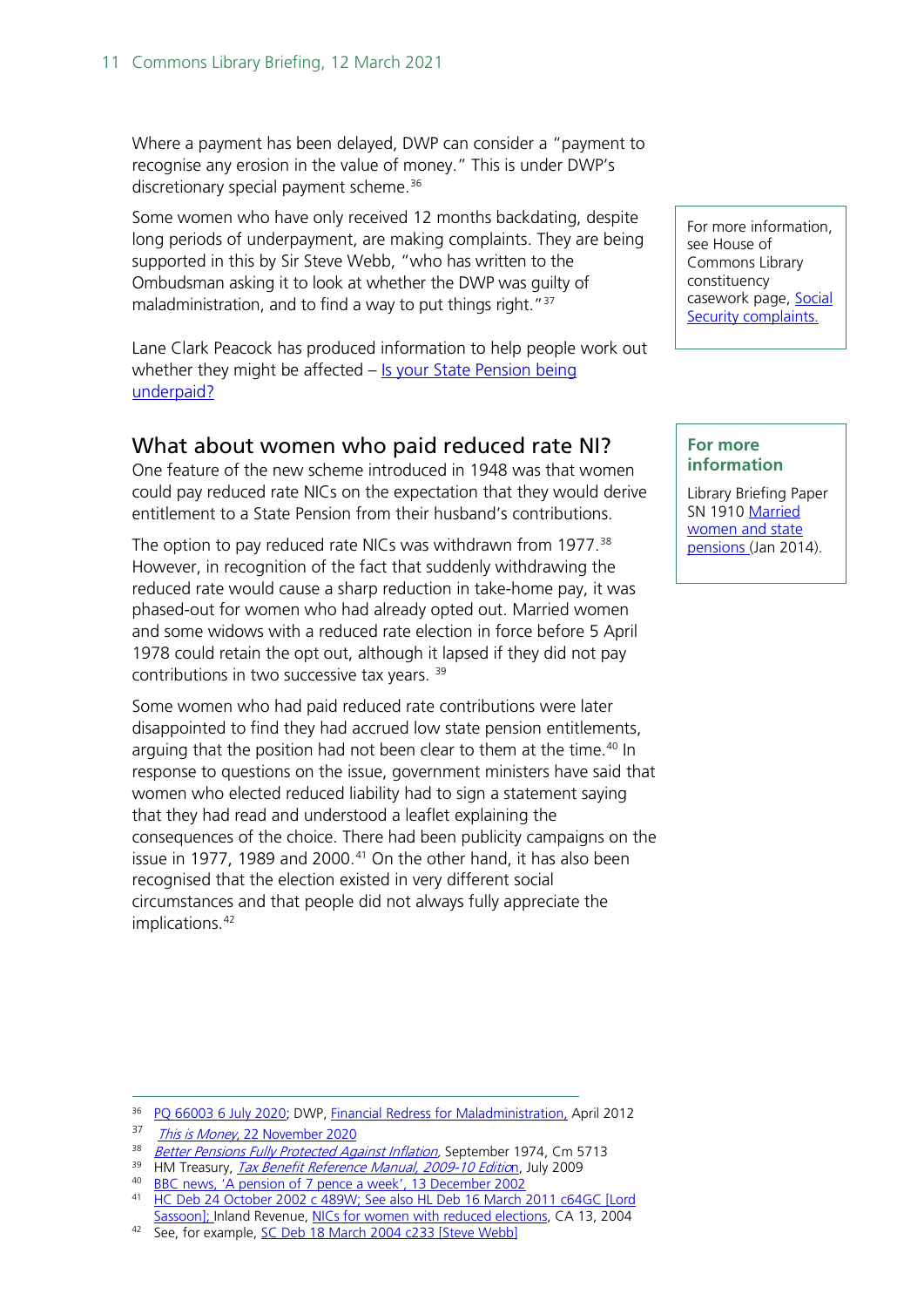## <span id="page-11-0"></span>Why is there a 25p increase at age 80?

Pensioners aged 80 and over receive an addition of 25 pence to their state pension.<sup>[43](#page-11-2)</sup> This does not happen in the new State Pension.<sup>[44](#page-11-3)</sup>

The age addition was introduced in 1971, in recognition of "the special claims of very elderly people who on the whole need help rather more than others".<sup>[45](#page-11-4)</sup> It has never been uprated, with successive Governments deciding either to prioritise protecting the level of basic benefits, or choosing to target additional resources at older pensioners by other means – for example, through means-tested benefits or via lump sum payments, such as the Winter Fuel Payment.<sup>[46](#page-11-5)</sup> In 2007, the then Pensions Minister, James Purnell said:

The problem with increasing the age addition is that it would not be a well targeted measure. As, in effect, an increase in the basic state pension, it would be taxed for people who pay tax and means-tested away for those who are on pension credit—and those who are on the guaranteed credit only would gain nothing at all from the increase. That is why the Government, in trying to recognise the needs of older people, have focused on other ways of achieving the same goal.<sup>[47](#page-11-6)</sup>

Pensions Minister Guy Opperman said in January 2019:

The age addition is paid with State Pension when individuals reach the age of 80. Although there are no plans to uprate the age addition amount, this should be considered alongside the range of other measures and benefits that are available to pensioners over age 80. This includes Pension Credit. People who are aged 80 and over receive a Winter Fuel Payment of £300, instead of the standard Winter Fuel Payment of £200 for pensioners below that age.[48](#page-11-7)

## <span id="page-11-1"></span>Why were adult dependency increases abolished?

Before 2010, the State Pension system made provision for an individual's State Pension to be increased if another adult was financially 'dependent' on them. The Labour Government announced its intention to abolish these adult dependency increases (ADIs) in 2006, as part of a package of reforms, intended to improve the ability of women to build up State Pension entitlement in their own right:

These increases are known as adult dependency increases (ADIs) and have their origins in the immediate post-war period where single breadwinner households were the norm. We propose that ADIs will no longer be awarded from 2010.

[...] B.22 In developing our proposals for reforming the state pension system, we have considered whether the current provisions for ADIs are relevant to, and compatible with, a system for the 21st century. Our conclusion is that the concept of 'dependency' on which the ADI provisions are based has little relevance in today's society in which partnerships of equals are the norm. There is a powerful argument that the expenditure

### <sup>48</sup> [PQ211869 28 January 2019](https://www.parliament.uk/written-questions-answers-statements/written-question/commons/2019-01-23/211869)

#### **For more information, see**

Library Briefing Paper SN-00321 [State](http://researchbriefings.parliament.uk/ResearchBriefing/Summary/SN00321)  [Pension 25 pence age](http://researchbriefings.parliament.uk/ResearchBriefing/Summary/SN00321)  [addition](http://researchbriefings.parliament.uk/ResearchBriefing/Summary/SN00321) (May 2013)

<span id="page-11-2"></span><sup>43</sup> [Social Security Contributions and Benefits Act 1992,](http://www.legislation.gov.uk/ukpga/1992/4) s79 (1)

<span id="page-11-3"></span><sup>44</sup> [Pensions Act 2014,](http://www.legislation.gov.uk/ukpga/2014/19/contents) s23 and Schedule 12, paragraph 85<br>45 HC Deb, 3 May 1971, c1019

<span id="page-11-4"></span>

<span id="page-11-5"></span><sup>46</sup> See, for example, [HC Deb, 27 April 1977, cc343W;](http://web.archive.org/web/20140820131116/http:/hansard.millbanksystems.com/written_answers/1977/apr/27/pensioners-allowance) [HL Deb 27 April 1995, c 1021;](http://web.archive.org/web/*/http:/hansard.millbanksystems.com/lords/1995/apr/27/pension-addition-for-over-80s) [HC Deb 25 March 2003, c 167W](http://www.publications.parliament.uk/pa/cm200203/cmhansrd/vo030325/text/30325w15.htm#30325w15.html_sbhd2)

<span id="page-11-7"></span><span id="page-11-6"></span><sup>47</sup> [HC Deb, 26 June 2007, c312-](http://www.publications.parliament.uk/pa/cm200607/cmhansrd/cm070626/debtext/70626-0026.htm#07062726000001)3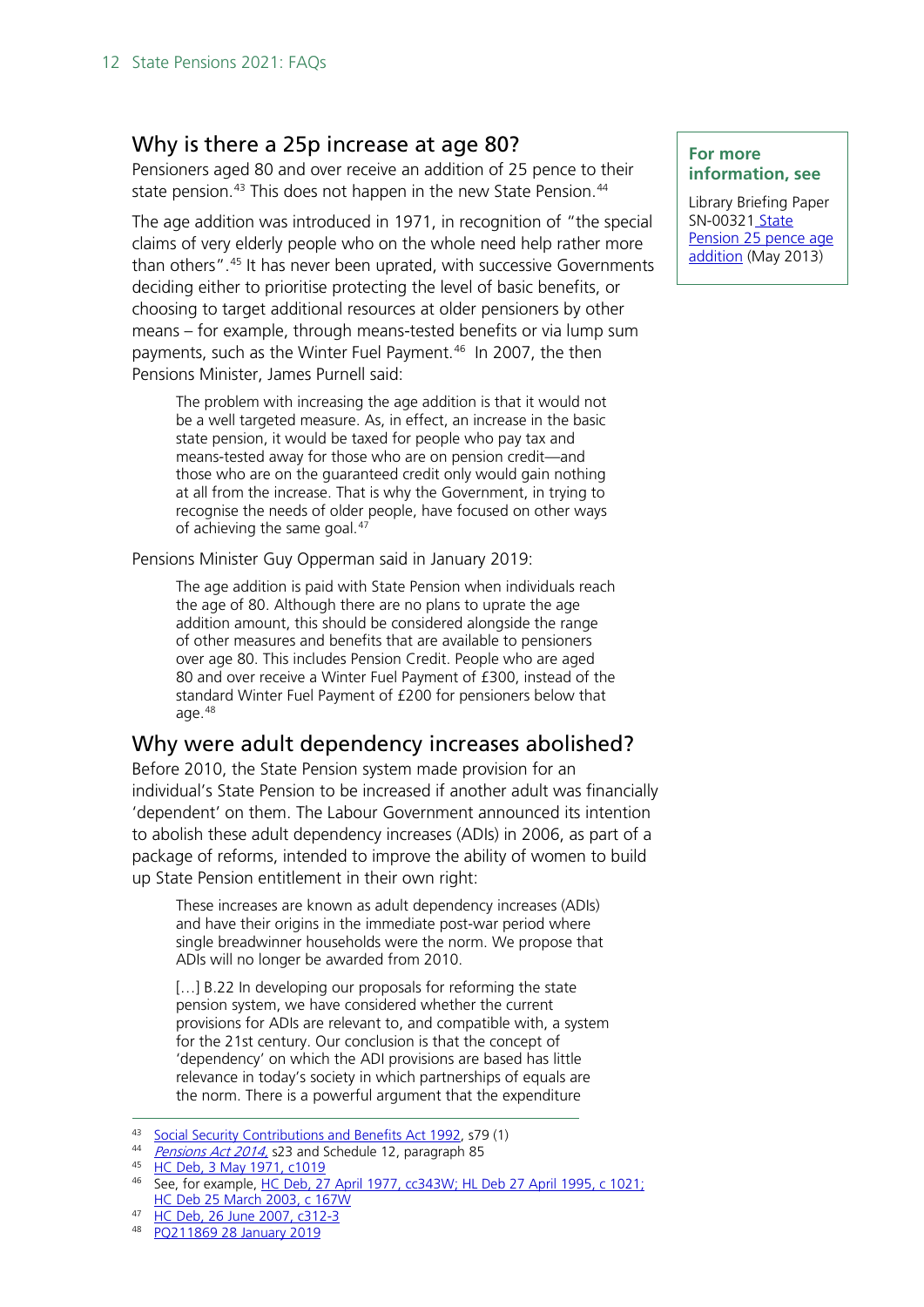would be better invested in providing improved state pensions, particularly for women.<sup>[49](#page-12-0)</sup>

ADIs would no longer be awarded from April 2010 but existing entitlements would be protected until 2020:

B.23 We therefore propose that ADIs will no longer be awarded from 6 April 2010. All existing entitlements will be protected up to 2020. This means that any ADI payable in respect of a dependent aged 55 or over will, subject to the current rules, remain in payment up to the point she reaches State Pension age and becomes eligible for a State Pension either in her own right or based on her spouse's contributions. Based on the current caseload, we estimate that around three-quarters of ADIs in payment at 2010 will be in this category. Those for whom ADIs would otherwise have been payable and who are unable to work will, of course, be eligible for the usual range of working-age benefits. In the minority of cases where there is an ADI still in payment in 2020, we will ensure that the individual and his or her spouse receive advice on other possible benefit entitlements. We recently announced in A new deal for welfare: Empowering people to work that we do not intend to carry forward ADIs into the Employment and Support Allowance.<sup>[50](#page-12-1)</sup>

This was legislated for in the *[Pensions Act 2007](http://www.legislation.gov.uk/ukpga/2007/22/contents)* (s4).

Pension Service leaflet, a detailed quide to State Pensions for advisers [and others](https://webarchive.nationalarchives.gov.uk/tna/20090410015806/http:/www.pensionservice.gov.uk/pdf/np46/np46sept08.pdf) (September 2008) explained that under the transitional protection arrangements existing awards would be protected until State Pension age or 2020:

**Increase for adult dependants** A person can claim an increase in their State Pension for one dependent adult, but only until 6 April 2010. Increases that have been awarded by that date will be protected until: the qualifying rules are no longer met; or where the increase is being paid for a wife, she reaches State Pension age; or 5 April 2020; whichever happens first.

In 2019/20, the last year for which ADIs were in payment, the rate was £77.45pw. [51](#page-12-2)

In 2007, the Labour Government expected that about three quarters of people would have ceased getting ADIs before protection ended in 2020. Between 15,000 and 20,000 ADIs would be 'switched off' at that stage.<sup>[52](#page-12-3)</sup> In fact, by May 2019, 10,817 people were in receipt of a State Pension ADI. Of that number, 2,274 were in receipt of Pension Credit and/or Housing Benefit and might be entitled to an increase in those benefits. Those not already in receipt of an income-related benefit were encouraged to check whether they were eligible. [53](#page-12-4)

The savings from ending the provision of State Pension ADIs were estimated to be £125 million between 2020/21 and 2024/25, based on

<span id="page-12-0"></span><sup>49</sup> [Cm 6841,](https://www.gov.uk/government/publications/security-in-retirement-towards-a-new-pensions-system) May 2006, para 3.102, Annex H

<span id="page-12-1"></span><sup>50</sup> Ibid

<span id="page-12-2"></span><sup>&</sup>lt;sup>51</sup> The legislation is in *Social Security Contributions and Benefits Act 1992* and the [Social Security Benefits \(Dependency\) Regulations1977 \(SI 1977/343\)](http://www.legislation.gov.uk/uksi/1977/343/contents) (regs 8-10)

<span id="page-12-4"></span><span id="page-12-3"></span><sup>52</sup> Pensions Bill Deb, 23 January 2007 c79

<sup>53</sup> [PQ 1999, 25 February 2020;](https://www.parliament.uk/written-questions-answers-statements/written-question/commons/2020-02-13/1999) [HL1202 10 February 2002](https://www.parliament.uk/written-questions-answers-statements/written-question/lords/2020-01-30/HL1202)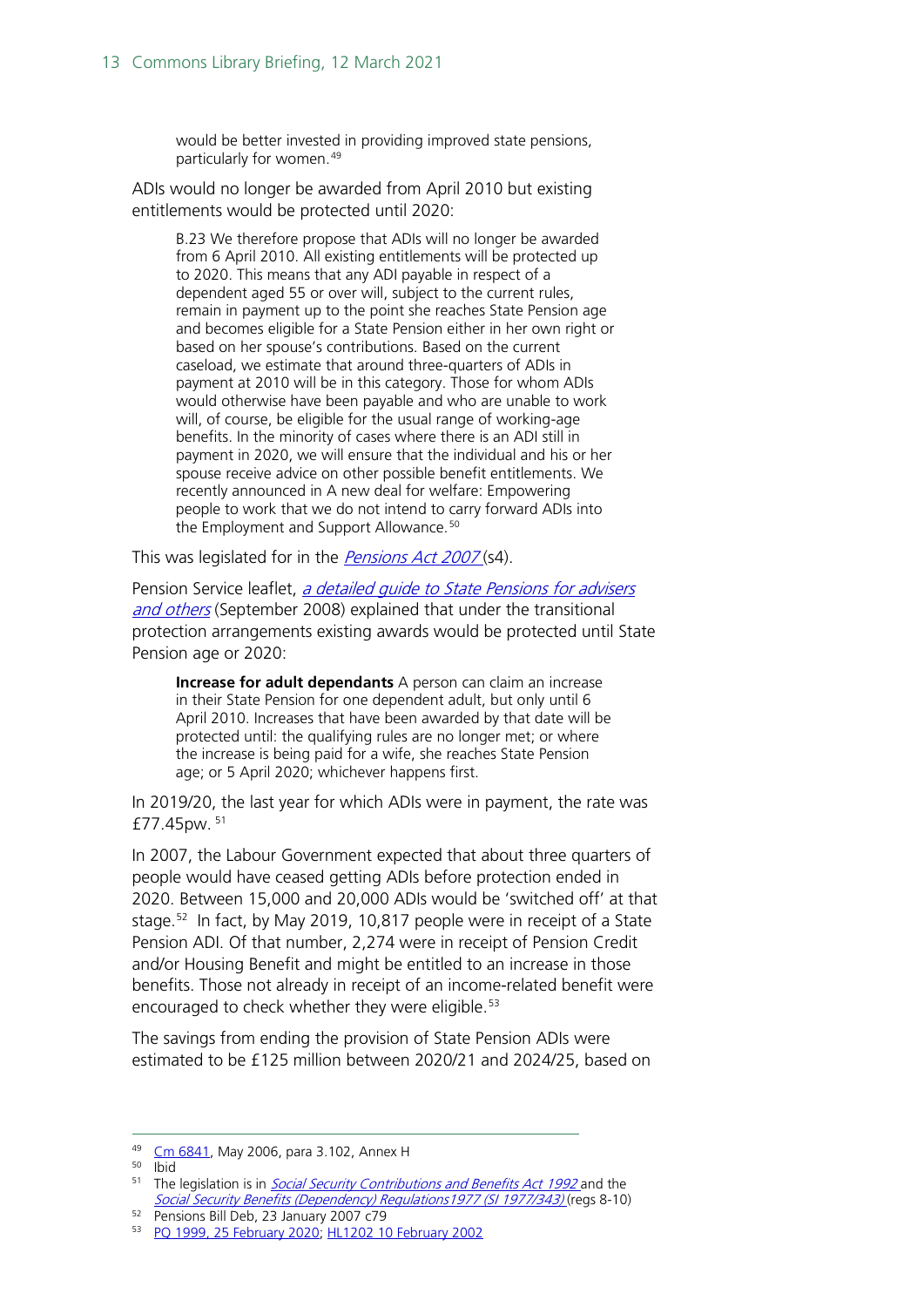analysis from 2018. This did not take account of any offsetting impacts on other benefits.<sup>[54](#page-13-1)</sup>

## <span id="page-13-0"></span>Why were some men aged 60 to 64 automatically awarded NI credits?

Employees are liable for National Insurance contributions (NICs) on earnings above the Lower Earnings Limit. People who are not paying NICs, for example, because they are claiming benefits because they are ill or unemployed, may be able to get <u>NI credits</u>.<sup>[55](#page-13-2)</sup>

NI credits – known as 'auto-credits' – for men aged 60 to 64 were introduced in 1983 as a response to high unemployment, alongside the ending of the requirement that men aged 60 or over register as unemployed to qualify for Supplementary Benefit. When the Conservative Government announced plans in 1993 to equalise the State Pension age (SPA) for women and men at 65 by 2020, it said auto-credits would become available to women on the same basis as they were then available to men.<sup>56</sup>

However, the last Labour Government decided to phase-out autocredits, for two reasons:

- It was introducing reforms in the Pensions Act 2007 to the contribution conditions, reducing the number of 'qualifying years' needed for a full basic State Pension (BSP) to 30 from 39 (women) and 44 (men) for people reaching SPA from 6 April 2010.<sup>[57](#page-13-4)</sup> This was expected to increase the proportion of women reaching SPA with a full BSP in 2010 from 50 per cent without the reform, to 75 per cent. By 2025, around 90 per cent of women would reach SPA with a full BSP, the same proportion as men.<sup>[58](#page-13-5)</sup> This, it argued, rendered auto-credits "largely redundant."[59](#page-13-6)
- Men aged 60 to 64 would no longer have the option of claiming Pension Credit (as the qualifying age rose, in line with the State Pension age for women). If they needed support from the meanstested benefits system, they would need to claim working age benefits and would be eligible for NI credits via this route.<sup>[60](#page-13-7)</sup>

The changes to auto-credits were introduced by regulations. They were phased-out so that they would be "available to men only for the tax years in which they have reached what would be pension age for a woman of the same age, up to and including the last tax year before the one in which they reach age 65." In other words, they would bridge the gap between a man reaching female State Pension age and male

<span id="page-13-1"></span><sup>54</sup> [PQ 1998 24 February 2020](https://www.parliament.uk/written-questions-answers-statements/written-question/commons/2020-02-13/1998)

<span id="page-13-2"></span><sup>55</sup> Gov.UK, [National Insurance;](https://www.gov.uk/national-insurance) HC Library CBP 4517 [National Insurance contributions:](https://commonslibrary.parliament.uk/research-briefings/sn04517/)  an introduction [\(](https://commonslibrary.parliament.uk/research-briefings/sn04517/)Dec 2019); [HL Deb 26 January 2015 c45GC;](https://publications.parliament.uk/pa/ld201415/ldhansrd/lhan92.pdf#page=81) 56 DWP, [Security in retirement: towards a new pensions system,](https://assets.publishing.service.gov.uk/government/uploads/system/uploads/attachment_data/file/272299/6841.pdf#page=134) Cm 6841, May 2006,

<span id="page-13-3"></span>para 3.103-6

<span id="page-13-4"></span><sup>&</sup>lt;sup>57</sup> *Pensions Act 2007*, s1

<span id="page-13-5"></span><sup>&</sup>lt;sup>58</sup> See Library Briefing Paper CBP 7286 [Women and Pensions](https://researchbriefings.parliament.uk/ResearchBriefing/Summary/CBP-7286) (November 2018), section 3.3

<span id="page-13-6"></span><sup>&</sup>lt;sup>59</sup> DWP, [Security in retirement: towards a new pensions system,](https://www.gov.uk/government/publications/security-in-retirement-towards-a-new-pensions-system) Cm 6841, May 2006, para 3.103-6

<span id="page-13-7"></span><sup>&</sup>lt;sup>60</sup> DWP, [Security in retirement: towards a new pensions system,](https://www.gov.uk/government/publications/security-in-retirement-towards-a-new-pensions-system) Cm 6841, May 2006, para 3.103-6; [SI 2009/2206](http://www.legislation.gov.uk/uksi/2009/2206/contents/made) [Explanatory Memorandum,](http://www.legislation.gov.uk/uksi/2009/2206/pdfs/uksiem_20092206_en.pdf) para 7.36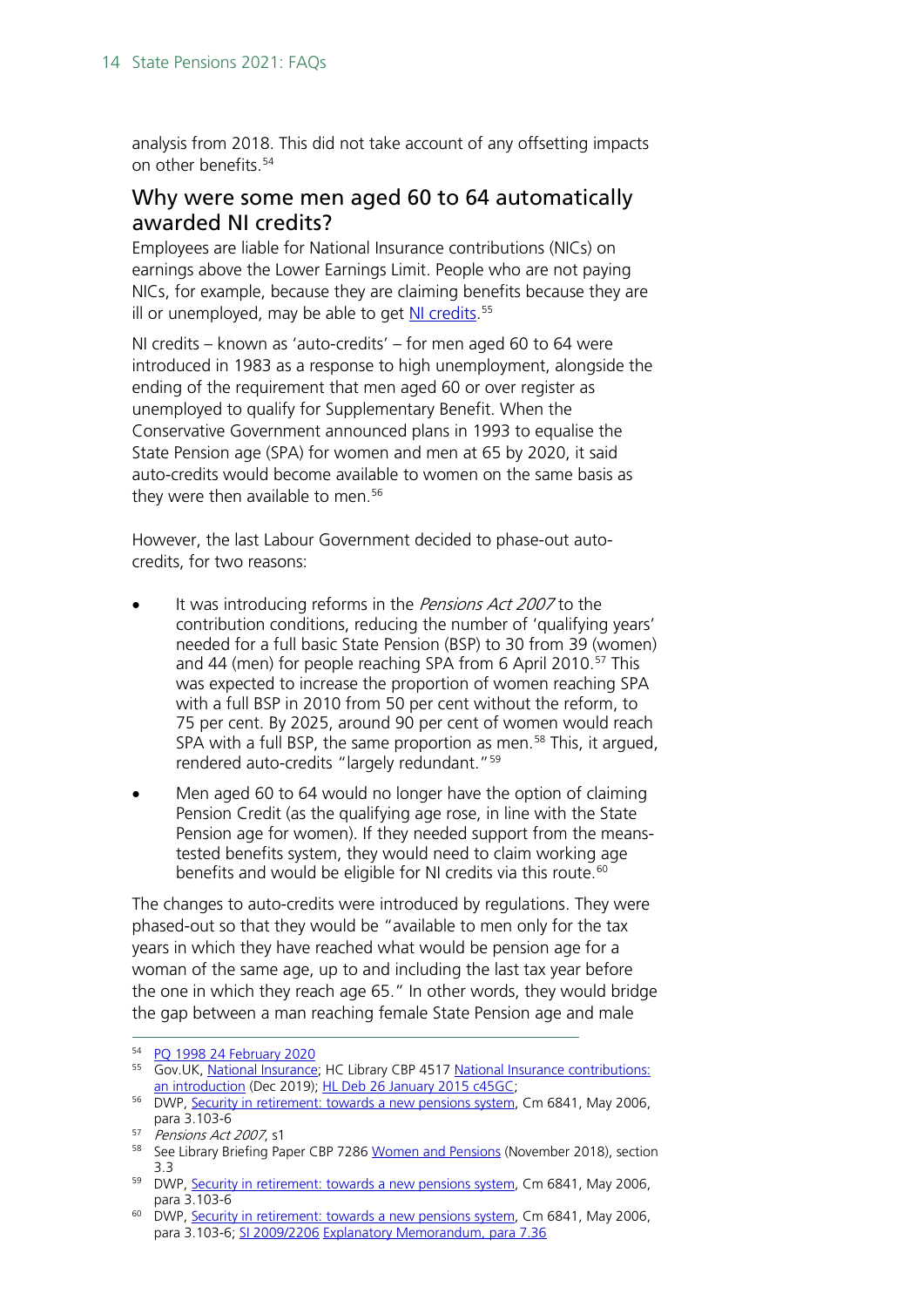State Pension age. Men born on 6 October 1954 or later, who would reach both female pension age and their own pension age in the same tax year, would not qualify. This means that the last year in which a man could have qualified for auto-credits was 2018/19.<sup>[61](#page-14-2)</sup>

The Coalition Government did not change this policy in 2014 when it legislated for the new State Pension, for which 35 qualifying years were required for the full amount in steady state. It argued that, compared to the position before the 2007 Act (when entitlement for a full BSP required 39 years for women, or 44 for men) gaps in contributions could still be relatively easily absorbed over a working life of 50 years.<sup>[62](#page-14-3)</sup>

# 1.2 The additional State Pension

## <span id="page-14-0"></span>What is it?

The additional State Pension is the earnings-related tier of the state pension system for people who reached State Pension age before 6 April 2016.

Entitlement depends on the earnings or deemed earnings during their working life since 1978. People built entitlement through the State Earnings Related Pension Scheme (SERPS) between 1978 and 2002 and the State Second Pension (S2P) from 2002 onwards.<sup>[63](#page-14-4)</sup>

The additional State Pension was preceded by Graduated Retirement Benefit, which ran between 1961 and 1975.<sup>[64](#page-14-5)</sup>

## <span id="page-14-1"></span>What was contracting-out?

The State Pension was designed to work in conjunction with occupational pensions – providing a minimum level of income, while incentivising individuals to save for retirement on top.<sup>[65](#page-14-6)</sup> So, from the time SERPS was introduced in 1978, there was an option to 'contractout' into an occupational pension that met certain criteria.<sup>66</sup> DWP explained:

Under the old State Pension rules, up to 5 April 2016, you were able to 'contract out' of the additional State Pension. This meant that you and your employer could pay less NI contributions into the state system. You could not contract out of the basic State Pension. You could only opt out ('contract out') of the additional State Pension, and you could only pay less NI contributions into the state system if you were part of a private pension - such as a workplace or personal pension scheme - that could build up to replace the State Pension you were opting out of.

Find out more about the [additional](https://www.gov.uk/additional-state-pension) State Pension

### **For more information**

Gov.UK [additional](https://www.gov.uk/additional-state-pension)  **[State Pension](https://www.gov.uk/additional-state-pension)** 

DWP, [State Pensions:](https://www.gov.uk/government/publications/state-pensions-leaflet)  [your guide,](https://www.gov.uk/government/publications/state-pensions-leaflet) Nov 2014, p29-31

DWP, [Decision](https://www.gov.uk/government/publications/new-state-pension-if-youve-been-contracted-out-of-additional-state-pension)  [Makers' Guide,](https://www.gov.uk/government/publications/new-state-pension-if-youve-been-contracted-out-of-additional-state-pension) chapter 75, para 75532-601

Library Briefing Paper CBP-7202 [Pensions](http://researchbriefings.parliament.uk/ResearchBriefing/Summary/CBP-7202)  [2015](http://researchbriefings.parliament.uk/ResearchBriefing/Summary/CBP-7202) (May 2015), section 2.3 (partnership with private pensions)

<span id="page-14-2"></span><sup>&</sup>lt;sup>61</sup> [SI 2009/2206](http://www.legislation.gov.uk/uksi/2009/2206/contents/made) [Explanatory Memorandum,](http://www.legislation.gov.uk/uksi/2009/2206/pdfs/uksiem_20092206_en.pdf) para 7.36; Social Security (State Pension [and National Insurance Credits\) Regulations 2009 \(SI 2009/2206\)](http://www.legislation.gov.uk/uksi/2009/2206/contents/made); See also State [Pension Regulations 2015 \(SI 2015/ 173\) \(reg 32\)](https://www.legislation.gov.uk/uksi/2015/173/regulation/32) as amended by the State Pension [\(Amendment\) \(No 2\) Regulations 2016 \(SI 2016/294\)](https://www.legislation.gov.uk/uksi/2016/240/memorandum/contents)

<span id="page-14-3"></span><sup>&</sup>lt;sup>62</sup> [National Insurance credits and the single-tier State Pension](https://assets.publishing.service.gov.uk/government/uploads/system/uploads/attachment_data/file/209123/national-insurance-single-tier-note.pdf)<br> $\frac{63}{20}$  Social Society Contributions and Bongfits Act 1992 s AL

[Social Security Contributions and Benefits Act 1992,](http://www.legislation.gov.uk/ukpga/1992/4) s44, 44A-C and 45

<span id="page-14-5"></span><span id="page-14-4"></span><sup>64</sup> DWP, [Decision Makers' Guide,](https://www.gov.uk/government/publications/decision-makers-guide-vol-12-widows-benefit-and-retirement-pension-staff-guide) chapter 75, para 75471-75523; National Insurance [Act 1965](http://www.legislation.gov.uk/ukpga/1965/51/contents) s36-37; [Social Security Contributions and Benefits Act 1992](http://www.legislation.gov.uk/ukpga/1992/4), s62 (1)

<span id="page-14-6"></span><sup>&</sup>lt;sup>65</sup> Sir William Beveridge, Social Insurance and Allied Services, Cm 6404, Nov 1942, para 9

<span id="page-14-7"></span><sup>66</sup> See Library Briefing Paper CBP-07202 [Pensions 2015](http://researchbriefings.parliament.uk/ResearchBriefing/Summary/CBP-7202) (May 2015), section 2.3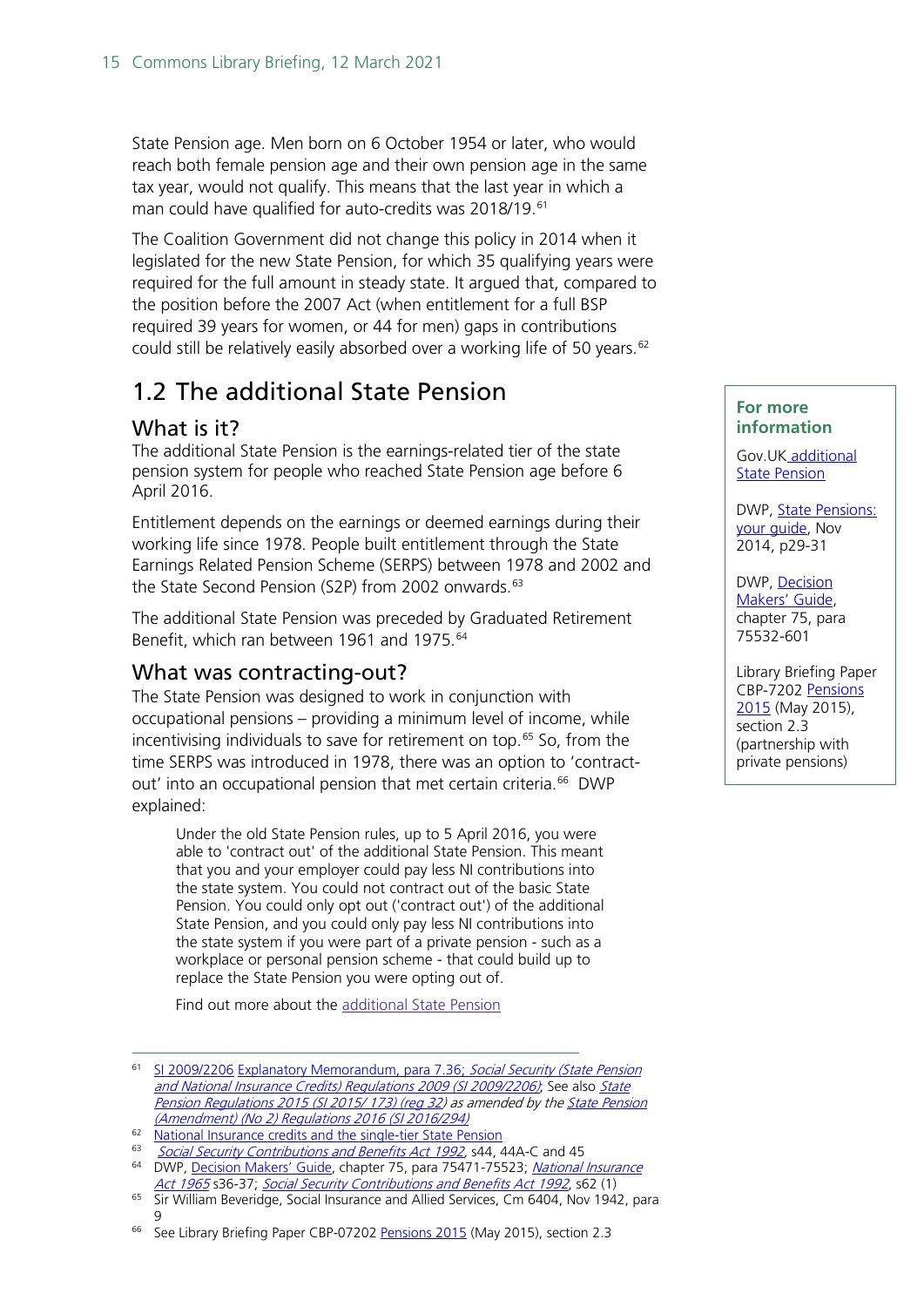You are likely to have been contracted out of the additional State Pension if:

you are or were in a final salary or career-average pension scheme, or

- before 6 April 2012, you were in some other types of pension scheme at work
- Some stakeholder and personal pension schemes were also contracted out.

So, although you may not have realised this, when you were contracted out, depending on the type of pension scheme(s) you belonged to during the period(s) you were contracted out, either:

- you and your employer paid NI at a lower rate than the full standard rate, or
- some of the NI contributions you paid were used to contribute to your private pension instead of the additional State Pension.<sup>[67](#page-15-1)</sup>

People can [check if they were contracted-out](https://www.gov.uk/contracted-out/check-if-you-were-contracted-out) by looking at their payslip or checking with their employer or pension provider.

## What did contracted-out schemes have to provide?

Pension schemes used for contracting out had to meet certain requirements, which changed over time:

- Initially, it was only possible to contract-out into a scheme that provided a Guaranteed Minimum Pension (GMP), which at least equalled the additional State Pension they would have earned had the remained contracted-in. From April 1997, this was changed to a reference scheme test, "expected (but not guaranteed) to provide pensions broadly equivalent to" those given up by contracting-out.<sup>[68](#page-15-2)</sup>
- From April 1988, it was possible to contract-out into a defined contribution (DC) scheme.<sup>[69](#page-15-3)</sup> Minimum contributions had to be made in return for certain "protected rights" which met certain conditions but with no guarantee that they would produce a pension equal to the State Pension foregone.

The option to contact-out into a DC scheme ended from 6 April 2012 because it had become increasingly difficult to judge whether it was in the individual's interest to do so.<sup>[70](#page-15-4)</sup> Contracting-out was abolished altogether from 6 April 2016 when the new State Pension was introduced<sup>[71](#page-15-5)</sup>

## <span id="page-15-0"></span>How did it affect State Pension entitlement?

When people were contracted-out they either paid NICs at a lower rate, or some of the NICs they paid were used to contribute to a private

#### **For more information, see**

HMRC, How to [calculate your scheme](https://www.gov.uk/guidance/how-to-calculate-your-scheme-members-guaranteed-minimum-pension)  [members'](https://www.gov.uk/guidance/how-to-calculate-your-scheme-members-guaranteed-minimum-pension)  [Guaranteed Minimum](https://www.gov.uk/guidance/how-to-calculate-your-scheme-members-guaranteed-minimum-pension)  [Pension,](https://www.gov.uk/guidance/how-to-calculate-your-scheme-members-guaranteed-minimum-pension) December 2018

HMRC guidance, [Contracting-out,](https://www.gov.uk/government/publications/state-pension-fact-sheets/contracting-out-and-why-we-may-have-included-a-contracted-out-pension-equivalent-cope-amount-when-you-used-the-online-service) April 2017

<span id="page-15-1"></span><sup>&</sup>lt;sup>67</sup> DWP Guidance, Contracting out and why we may have included a Contracted Out [pension Equivalent \(COPE\) amount when you used the online service,](https://www.gov.uk/government/publications/state-pension-fact-sheets/contracting-out-and-why-we-may-have-included-a-contracted-out-pension-equivalent-cope-amount-when-you-used-the-online-service#what-is-contracting-out) April 2017

<span id="page-15-2"></span><sup>&</sup>lt;sup>68</sup> [Pensions Act 1995,](http://www.legislation.gov.uk/ukpga/1995/26) s136; [Pensions Bill 2007-08, Impact Assessment, para 2.37](http://web.archive.org/web/20070609122209/http:/www.dwp.gov.uk/pensionsreform/pdfs/pensions-bill-ria.pdf)

<span id="page-15-3"></span><sup>&</sup>lt;sup>69</sup> DSS, [Reform of Social Security,](http://parlipapers.chadwyck.co.uk/fulltext/fulltext.do?id=1985-080883&DurUrl=Yes) Cm 9691, Dec 1985; [Social Security Act 1986](http://www.legislation.gov.uk/ukpga/1986/50/contents)

<span id="page-15-4"></span><sup>&</sup>lt;sup>70</sup> DWP, [Security in retirement,](https://www.gov.uk/government/publications/security-in-retirement-towards-a-new-pensions-system) May 20015, Cm 6841, para 2.21; *Pensions Act 2007*, s15; [SI 2011/1245](http://www.legislation.gov.uk/uksi/2011/1245/contents/made)

<span id="page-15-5"></span><sup>&</sup>lt;sup>71</sup> [Pensions Act 2014](http://www.legislation.gov.uk/ukpga/2014/19/contents), s24; Library Briefing Paper SN-06525 The new State Pension [background](http://researchbriefings.parliament.uk/ResearchBriefing/Summary/SN06525) (August 2016), section 4.8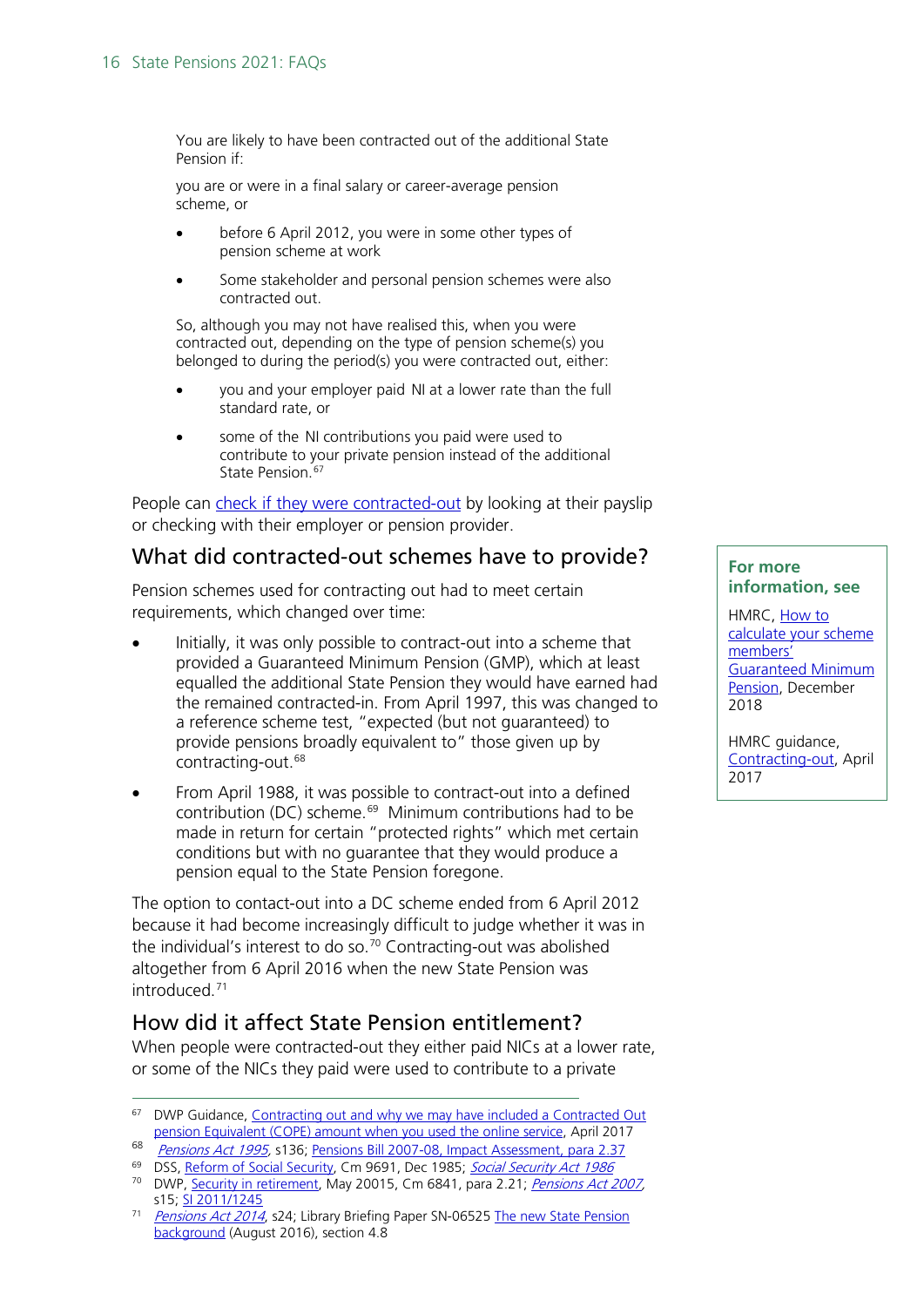pension instead of their additional State Pension. So, contracting-out meant reduced additional State Pension entitlement. The way in which this worked changed over time:

Since 1978 it has been possible for employees to opt out of the additional State Pension scheme. This is called 'contracting out' and means their additional State Pension will be reduced.

#### **The effect on the additional State Pension**

From 6 April 1978 to 5 April 1997 (SERPS)

Any additional State Pension earned through SERPS from 6 April 1978 to 5 April 1997 is reduced (which could be to a nil amount) if the person was contracted out at any time during this period.

From 6 April 1997 until 5 April 2002 (SERPS)

SERPS is not paid for any week a person was contracted out.

From 6 April 2002 (State Second Pension)

The State Second Pension is reduced (which could be to a nil amount) if a person is contracted-out.<sup>[72](#page-16-1)</sup>

## <span id="page-16-0"></span>How much State Earnings Related Pension Scheme (SERPS) could people inherit?

If an individual's spouse or civil partner dies, they may be able to inherit part of their additional State Pension. The exact amount they can inherit will depend on when they reach State Pension age. Gov. UK explains this for people who reached pension age before 6 April 2016:

If your spouse or civil partner dies, you may be able to inherit part of their Additional State Pension. [Contact](https://www.gov.uk/contact-pension-service) the Pension Service to check what you can claim and how.

#### **Maximum State Second Pension you can inherit**

You can inherit up to 50% of your spouse or civil partner's State Second Pension.

#### **Maximum SERPS pension you can inherit**

The maximum amount of State Earnings-Related Pension Scheme (SERPS) pension you can inherit depends on when your spouse or civil partner died.

If they died before 6 October 2002, you can inherit up to 100% of their SERPS pension.

If they died on or after 6 October 2002, the maximum SERPS pension you can inherit depends on their date of birth.

#### **For background information, see**

Library Briefing Paper CBP-07631 Inheriting [additional State](http://researchbriefings.parliament.uk/ResearchBriefing/Summary/CBP-7631)  [Pension](http://researchbriefings.parliament.uk/ResearchBriefing/Summary/CBP-7631) (June 2016).

DWP, [State Pension](http://webarchive.nationalarchives.gov.uk/20140801114555/https:/www.gov.uk/government/uploads/system/uploads/attachment_data/file/181235/derived-inherited-entitlement.pdf)  [entitlements derived](http://webarchive.nationalarchives.gov.uk/20140801114555/https:/www.gov.uk/government/uploads/system/uploads/attachment_data/file/181235/derived-inherited-entitlement.pdf)  from a current or [former spouse's or](http://webarchive.nationalarchives.gov.uk/20140801114555/https:/www.gov.uk/government/uploads/system/uploads/attachment_data/file/181235/derived-inherited-entitlement.pdf)  [civil partner's National](http://webarchive.nationalarchives.gov.uk/20140801114555/https:/www.gov.uk/government/uploads/system/uploads/attachment_data/file/181235/derived-inherited-entitlement.pdf)  [Insurance](http://webarchive.nationalarchives.gov.uk/20140801114555/https:/www.gov.uk/government/uploads/system/uploads/attachment_data/file/181235/derived-inherited-entitlement.pdf)  [contributions,](http://webarchive.nationalarchives.gov.uk/20140801114555/https:/www.gov.uk/government/uploads/system/uploads/attachment_data/file/181235/derived-inherited-entitlement.pdf) 2013

<span id="page-16-1"></span><sup>72</sup> DWP, [A detailed guide to State Pensions for advisers and others,](http://webarchive.nationalarchives.gov.uk/20121015000000/http:/www.direct.gov.uk/prod_consum_dg/groups/dg_digitalassets/@dg/@en/@over50/documents/digitalasset/dg_180938.pdf) NP46, August 2008, p38; See also DWP, [The new State Pension Transition and Contracting-Out,](https://www.gov.uk/government/uploads/system/uploads/attachment_data/file/447195/new-state-pension--effect-of-being-contracted-out.pdf)  July 2015, para 8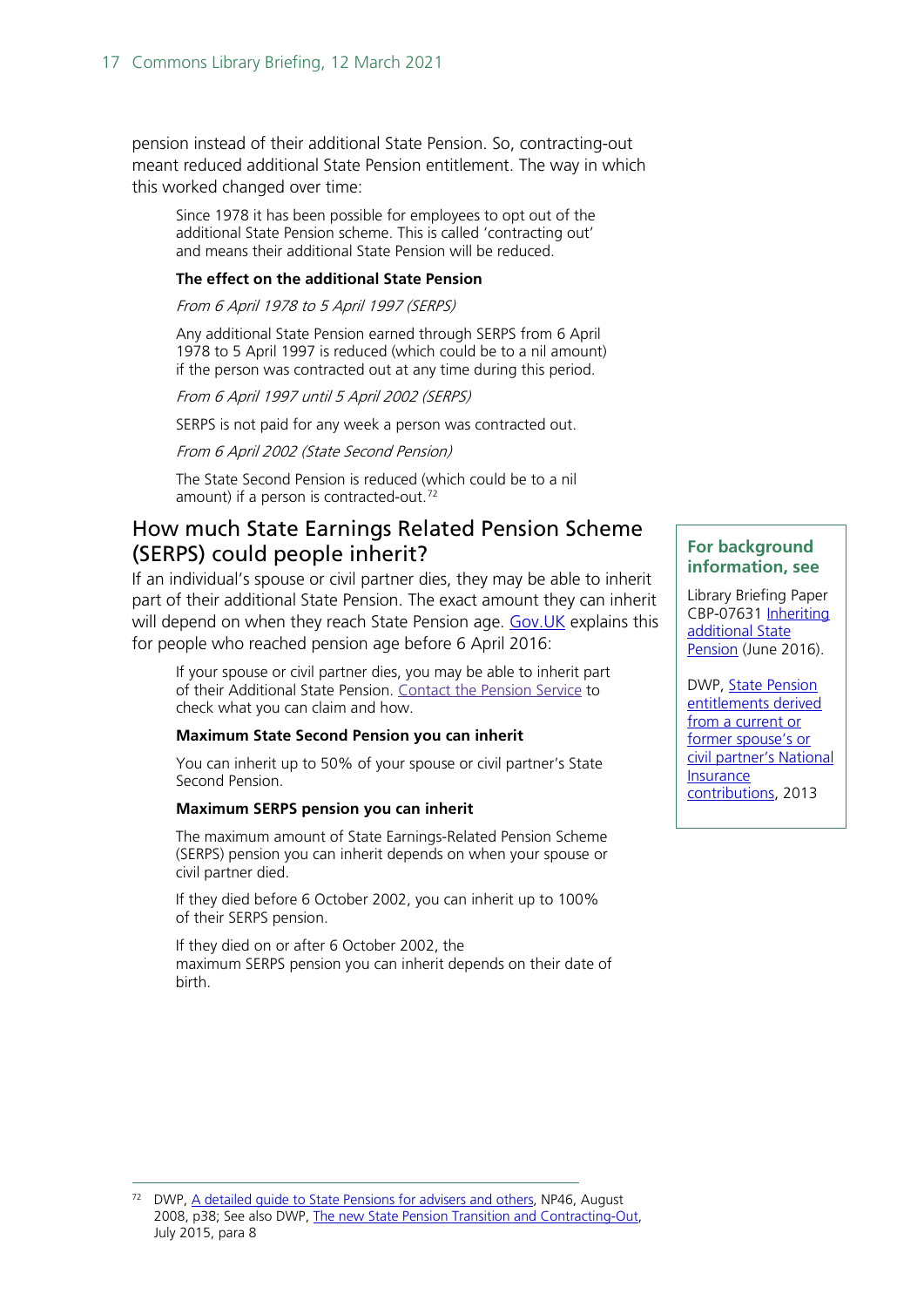| Man's date of birth                               | Woman's date of birth                                               | Maximum % of their SERPS you can<br>inherit |
|---------------------------------------------------|---------------------------------------------------------------------|---------------------------------------------|
| 5 October 1937 or before 5 October 1942 or before |                                                                     | 100%                                        |
| 1939                                              | 6 October 1937 to 5 October 6 October 1942 to 5 October 90%<br>1944 |                                             |
| 1941                                              | 6 October 1939 to 5 October 6 October 1944 to 5 October 80%<br>1946 |                                             |
| 1943                                              | 6 October 1941 to 5 October 6 October 1946 to 5 October 70%<br>1948 |                                             |
| 1945                                              | 6 October 1943 to 5 October 6 October 1948 to 6 July 1950 60%       |                                             |
| 6 October 1945 and after                          | 6 July 1950 and after                                               | 50%                                         |

#### **How it's paid**

Any Additional State Pension you inherit will be paid on top of your State Pension when you reach State Pension age.

#### **If you get your own Additional State Pension**

The maximum amount of Additional State Pension you can get is £179.41 per week. The limit does not include State Pension top up.

#### **If you get Widowed Parent's Allowance**

You may inherit Additional State Pension before you reach State Pension age. You'll stop receiving it if your [Widowed](https://www.gov.uk/widowed-parents-allowance/overview) Parent's [Allowance](https://www.gov.uk/widowed-parents-allowance/overview) ends.

You may receive it again when you reach State Pension age if you were over 45 when you were entitled to Widowed Parent's Allowance.

If your Widowed Parent's Allowance or Bereavement Allowance ended before you were 55, you'll receive less Additional State Pension.

#### **When you can't inherit Additional State Pension**

You can't inherit your spouse or civil partner's Additional State Pension if you remarry or form another civil partnership before you reach State Pension age.

The date you reach State Pension age also affects whether you can inherit Additional State Pension.

#### **If you reached State Pension age before 6 April 2010**

You can't inherit your spouse or civil partner's Additional State Pension if they died before they reached their State Pension age and after you reached yours.

This doesn't apply if you're a woman who was married to:

- a man
- a woman who legally changed their gender from male to female during your marriage. [73](#page-17-0)

<span id="page-17-0"></span><sup>73</sup> Gov.UK, [Additional State Pension/inheriting](https://www.gov.uk/additional-state-pension/inheriting)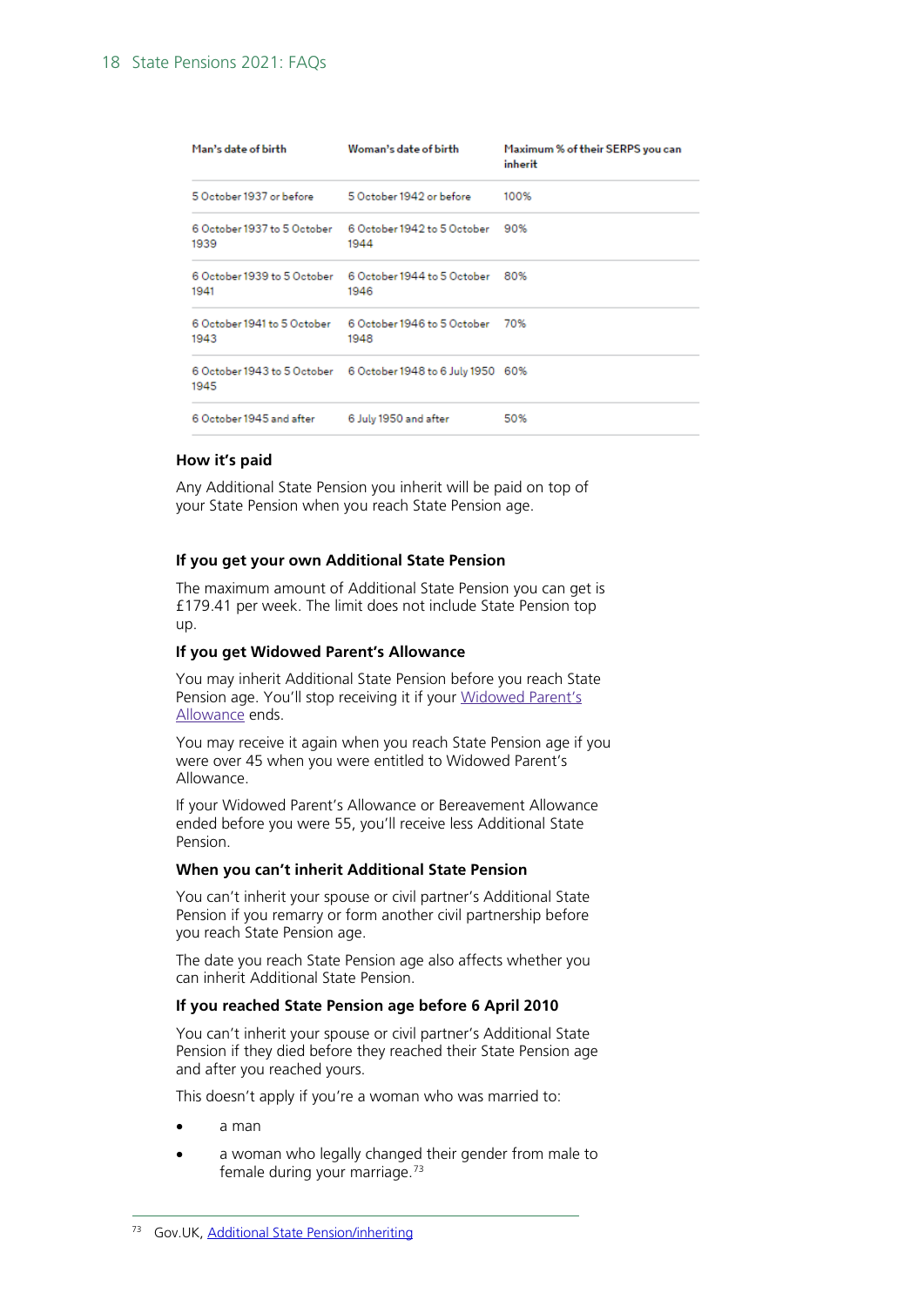The rules for people who reach State Pension age after 6 April 2016 are discussed below.

## <span id="page-18-0"></span>Why is there a State Earnings Related Pension Scheme (SERPS) maximum?

There is a cap on the total amount of SERPS – inherited and in their own right – an individual can receive. This is intended to ensure that an individual who inherits SERPS does not receive more in total than someone could have built up in their own right:

7.1 Where a pensioner is entitled to combine his or her own Additional State Pension with that inherited from their late spouse or civil partner the total amount payable is capped. The cap is equivalent to the amount of Additional State Pension which a person reaching State Pension age in the year in which entitlement to the inherited Additional State Pension arises would have accrued if they had earnings at 53 times the Upper Earnings Limit throughout their working life.

7.2 This rule has been applied to Additional State Pension since 1979 when the first Additional State Pensions became payable. It was put in place to ensure security following bereavement, but without exceeding the pension a person could realistically build up on their own contribution record. In this respect it mirrors the cap applied to basic pension which restricts the total amount payable by way of own and inherited pension to the full rate of basic pension.[74](#page-18-2)

## <span id="page-18-1"></span>What about people with contracted-out pensions?

Individuals may have a deduction made from their SERPS in respect of any Guaranteed Minimum Pension (that part of an occupational pension that relates to having been contracted-out between 1978 and 1997) that they built up in their own right or inherited. A Social Security Commissioner's decision from 2006 explained that, in such cases, the maximum SERPS entitlement is calculated and then contracted-out deductions made:

21. Widows and other survivors who inherit pensions also have the inherited pensions set against their entitlement to additional pension […] The GMPs for both the pensions to which a widow is personally entitled directly and those to which she is entitled by inheritance are to be deducted from the maximum entitlement of the widow under section 52. In other words, the widow's maximum entitlement is calculated before, not after, any additional pension is deducted. This may mean that the widow's total additional pension is limited by the "prescribed maximum" before the occupational pensions are offset.<sup>[75](#page-18-3)</sup>

This was because both were funded through reduced NI contributions:

Those rules reflect the receipt by her of a widow's pension from her late husband's occupational pension scheme as well as receipt of her own occupational pension scheme. Parliament has provided that both should be taken into account as both were contractedout schemes for which lower levels of national insurance contribution were payable.<sup>[76](#page-18-4)</sup>

<span id="page-18-2"></span><sup>&</sup>lt;sup>74</sup> Explanatory Memorandum t[o SI 2010 No. 426](http://www.legislation.gov.uk/uksi/2010/426/memorandum/contents)

<sup>75</sup> [CP 3577-2006](http://administrativeappeals.decisions.tribunals.gov.uk/Aspx/view.aspx?id=2209)

<span id="page-18-4"></span><span id="page-18-3"></span> $76$  Ibid para 41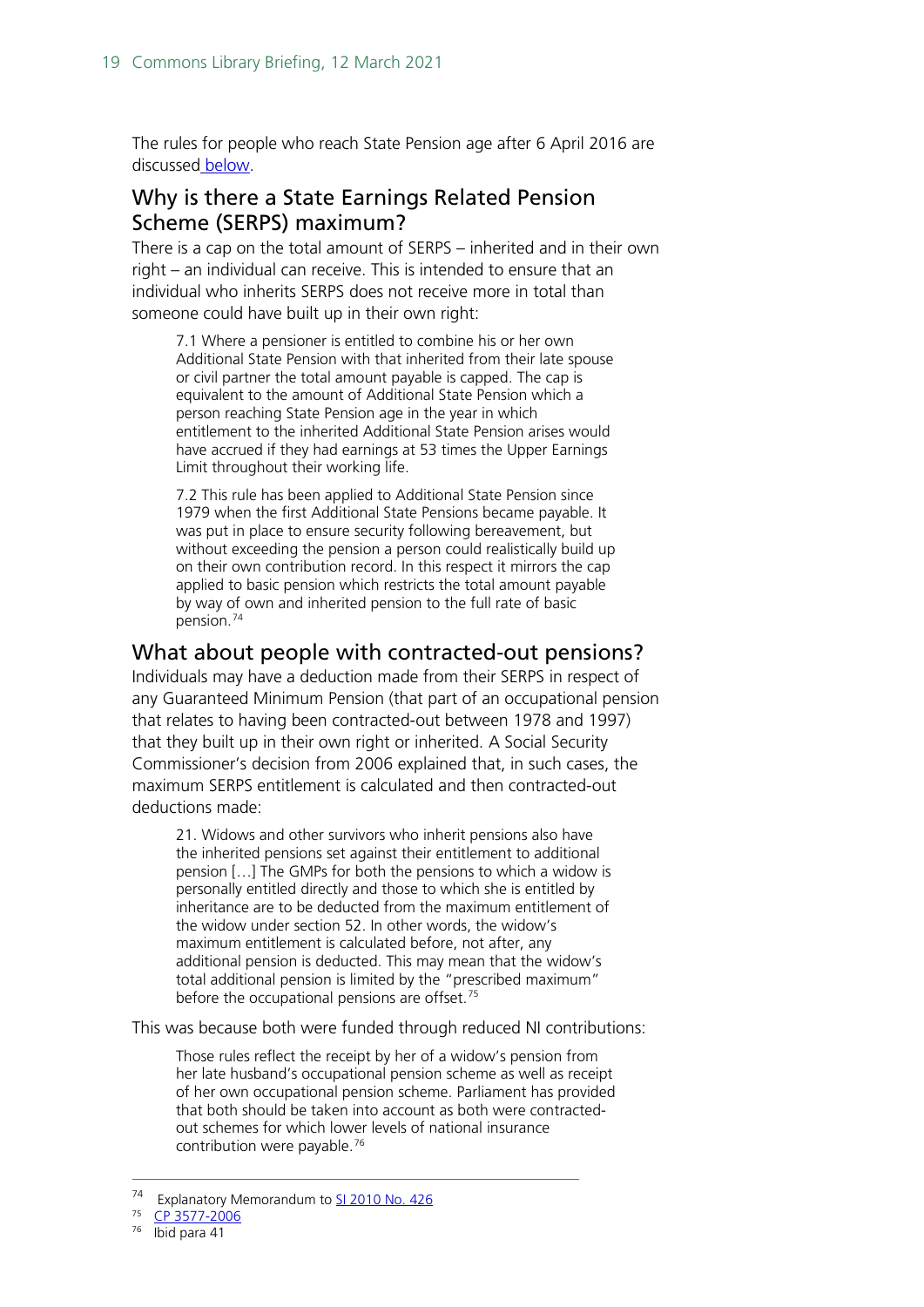# <span id="page-19-0"></span>2. The new State Pension

## <span id="page-19-1"></span>How is it different from the old system?

A new State Pension (nSP) was introduced from 6 April 2016 for people reaching State Pension age (SPA) from that date. People who had already reached SPA continue to get their pension under the 'old rules' (see <u>above</u>).<sup>[77](#page-19-4)</sup> The nSP is different in several ways:

- The full rate is set above the basic means-tested quarantee in Pension Credit- at £175.20 pw in 2020/21 (rising to £177.10 in 2021/22);
- People with no NI record before April 2016 need 35 qualifying years for the full amount. (As [discussed below,](#page-23-0) transitional arrangements mean that not everyone with 35 qualifying years in April 2016 will receive this amount);
- It is single-tier, so the option to 'contract-out' has ended; and
- The ability to derive an entitlement based on the NI record of a former spouse or civil partner has been removed, with limited transitional protection.

## <span id="page-19-2"></span>How can peopleget specific advice about their pension?

The rules are explained on Gov. UK and in the DWP leaflet Your State [Pension explained](https://www.gov.uk/government/publications/your-new-state-pension-explained) (April 2020). Detailed guidance is in DWP's Decision Makers' Guide, Chapter 74: [State Pension.](https://www.gov.uk/government/publications/decision-makers-guide-vol-12-widows-benefit-and-retirement-pension-staff-guide)

Individuals wanting advice on the specifics of their case could contact a [Citizens Advice Bureau o](https://www.citizensadvice.org.uk/)r local welfare rights advice centre. [Age UK](https://www.ageuk.org.uk/services/age-uk-advice-line/#:%7E:text=Age%20UK%20Advice%20Line%3A%200800,7pm%2C%20365%20days%20a%20year.) also runs a helpline.

## <span id="page-19-3"></span>How do people build entitlement?

The answer to this question is complicated by the transitional arrangements to deal with past NI records (see **below**) which mean that in the short-term people with 35 qualifying years may get more or less than the full rate of the nSP. Gov.UK explains:

Your new State Pension is based on your National Insurance record when you reach State Pension age.

You'll usually need to have 10 qualifying years on your National Insurance record to get any new State Pension.

You may get less than the new full State Pension if you were contracted out before 6 April 2016.

You may get more than the new full State Pension if you would have had over a certain amount of Additional State Pension under the old rules.<sup>[78](#page-19-5)</sup>

#### **For more on the policy development, see Library Briefing Papers**

CBP-07414 [The new](http://researchbriefings.parliament.uk/ResearchBriefing/Summary/CBP-7414)  [State Pension –](http://researchbriefings.parliament.uk/ResearchBriefing/Summary/CBP-7414) [transitional issues](http://researchbriefings.parliament.uk/ResearchBriefing/Summary/CBP-7414) (Feb 2019)

SN-06525 [The new](http://researchbriefings.parliament.uk/ResearchBriefing/Summary/SN06525)  [State Pension](http://researchbriefings.parliament.uk/ResearchBriefing/Summary/SN06525)  [background](http://researchbriefings.parliament.uk/ResearchBriefing/Summary/SN06525) (August 2016)

<span id="page-19-5"></span><span id="page-19-4"></span>

<sup>&</sup>lt;sup>77</sup> *Pensions Act 2014* (PA 2014), s1<br><sup>78</sup> Gov.UK The new State Pension/Your National Insurance record and your State [Pension](https://www.gov.uk/new-state-pension/your-national-insurance-record-and-your-state-pension)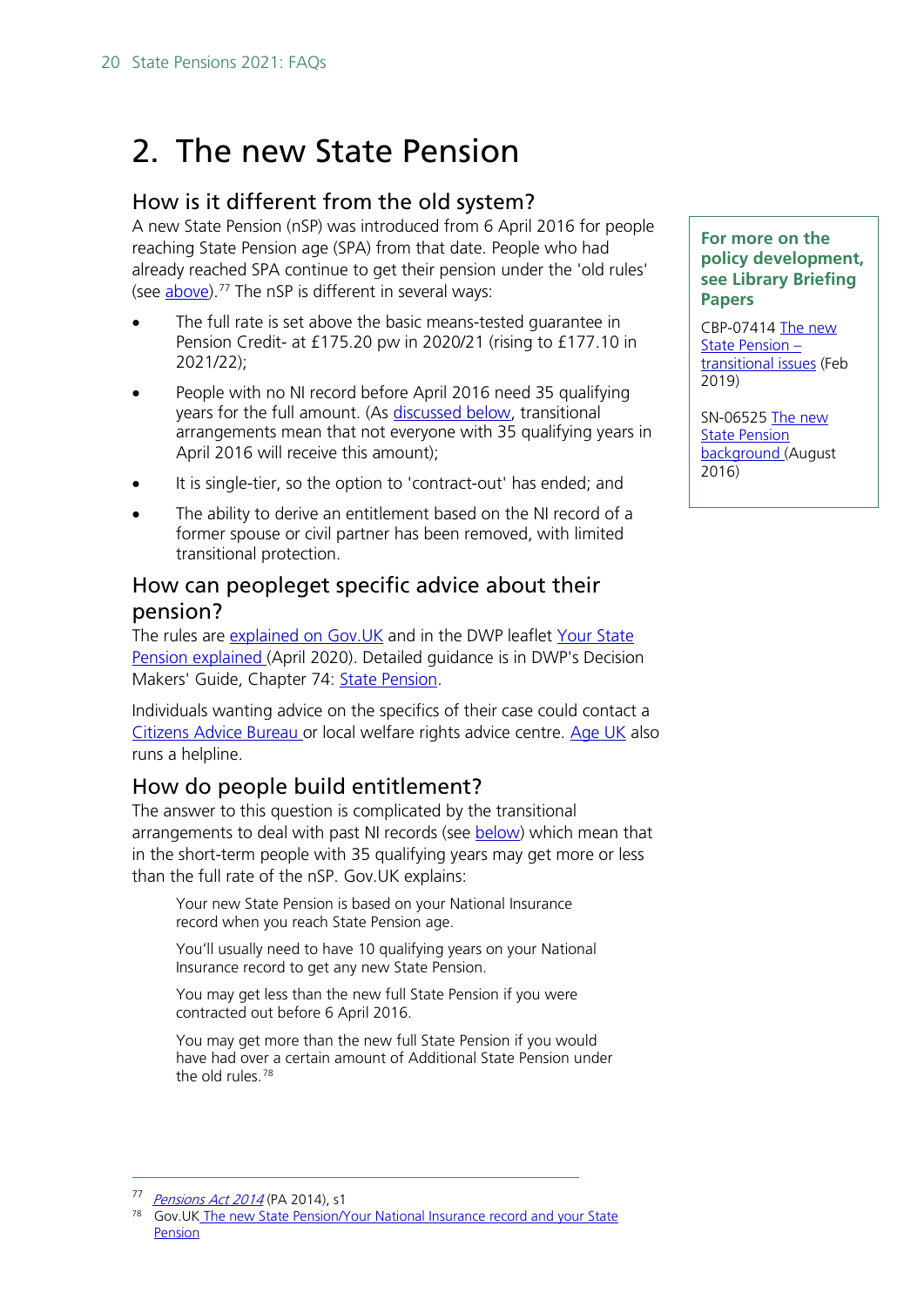As for the old basic State Pension, entitlement is based on an individual's NI record:

You'll need 35 qualifying years to get the new full State Pension if you don't have a National Insurance record before 6 April 2016.

#### **Qualifying years if you're working**

When you're working you pay National Insurance and get a qualifying year if:

- you're employed and earning over £183 a week from one employer
- you're [self-employed](https://www.gov.uk/self-employed-national-insurance-rates) and paying National Insurance contributions

You might not pay National Insurance contributions because you're earning less than £183 a week. You may still get a qualifying year [if you earn between £120](https://www.gov.uk/national-insurance-rates-letters) and £183 a week from [one employer.](https://www.gov.uk/national-insurance-rates-letters)

#### **Qualifying years if you're not working**

You may get **National Insurance credits** if you can't work - eg because of illness or disability, or if you're a carer or you're unemployed.

For example, you can get National Insurance credits if you:

- claim [Child Benefit](https://www.gov.uk/child-benefit) for a child under 12 (or under 16 before 2010)
- get Jobseeker's Allowance or Employment and Support Allowance
- get Carer's Allowance

#### **You're not working or getting National Insurance credits**

You might be able to pay voluntary National Insurance [contributions](https://www.gov.uk/voluntary-national-insurance-contributions/why-pay-voluntary-contributions) if you're not in one of these groups but want to increase your State Pension amount.

#### **Gaps in your National Insurance record**

You can have [gaps in your National Insurance record](https://www.gov.uk/voluntary-national-insurance-contributions/why-pay-voluntary-contributions) and still get the full new State Pension.

You can get a **State Pension statement** which will tell you how much State Pension you may get. You can then apply for a [National Insurance statement](https://online.hmrc.gov.uk/shortforms/form/NIStatement?dept-name=&sub-dept-name=&location=40&origin=http://www.hmrc.gov.uk) from HM Revenue and Customs (HMRC) to check if your record has gaps.

You may be able to make voluntary National Insurance [contributions](https://www.gov.uk/voluntary-national-insurance-contributions/why-pay-voluntary-contributions) if you have gaps in your National Insurance record that would prevent you from getting the full new State Pension.<sup>[79](#page-20-1)</sup>

## <span id="page-20-0"></span>Does requiring 35 qualifying years for the nSP amount to 'moving the goalposts'?

People sometimes argue that the Government has 'moved the goalposts', because 35 'qualifying years' are required for a full nSP, compared to the 30 for the old basic State Pension.

<span id="page-20-1"></span><sup>&</sup>lt;sup>79</sup> Gov. UK The new State Pension/Your National Insurance record and your State [Pension](https://www.gov.uk/new-state-pension/your-national-insurance-record-and-your-state-pension)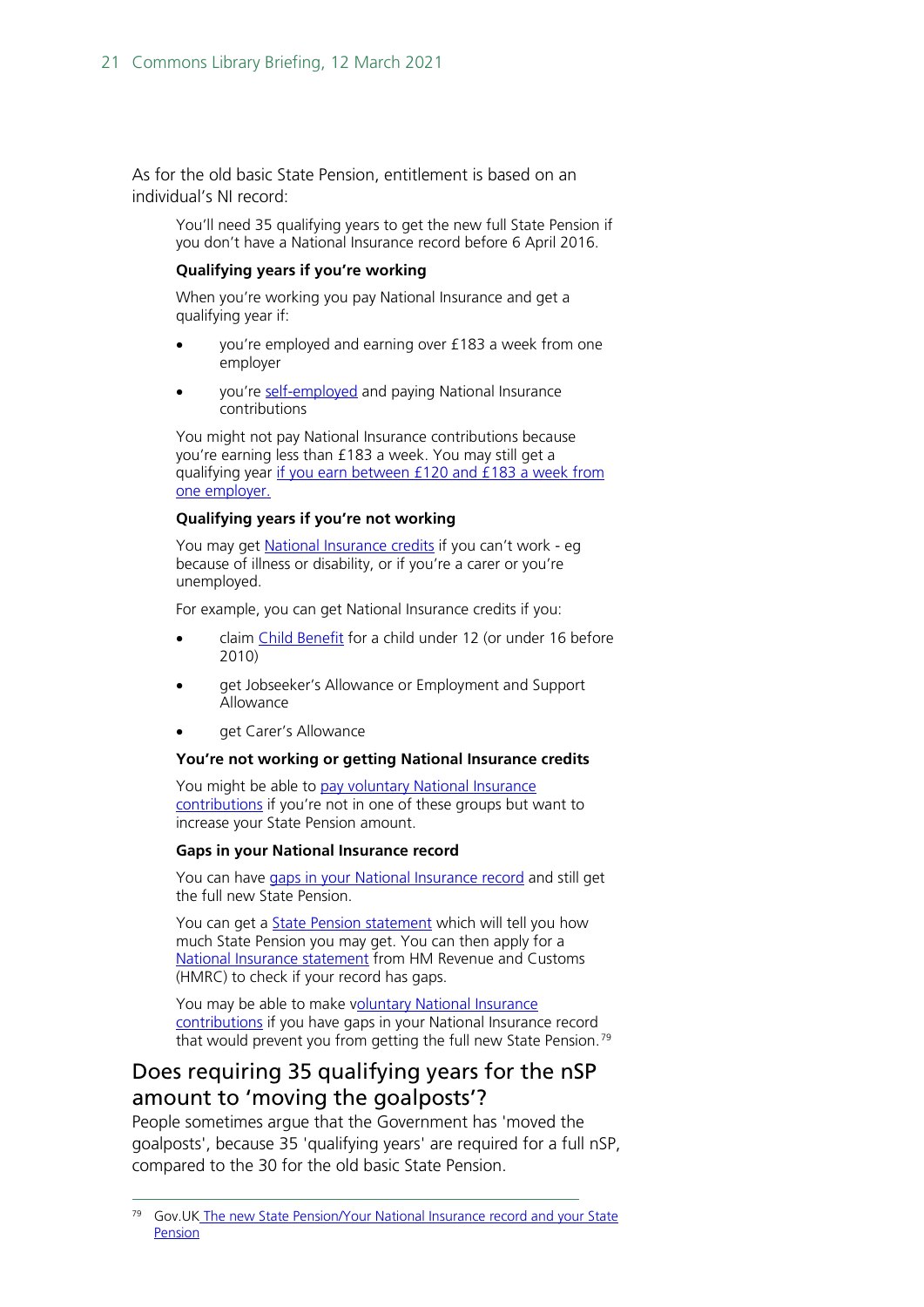Initially – in its 2011 Green Paper - the Coalition Government proposed requiring 30 qualifying years for a full nSP. However, by the time of its White Paper in 2013, it said it had decided on 35.<sup>[80](#page-21-1)</sup> It argued that this struck the right balance, because:

- The nSP also incorporates the additional State Pension, to which people could continue to build entitlement throughout working life;
- NI credits cover many of the circumstances where people are not able to work; and
- In a working life, which can be as long as 50 years, it still leaves flexibility to have about 15 non-qualifying years. $81$

People are sometimes concerned that this means the 'goal posts have been moved' and they will be worse off than they would have been under the old system. However, to ensure this is not the case, a check was done in April 2016 and (provided they have at least ten qualifying years) if their entitlement under the old system at that point was higher, that will form their 'starting amount' for the new State Pension - see DWP leaflet, [your new State Pension explained](https://www.gov.uk/government/publications/your-new-state-pension-explained) (April 2019), section 3b.[82](#page-21-3)

Nonetheless, the change in policy does mean that that fewer people reaching State Pension age in 2020 qualify for the full amount: 85%, compared to around 90% with 30 qualifying years.<sup>[83](#page-21-4)</sup> However, the [transitional arrangements](#page-23-0) mean that no one who qualifies for the new State Pension should receive less than they would have done under the previous system, based on their National Insurance record to 6 April 2016.

## <span id="page-21-0"></span>Can people still claim based on their spouse or civil partner's NI record?

The Coalition Government's intention was for people to qualify for the new State Pension based on their own contributions. It said there would be "no rationale" for allowing people to "inherit or derive state pension income based on the National Insurance record of their spouse or civil partner."[84](#page-21-5) This means that, if you reach State Pension age from 6 April 2016 onwards, your State Pension is generally based on your own NI record. The exception is married women or widows who opted to pay reduced-rate National Insurance contributions (sometimes known as the 'married women's stamp'). DWP's Guide to the State Pension explains:

A woman who made this choice may get a new State Pension based on different rules if these will give her more than the amount of new State Pension that she would otherwise get based on her own National Insurance record. Where these rules apply, she won't need 10 qualifying years of her own to get any State Pension.

#### **For more on the background, see**

Library Briefing Papers

SN-01910 [Married](http://researchbriefings.parliament.uk/ResearchBriefing/Summary/SN01910)  [women and State](http://researchbriefings.parliament.uk/ResearchBriefing/Summary/SN01910)  [Pensions \(](http://researchbriefings.parliament.uk/ResearchBriefing/Summary/SN01910)October 2014), section 1.1

CBP-07414 [The new](http://researchbriefings.parliament.uk/ResearchBriefing/Summary/CBP-7414)  [State Pension –](http://researchbriefings.parliament.uk/ResearchBriefing/Summary/CBP-7414) [transitional](http://researchbriefings.parliament.uk/ResearchBriefing/Summary/CBP-7414) issues (Feb 2019), section 3.2.

<sup>80</sup> [Cm 8503,](http://webarchive.nationalarchives.gov.uk/20140725031351/https:/www.gov.uk/government/consultations/a-state-pension-for-the-21st-century) April 2011, p30; [Cm 8528,](http://webarchive.nationalarchives.gov.uk/20130402152647/http:/www.dwp.gov.uk/docs/single-tier-pension.pdf) January 2013, p91

<span id="page-21-2"></span><span id="page-21-1"></span><sup>81</sup> [PBC Deb 2 July 2013 c141-2](http://www.publications.parliament.uk/pa/cm201314/cmpublic/pensions/130702/am/130702s01.htm)

<span id="page-21-3"></span><sup>82</sup> [Pensions Act 2014,](http://www.legislation.gov.uk/ukpga/2014/19/contents) s4

<sup>83</sup> [Cm 8528,](http://webarchive.nationalarchives.gov.uk/20130402152647/http:/www.dwp.gov.uk/docs/single-tier-pension.pdf) January 2013, p91; [DWP factsheet,](http://webarchive.nationalarchives.gov.uk/20140801114555/https:/www.gov.uk/government/uploads/system/uploads/attachment_data/file/181235/derived-inherited-entitlement.pdf) 2013, para 17

<span id="page-21-5"></span><span id="page-21-4"></span><sup>84</sup> Ibid; DWP, [The single-tier pension: a simple foundation for saving,](http://webarchive.nationalarchives.gov.uk/20130402152647/http:/www.dwp.gov.uk/docs/single-tier-pension.pdf) Cm 8528, January 2013, Annex 3.D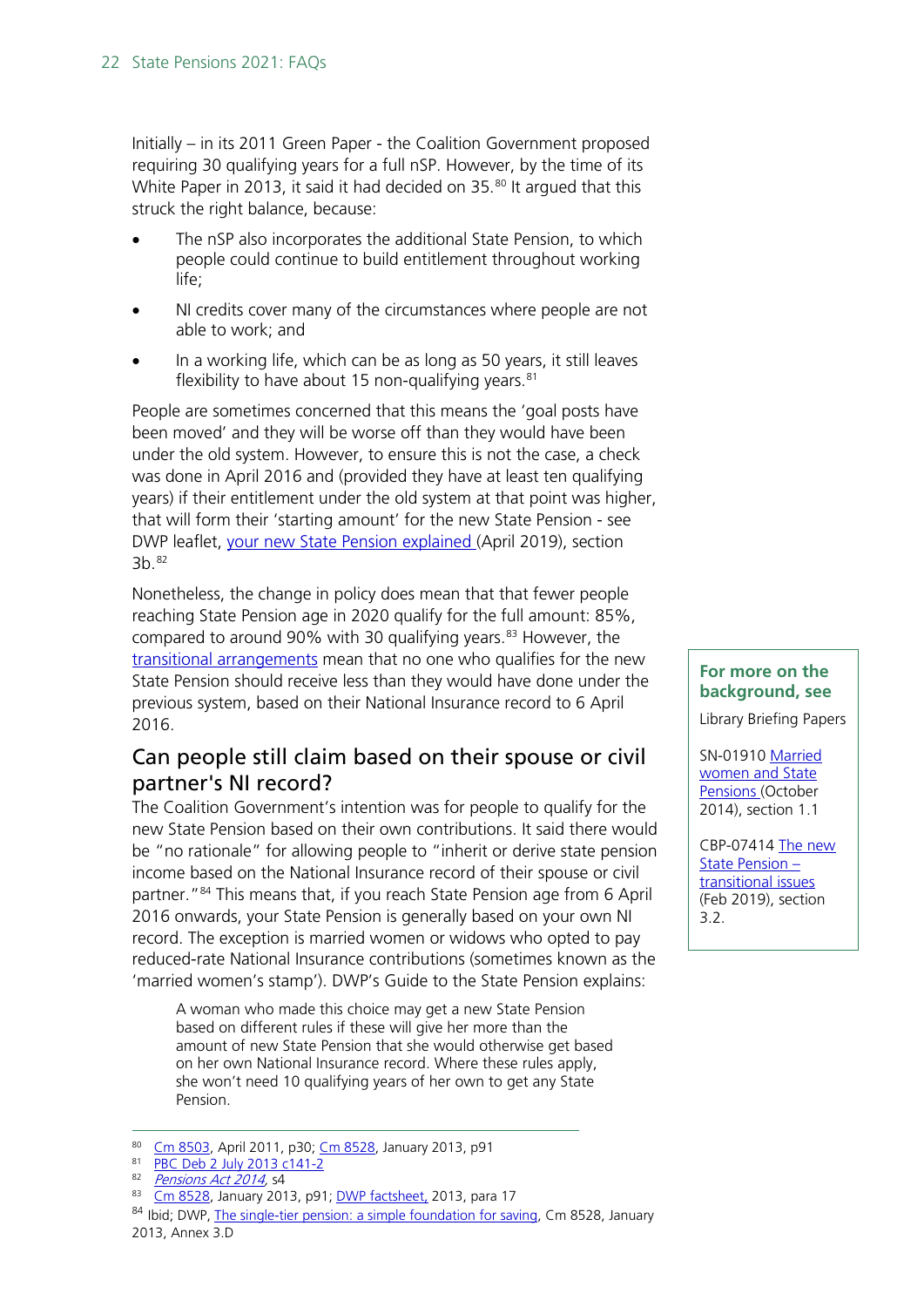She'll get a State Pension that will be about the same as:

- the lower rate basic State Pension of £80.45 a week (2020 to 2021 rate) (if married and her husband has reached State Pension age)
- the rate of the basic State Pension of £134.25 a week (2020 to 2021 rate) (if widowed or divorced)
- She'll also get any Additional State Pension that she built up before 6 April 2016 on top of this basic amount.

To qualify, her Reduced Rate Election must have been in force at the start of the 35-year period ending on 5 April before she reaches State Pension age. [85](#page-22-1)

The Government explained why it was providing transitional protection for this group:

33. Fully removing the potential to derive basic State Pension from a spouse under the single-tier pension would disadvantage women who elected to pay reduced rate National Insurance contributions. They may have few or no qualifying years as a result of their election, which would leave them with potentially no state pension under single-tier rules despite a long history of paying National Insurance contributions and engaging with the system.<sup>[86](#page-22-2)</sup>

DWP's guide to the State Pension explains that individuals may still be able to inherit extra State Pension or any lump sum earned through their late spouse/civil partner having deferred their State Pension claim:

You may be able to inherit an extra payment on top of your new State Pension if you are widowed or a surviving civil partner. The extra payment may consist of Additional State Pension or a protected payment (if any).

This will depend on whether the deceased:

- reached State Pension age or died before 6 April 2016, or
- reached State Pension age, or died under State Pension age after 5 April 2016

You might also be able to inherit an extra State Pension or a lump-sum payment if your late spouse or civil partner reached State Pension age before 6 April 2016 and put off claiming their State Pension. [87](#page-22-3)

## <span id="page-22-0"></span>Why is there a minimum qualifying period?

A minimum of ten qualifying years are required to be entitled to any nSP.<sup>[88](#page-22-4)</sup> Years of residence in another EEA country, or one with which the UK has a reciprocal agreement, count towards the minimum qualifying period but entitlement is based on UK contributions alone.<sup>[89](#page-22-5)</sup>

A minimum contribution requirement was part of the old State Pension system before 6 April 2010 but was removed because it was more likely

**For more detail, see Library Briefing Paper** 

CBP 8635 [Inheriting](https://commonslibrary.parliament.uk/research-briefings/cbp-8635/)  [pension rights \(](https://commonslibrary.parliament.uk/research-briefings/cbp-8635/)Dec 2019), section 1.2

<span id="page-22-1"></span><sup>85</sup> DWP, State Pension - Your quide, April 2020, section 9a

<span id="page-22-2"></span><sup>86</sup> DWP[, The single-tier pension: a simple foundation for saving,](http://webarchive.nationalarchives.gov.uk/20130402152647/http:/www.dwp.gov.uk/docs/single-tier-pension.pdf) Cm 8528, January 2013; [Pensions Act 2014](http://www.legislation.gov.uk/ukpga/2014/19/contents) (s11-12)

<span id="page-22-3"></span><sup>87</sup> DWP, [State Pension –](https://www.gov.uk/government/publications/your-new-state-pension-explained/your-state-pension-explained#getting-or-inheriting-the-state-pension-from-your-husband-wife-civil-partner) Your quide, April 2020, section 9a; DWP, Decision Makers' [Guide,](https://assets.publishing.service.gov.uk/government/uploads/system/uploads/attachment_data/file/890701/dmgch74.pdf#page=27) (para 74302ff)

<span id="page-22-4"></span><sup>88</sup> *State Pension Regulations 2015 (SI 2015/173*, reg 13

<span id="page-22-5"></span><sup>89</sup> Explanatory Memorandum to [SI 2015/173,](http://www.legislation.gov.uk/uksi/2015/173/pdfs/uksiem_20150173_en.pdf) para 7.23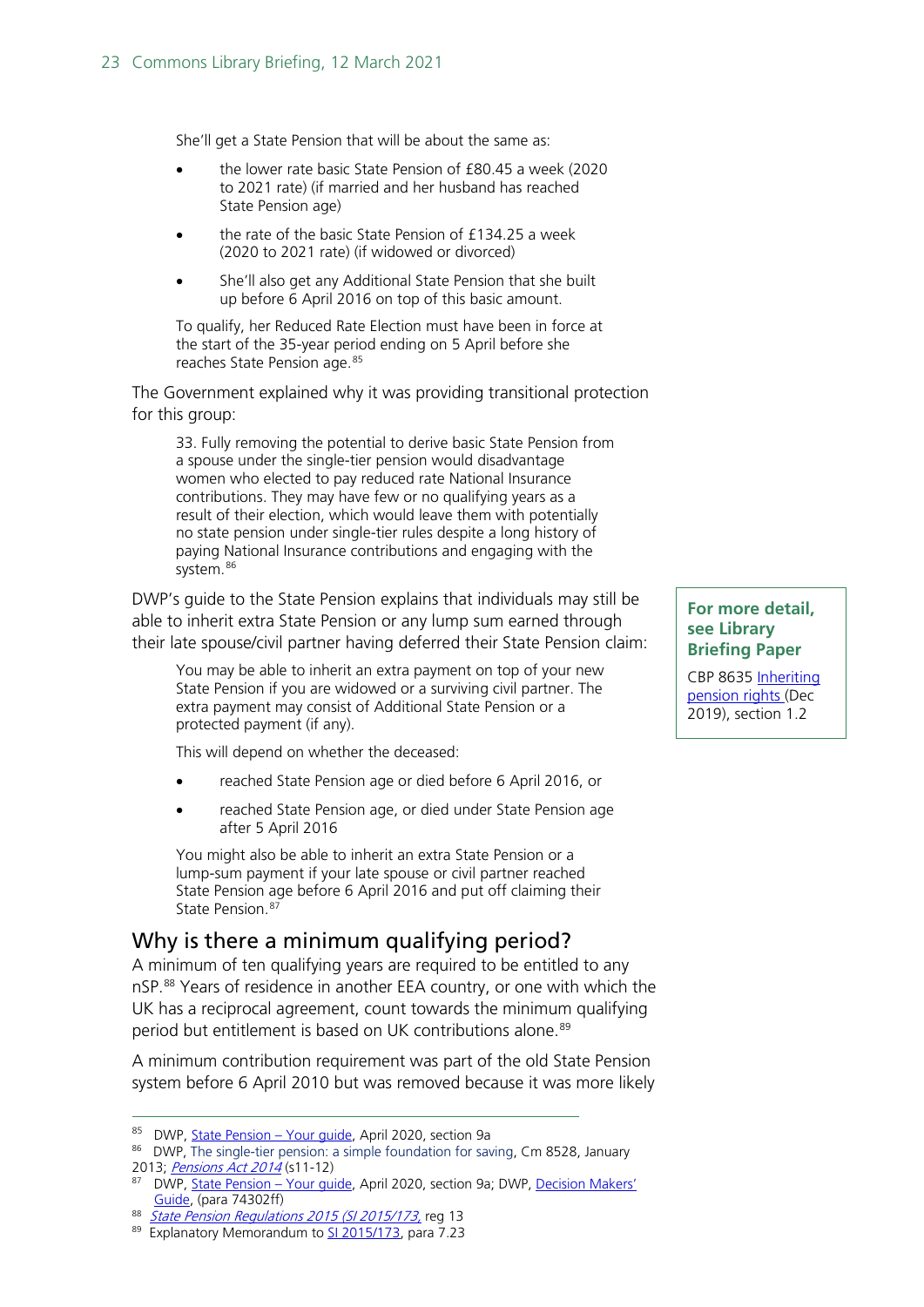to affect some ethnic minority women who faced cultural barriers to work and that some people got no pension at all despite having nine qualifying years.<sup>[90](#page-23-1)</sup>

The Coalition Government's rationale for re-introducing a minimum contribution requirement for the nSP was to target spending on those who have made a "significant economic or social contribution to this country during their working lives.["91](#page-23-2)

## What about NI records before 2016?

<span id="page-23-0"></span>Transitional arrangements to deal with past NI records mean that not everyone with at least 35 qualifying years will get the full amount of the new State Pension in April 2016.

Under these arrangements, a comparison was made in April 2016 of the amounts individuals had built up under the 'old' system and what they would have built up under the new one had it been in force throughout.<sup>92</sup> DWP explains:

#### **3b What is the 'starting amount' for the new State Pension?**

If you have qualifying years on your National Insurance record as at 5 April 2016, we work out a 'starting amount' for you for the new State Pension. This is the higher of either:

- the amount you would get under the previous State Pension up to 6 April 2016, or
- the amount you would get on your record to 6 April 2016 if the new State Pension had been in place at the start of your working life.

Both amounts will reflect any periods when you have been contracted out of the Additional State Pension. Your 'starting amount' can be less than, more than or equal to the full new State Pension.

#### **If your 'starting amount' is less than the full amount of the new State Pension –**

Each 'qualifying year' you add to your National Insurance record after 5 April 2016 will add a certain amount (about £5 a week, this is £175.20 divided by 35) to your 'starting amount', until you reach the full amount of the new State Pension or you reach State Pension age, whichever happens first.

#### **If your 'starting amount' is more than the full amount of the new State Pension –**

You will get this higher amount when you reach State Pension age. It will be possible to have a starting amount higher than the full new State Pension if you have some Additional State Pension. The difference between the full new State Pension and your 'starting amount' is called your 'protected payment'.

#### **If your 'starting amount' is the equal to the full new State Pension -**

#### <span id="page-23-2"></span><span id="page-23-1"></span>90 [Pensions Act 2007](http://www.legislation.gov.uk/ukpga/2007/22/contents), s1[; Cm 6841,](http://webarchive.nationalarchives.gov.uk/20140609080856/https:/www.gov.uk/government/publications/security-in-retirement-towards-a-new-pensions-system) May 2006, para 3.97

#### **For more information, see**

Gov.UK, [The new](https://www.gov.uk/new-state-pension/how-its-calculated)  [State Pension –](https://www.gov.uk/new-state-pension/how-its-calculated) how [its calculated](https://www.gov.uk/new-state-pension/how-its-calculated)

DWP, [Your State](https://www.gov.uk/government/publications/your-new-state-pension-explained/your-state-pension-explained)  [Pension explained,](https://www.gov.uk/government/publications/your-new-state-pension-explained/your-state-pension-explained) (April 2020), section 3

Library Briefing Paper SN-06525 The new [State Pension –](http://researchbriefings.parliament.uk/ResearchBriefing/Summary/CBP-7414) [transitional issues](http://researchbriefings.parliament.uk/ResearchBriefing/Summary/CBP-7414) (Feb 2019)

<sup>91</sup> [Cm 8528,](http://www.dwp.gov.uk/docs/single-tier-pension.pdf) Jan 2013, p 92

<span id="page-23-3"></span><sup>92</sup> [Pensions Act 2014,](http://www.legislation.gov.uk/ukpga/2014/19/contents) Sections 4-6, Schedule 1.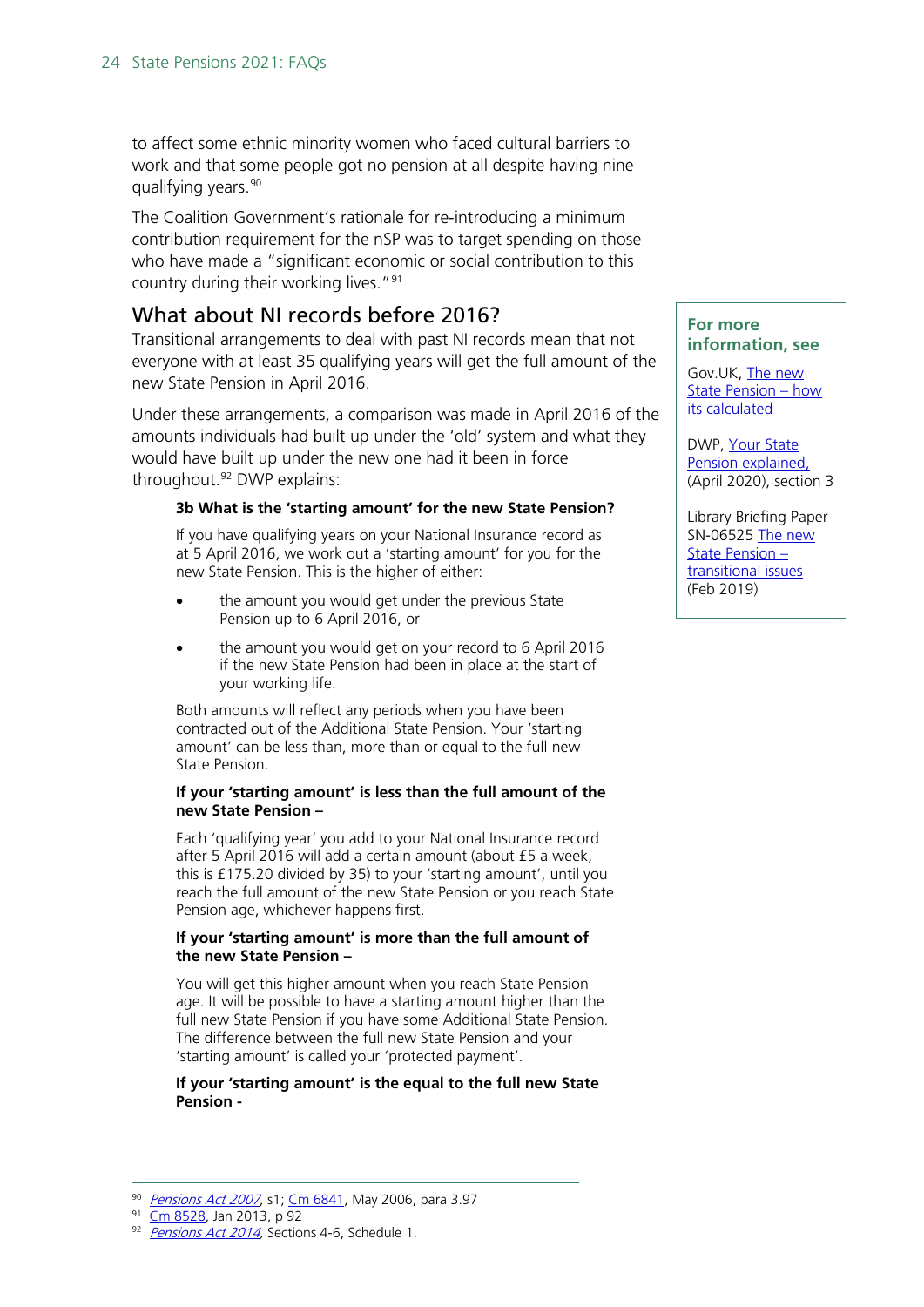You will get the full new State Pension when you reach State Pension age.<sup>[93](#page-24-1)</sup>

## <span id="page-24-0"></span>Do people who had built up more than the full nSP before 2016 lose out?

When presenting the Government's reform proposals to Parliament in 2013, the then Pensions Minister Steve Webb said contributions already made would be recognised:

Of course, national insurance contributions paid and that would, under the current system, have led to entitlement to a second state pension will be recognised. For example, when we introduce single tier, someone who retires in 2018 who has £160 in the current system will still get a pension of £160.[94](#page-24-2)

The mechanism for this is the check made in April 2016 of rights under the new system with rights under the old one – [see above.](#page-23-0)

However, two features of the new system mean that, as time goes on, such individuals may be losers compared to the position if the old system had continued:

- They cannot build up any more entitlement after April 2016 in contrast to the old system, where you could continue to build additional State Pension entitlement throughout your working life.
- The 'protected payment' (the amount in excess of the full nSP in April 2016) was revalued between 2016 and State Pension age in line with the Consumer Prices Index – in contrast to the old system where the pension would have been revalued to State Pension age by earnings growth, which tends to be higher.<sup>[95](#page-24-3)</sup>

Steve Webb explained that this was one of the trade-offs. A higher flat rate pension was affordable only because, in the long term, people would not become entitled to very large earnings-related pensions through the state system. With auto-enrolment, it no longer made sense for the state to run its own separate earnings-related pension scheme.[96](#page-24-4)

<sup>93</sup> DWP, [Your State Pension explained, April 2020](https://www.gov.uk/government/publications/your-new-state-pension-explained/your-state-pension-explained#how-does-the-new-state-pension-work)

<span id="page-24-2"></span><span id="page-24-1"></span><sup>94</sup> [HC Deb, 14 January 2013, c606](http://www.publications.parliament.uk/pa/cm201213/cmhansrd/cm130114/debtext/130114-0001.htm#1301142000001)

<span id="page-24-4"></span><span id="page-24-3"></span><sup>&</sup>lt;sup>95</sup> DWP, [Impact of the nSP –](https://www.gov.uk/government/uploads/system/uploads/attachment_data/file/491845/impact-of-new-state-pension-longer-term-reserach.pdf) longer term effects, 2016

<sup>96</sup> [HC Deb, 14 January 2013, c607](http://www.publications.parliament.uk/pa/cm201213/cmhansrd/cm130114/debtext/130114-0001.htm#1301142000001)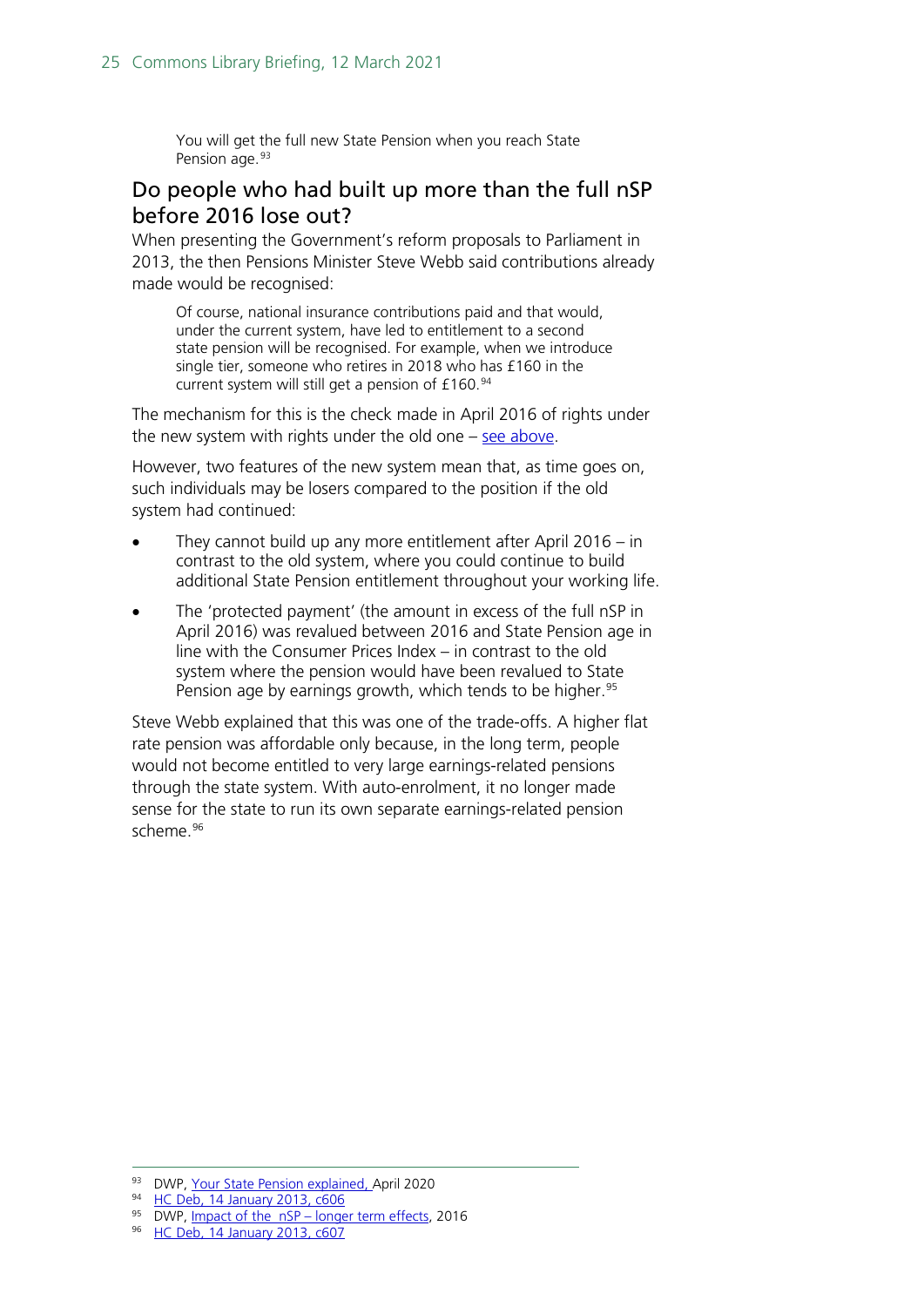## <span id="page-25-0"></span>Why is a there a deduction for some people with occupational pensions?

Under the old system, some people contracted-out of the earningsrelated part of the State Pension (the additional State Pension) into a private (occupational or personal) pension. Where an individual was contracted-out, they and their employer paid lower NI contributions (via a 'contracted-out rebate') in recognition of the fact that the individual was foregoing additional State Pension rights and instead building up a private pension.

The nSP is single-tier and there is no option to contract out. However, the transition to the new system needed to take account of past periods of contracting out. Had it not done so, people who had been contracted-out would effectively have been provided for twice - with their contracted-out private pension *and* the additional State Pension they had contracted-out of.

To avoid this, a deduction is made from their nSP. This is intended to be broadly equivalent in value to the workplace pension the rebate funded and consistent with the rules of the old system. To ensure individuals are not worse off, a check was made in April 2016 and, if they would have received a higher amount under the old system, that higher amount is their starting rate for the nSP.<sup>[97](#page-25-1)</sup>

In addition, from April 2016, people may be able to build up 'qualifying years' under the new system, effectively allowing them to 'work off' the deduction. This feature of the system means that people who have 'contracted-out' are in fact on average gainers from the introduction of the nSP.[98](#page-25-2)

Steve Webb said that although people who had been contracted-out tended to gain from the nSP, they often did not see it that way:

They don't perceive it because they say, "He is getting a flat rate and I am not," but I am getting the lower rate plus my teacher's pension, and now I will get a better State Pension plus my teacher's pension<sup>[99](#page-25-3)</sup>

### **For more information, see**

DWP, [Your State](https://www.gov.uk/government/publications/your-new-state-pension-explained/your-state-pension-explained#how-does-the-new-state-pension-work)  [Pension explained,](https://www.gov.uk/government/publications/your-new-state-pension-explained/your-state-pension-explained#how-does-the-new-state-pension-work)  April 2020, section 7

DWP, [Contracting out](https://www.gov.uk/government/publications/state-pension-fact-sheets/contracting-out-and-why-we-may-have-included-a-contracted-out-pension-equivalent-cope-amount-when-you-used-the-online-service#the-contracted-out-pension-equivalent-cope)  and why we may [have used a](https://www.gov.uk/government/publications/state-pension-fact-sheets/contracting-out-and-why-we-may-have-included-a-contracted-out-pension-equivalent-cope-amount-when-you-used-the-online-service#the-contracted-out-pension-equivalent-cope)  [Contracted-out](https://www.gov.uk/government/publications/state-pension-fact-sheets/contracting-out-and-why-we-may-have-included-a-contracted-out-pension-equivalent-cope-amount-when-you-used-the-online-service#the-contracted-out-pension-equivalent-cope)  **Pension Equivalent** [\(COPE\) amount when](https://www.gov.uk/government/publications/state-pension-fact-sheets/contracting-out-and-why-we-may-have-included-a-contracted-out-pension-equivalent-cope-amount-when-you-used-the-online-service#the-contracted-out-pension-equivalent-cope)  [you used the online](https://www.gov.uk/government/publications/state-pension-fact-sheets/contracting-out-and-why-we-may-have-included-a-contracted-out-pension-equivalent-cope-amount-when-you-used-the-online-service#the-contracted-out-pension-equivalent-cope)  [service](https://www.gov.uk/government/publications/state-pension-fact-sheets/contracting-out-and-why-we-may-have-included-a-contracted-out-pension-equivalent-cope-amount-when-you-used-the-online-service#the-contracted-out-pension-equivalent-cope) (April 2017)

DWP, [The New State](https://www.gov.uk/government/publications/new-state-pension-if-youve-been-contracted-out-of-additional-state-pension)  [Pension transition and](https://www.gov.uk/government/publications/new-state-pension-if-youve-been-contracted-out-of-additional-state-pension)  [contracting-out](https://www.gov.uk/government/publications/new-state-pension-if-youve-been-contracted-out-of-additional-state-pension)  [factsheet,](https://www.gov.uk/government/publications/new-state-pension-if-youve-been-contracted-out-of-additional-state-pension) July 2015

<span id="page-25-1"></span><sup>97</sup> [PA 2014, section 5 and schedule](http://www.legislation.gov.uk/ukpga/2014/19/contents) 1

<span id="page-25-2"></span><sup>98</sup> [Oral evidence to the Work and Pensions Committee](http://data.parliament.uk/writtenevidence/committeeevidence.svc/evidencedocument/work-and-pensions-committee/understanding-the-new-state-pension/oral/25270.html) 25 November 2015, Q24 [Steve

Webb]; IFS, A single-tier pension: what does it really mean? July 2013).<br><sup>99</sup> [Evidence to the Work and Pensions Select Committee,](http://data.parliament.uk/writtenevidence/committeeevidence.svc/evidencedocument/work-and-pensions-committee/understanding-the-new-state-pension/oral/25270.html) November 2015, Q24

<span id="page-25-3"></span>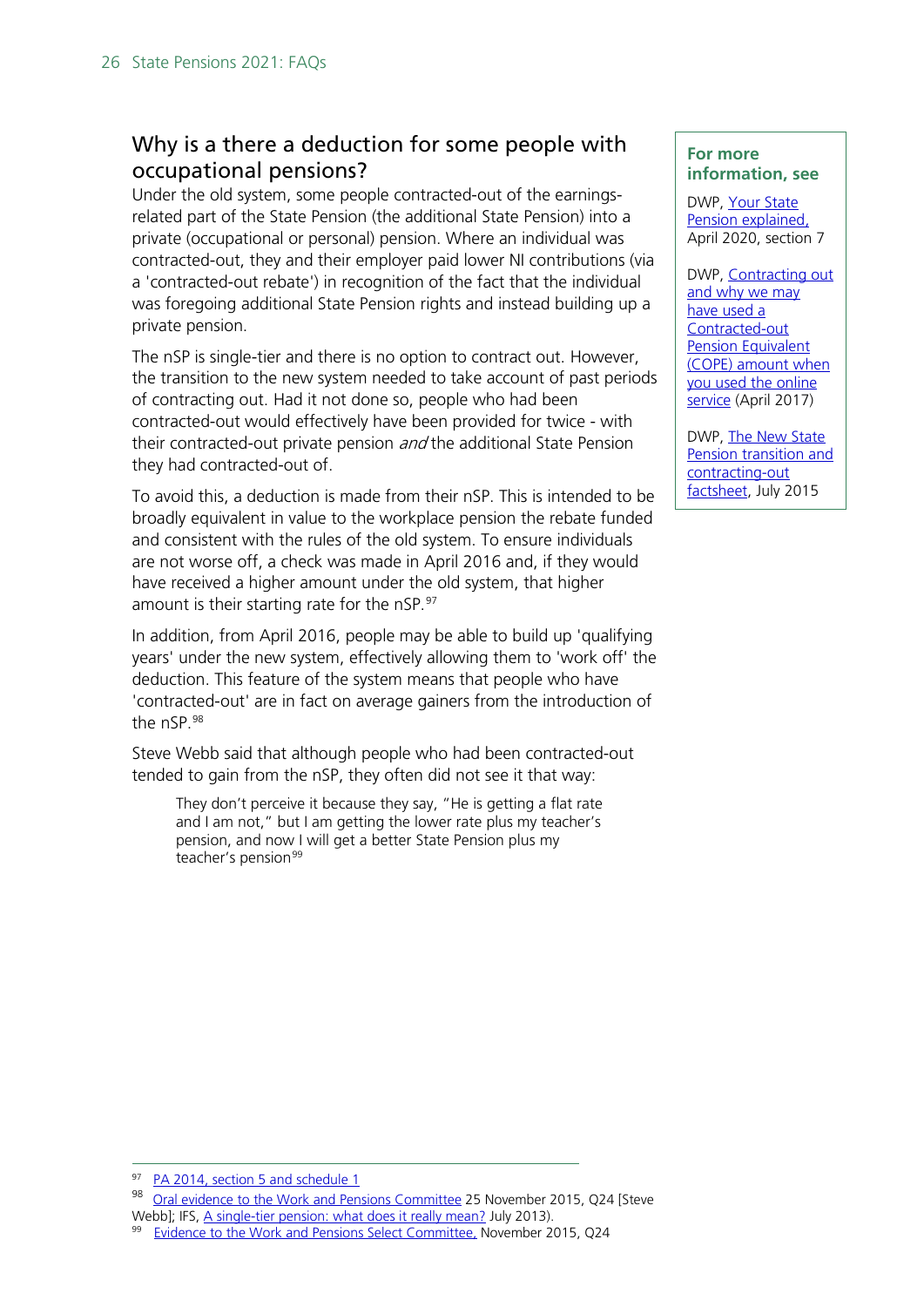## <span id="page-26-0"></span>Will people with Guaranteed Minimum Pensions still get full uprating?

A Guaranteed Minimum Pension (GMP) is what occupational pension schemes were required to provide as a condition of contracting-out between 1978 and 1997. The intention behind GMPs was to ensure the individual was not worse off than they would have been had they remained contracted-in.

Under the 'old' system (which continues for people who reached State Pension age before 6 April 2016), responsibility for uprating GMPs was divided between the occupational pension scheme and the State. The way this worked was that the scheme is required to uprate GMP rights accrued between 1988 and 1997, subject to a 3 per cent cap. DWP then recalculates the state pension payable each year (deducting the GMP from the additional State Pension they individual would have earned had they remained contracted-in). The effect is to ensure the full GMP is uprated by prices.

For people reaching State Pension age after 6 April 2016, part of these arrangements remains in place (i.e. the requirement to uprate GMPs accrued between 1988 and 1997, up to 3%). However, there is no additional State Pension and so the annual recalculation of the State Pension will not take place. This does not necessarily mean the individual will be worse off. Steve Webb said:

Basically, there are a set of people with GMPs who gain—small GMPs because they will get triple lock on the next £40-odd—and people with huge GMPs will probably lose.<sup>[100](#page-26-2)</sup>

A [March 2016 National Audit](https://www.nao.org.uk/wp-content/uploads/2016/03/The-impact-of-state-pension-reforms-on-people-with-Guaranteed-Minimum-Pension.pdf) Office (NAO) report found that the impact of the nSP reforms on people with GMPs would vary widely.

## <span id="page-26-1"></span>Were the reforms unfair to pre-2016 pensioners?

The nSP is for people who reach SPA on or after 6 April 2016. People who attained their State Pension age on 6 April 2016 continue to receive their State Pension under the old rules.<sup>[101](#page-26-3)</sup>

The Government's reason for targeting the reforms at future pensioners was that they were being asked to take greater personal responsibility to save for their retirement through the policy of auto-enrolment. It hoped that the nSP would be simpler, making it easier for people to understand how much they could expect to receive. [102](#page-26-4)

In the 2015 Parliament, many MPs were contacted by pensioners who thought this was unfair – in some cases pointing to the fact that the nSP was set at a higher level than the old basic State Pension. However, because the nSP incorporates the additional State Pension as well as the basic State Pension, this is not comparing like with like. The State Pension reforms were designed to be cost neutral – which means that

#### **For more information, see**

NAO, [The impact of](https://www.nao.org.uk/wp-content/uploads/2016/03/The-impact-of-state-pension-reforms-on-people-with-Guaranteed-Minimum-Pension.pdf)  [state pension reforms](https://www.nao.org.uk/wp-content/uploads/2016/03/The-impact-of-state-pension-reforms-on-people-with-Guaranteed-Minimum-Pension.pdf)  [on people with](https://www.nao.org.uk/wp-content/uploads/2016/03/The-impact-of-state-pension-reforms-on-people-with-Guaranteed-Minimum-Pension.pdf)  [Guaranteed Minimum](https://www.nao.org.uk/wp-content/uploads/2016/03/The-impact-of-state-pension-reforms-on-people-with-Guaranteed-Minimum-Pension.pdf) [Pension,](https://www.nao.org.uk/wp-content/uploads/2016/03/The-impact-of-state-pension-reforms-on-people-with-Guaranteed-Minimum-Pension.pdf) HC 907, 2015-16, p12; and

DWP, **Impact of the** [new State Pension](https://www.gov.uk/government/uploads/system/uploads/attachment_data/file/491845/impact-of-new-state-pension-longer-term-reserach.pdf)  [\(nSP\) on an](https://www.gov.uk/government/uploads/system/uploads/attachment_data/file/491845/impact-of-new-state-pension-longer-term-reserach.pdf)  [Individual's Pension](https://www.gov.uk/government/uploads/system/uploads/attachment_data/file/491845/impact-of-new-state-pension-longer-term-reserach.pdf)  [Entitlement](https://www.gov.uk/government/uploads/system/uploads/attachment_data/file/491845/impact-of-new-state-pension-longer-term-reserach.pdf) (Jan 2016), p20-1.

Library Briefing Paper CBP 4956 [Guaranteed Minimum](https://researchbriefings.parliament.uk/ResearchBriefing/Summary/SN04956)  [Pension \(GMP\)](https://researchbriefings.parliament.uk/ResearchBriefing/Summary/SN04956)  [increases](https://researchbriefings.parliament.uk/ResearchBriefing/Summary/SN04956) (Feb 2021)

<span id="page-26-2"></span><sup>100</sup> [HC Deb 6 January 2014 c51W;](http://www.publications.parliament.uk/pa/cm201314/cmhansrd/cm140106/text/140106w0002.htm#14010631000017) [Evidence to the Work and Pensions Committee,](http://data.parliament.uk/writtenevidence/committeeevidence.svc/evidencedocument/work-and-pensions-committee/understanding-the-new-state-pension/oral/25270.html) 1 December 2015, Q2 [Steve Webb]

<span id="page-26-3"></span><sup>101</sup> [PA 2014,](http://www.legislation.gov.uk/ukpga/2014/19/contents) s1 (2)

<span id="page-26-4"></span><sup>&</sup>lt;sup>102</sup> [HC Deb, 4 April 2011, c795](http://www.publications.parliament.uk/pa/cm201011/cmhansrd/cm110404/debtext/110404-0002.htm#11040420000003) [Steve Webb]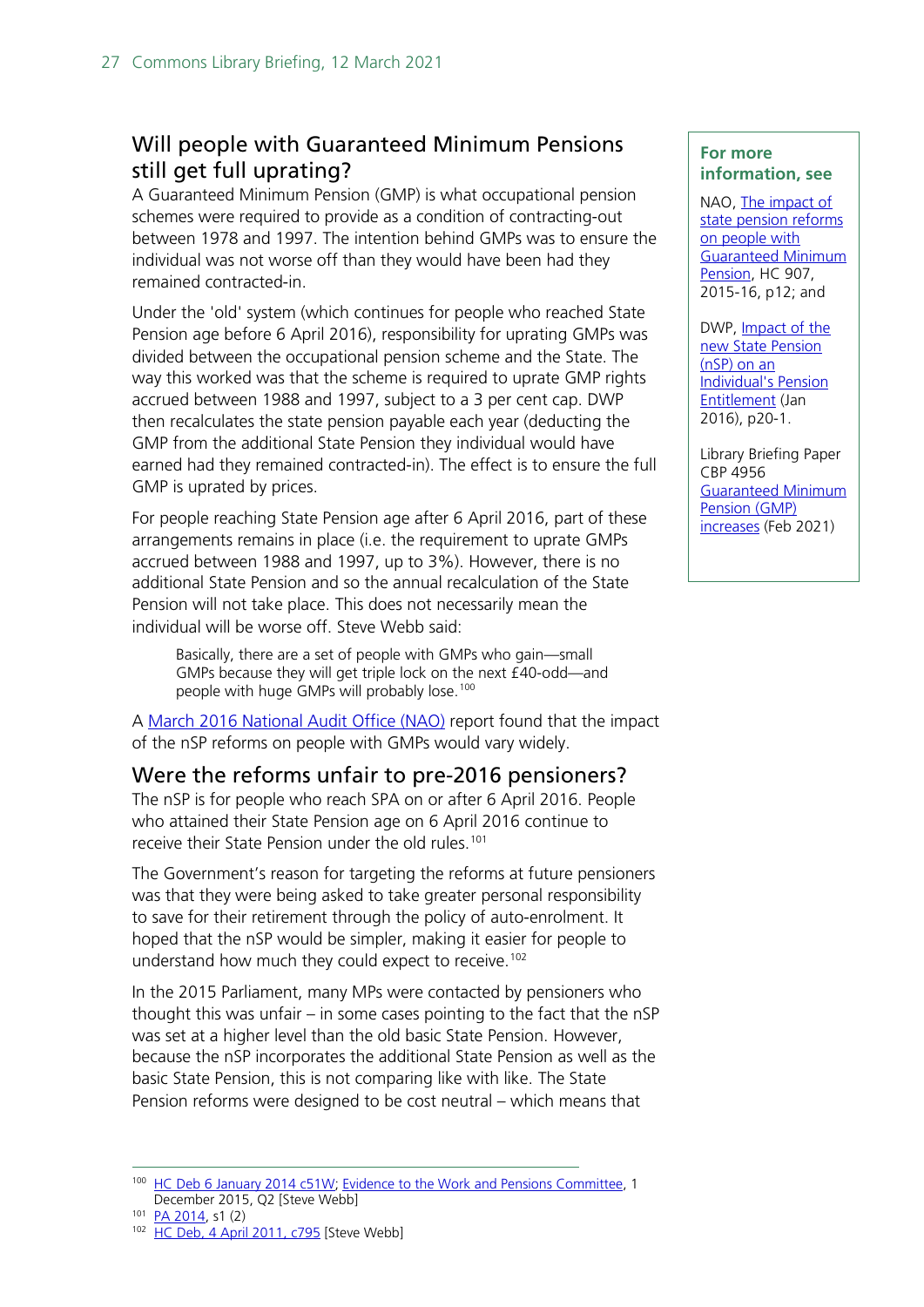some people get slightly more than if the current system continued and some slightly less.

- Factors that could lead to a **lower entitlement** under the new system included the introduction of a minimum qualifying period and the ending of the rules allowing individuals to derive entitlement based on a (former) spouse or civil partner's contributions.
- Factors that could lead to a **higher entitlement** included having built up a low entitlement to the additional State Pension under the old system (for example, if you had caring responsibilities before 2002 or were self-employed) or having been contractedout (if you are able to build up more qualifying years after April 2016)[.103](#page-27-0)

Where people are gainers from the introduction of the new system, their gains are relatively modest - around £8 pw (2014/15 earnings terms) for the 650,000 women reaching SPA in the ten years after the introduction of the nSP. [104](#page-27-1)

Nonetheless, the Government estimated that topping up the gross State Pension entitlement of all people who had already reached SPA before implementation to the full amount of the nSP would have a considerable cost - around £10 billion per annum in the early years.[105](#page-27-2)

The Pensions Policy Institute found that introducing the nSP for all, rather than just future pensioners, would have reduced pensioner poverty further.[106](#page-27-3)

<span id="page-27-0"></span><sup>103</sup> [HC Deb 29 January 2013 c784W;](http://www.publications.parliament.uk/pa/cm201213/cmhansrd/cm130129/text/130129w0004.htm#1301309000015) DWP, [Impact of the new State Pension –](https://www.gov.uk/government/uploads/system/uploads/attachment_data/file/491845/impact-of-new-state-pension-longer-term-reserach.pdf) longer [term effects,](https://www.gov.uk/government/uploads/system/uploads/attachment_data/file/491845/impact-of-new-state-pension-longer-term-reserach.pdf) January 2016, p7

<span id="page-27-1"></span><sup>104</sup> DWP, [Updating impact of the single-tier pension reforms,](https://www.gov.uk/government/uploads/system/uploads/attachment_data/file/332996/single-tier-pension-impact-assessment-update-july-2014.pdf) July 2014

<span id="page-27-2"></span><sup>105</sup> DWP, Cost of paying £140 a week State Pension to all pensioners retiring before [2016/16, April 2011;](https://www.gov.uk/government/uploads/system/uploads/attachment_data/file/223172/cost_140_a_week_state_pension.pdf) Gross State Pension is the sum of an individual's own basic State Pension, derived rights to basic State Pension and inherited Additional Pension

<span id="page-27-3"></span><sup>106</sup> PPI, [The implications of Government policy for future levels of pensioner poverty,](http://www.pensionspolicyinstitute.org.uk/publications/reports/the-implications-of-government-policy-for-future-levels-of-pensioner-poverty) July 2011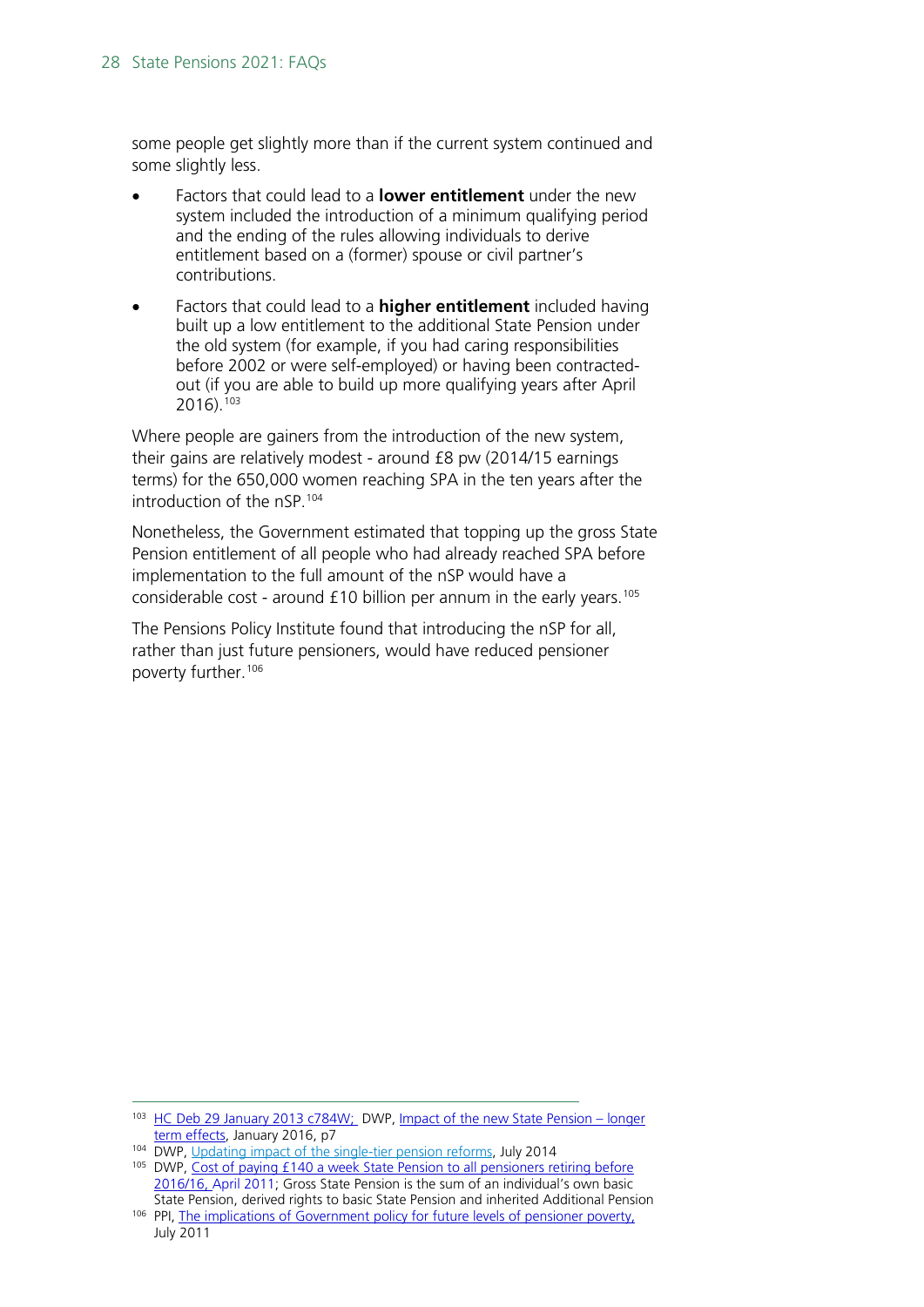# 3. State Pension age

## <span id="page-28-0"></span>What is the State Pension age?

From the 1940s, the State Pension age (SPA) was 60 for women and 65 for men. Since then:

- The SPA for women increased from 60 in April 2010, to reach 65 in December 2018;
- The equalised SPA then increased to 66 between December 2018 and October 2020;
- The SPA will then rise to 67 between 2026 and 2028.<sup>[107](#page-28-2)</sup>

Current legislation also provides for the SPA to increase to 68 between 2044 and 2046.<sup>[108](#page-28-3)</sup>

Individuals can *check their State Pension age* on Gov. UK or on DWP's [State Pension timetable.](https://www.gov.uk/government/publications/state-pension-age-timetable)

## <span id="page-28-1"></span>How will it rise in future?

The Coalition Government legislated in the [Pensions Act 2014](https://www.legislation.gov.uk/ukpga/2014/19/contents) (s27) for the pension age to be reviewed roughly every five years because of life expectancy changes and the need to ensure that the SPA kept pace with this change.

The aim is that people should expect to spend, on average, up to one third of their adult life in receipt of the State Pension and that they should have at least ten years' notice of any change. Reviews should take account of the latest demographic data and be informed by an independently-led report on wider factors.<sup>[109](#page-28-4)</sup>

In March 2016, the Government said the first review would look at the timetable from 2028 (when the SPA will be 67) and that John Cridland would produce an [independent report](https://www.gov.uk/government/publications/state-pension-age-independent-review-final-report) to inform it.<sup>[110](#page-28-5)</sup>

Mr Cridland's final report, published in March 2017, recommended an increase to 68 between April 2037 and 2039 and no further change for ten years unless there were exceptional changes to data. The report acknowledged that certain groups – including carers and people with disabilities – were disproportionately affected by SPA increases and faced difficulty building up enough private pension savings for an adequate income in retirement. To mitigate the impact, it recommended allowing access to the means-tested benefit Pension Credit one year before the increase of the SPA to 68 and adjusting the conditionality in working age benefits for those approaching retirement.<sup>[111](#page-28-6)</sup>

### **For more information see**

Library Briefing Paper SN-06546 [State Pension age](http://researchbriefings.parliament.uk/ResearchBriefing/Summary/SN06546)  [review \(](http://researchbriefings.parliament.uk/ResearchBriefing/Summary/SN06546)August 2017)

SN-02234 State [Pension age –](http://researchbriefings.parliament.uk/ResearchBriefing/Summary/SN02234) [background](http://researchbriefings.parliament.uk/ResearchBriefing/Summary/SN02234) (Feb 2013)

<span id="page-28-2"></span><sup>&</sup>lt;sup>107</sup> Pensions Act 1995, Schedule 4, as amended by the Pensions Act 2011 and Pensions Act 2014

<span id="page-28-3"></span><sup>&</sup>lt;sup>108</sup> [Pensions Act 2007,](http://www.legislation.gov.uk/ukpga/2007/22/contents) section 13 and Schedule 3, Table 4

<span id="page-28-4"></span><sup>109</sup> HM Treasury, [Autumn Statement 2013,](https://www.gov.uk/government/uploads/system/uploads/attachment_data/file/263942/35062_Autumn_Statement_2013.pdf) Cm 8747, December 2013, para 1.122; Cm [8528,](https://www.gov.uk/government/uploads/system/uploads/attachment_data/file/181229/single-tier-pension.pdf) January 2013, p66

<span id="page-28-5"></span><sup>110</sup> [HC Deb 1 March 2016 c39WS](https://publications.parliament.uk/pa/cm201516/cmhansrd/cm160301/wmstext/160301m0001.htm#16030131000018)

<span id="page-28-6"></span><sup>111</sup> [Independent review of the State Pension age: smoothing the transition,](https://www.gov.uk/government/publications/state-pension-age-independent-review-final-report) March 2017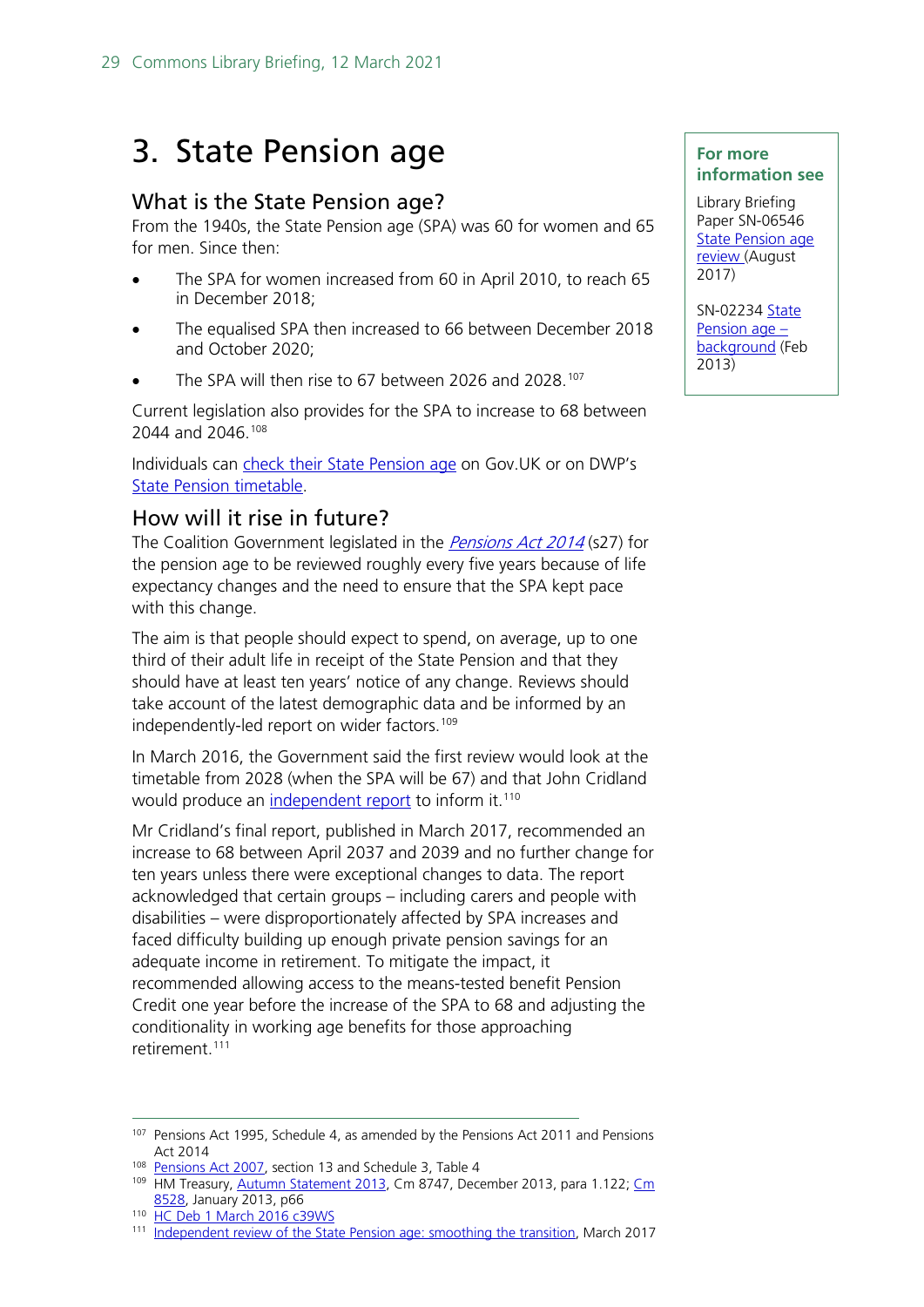However, some stakeholders expressed concern. For example, Age UK did not think the increase to 68 by 2039 was justified and said the Government needed to do more for people unable to work to their current SPA – such as "life-long manual workers crippled by arthritis and carers who have given up work to look after an ailing parent, and who face hardship as they wait to claim their State Pension."<sup>[112](#page-29-1)</sup>

Under the *Pensions Act 2014*, the Government was required to produce its own review by 7 May 2017.<sup>[113](#page-29-2)</sup> This was delayed due to the general election on 8 June. When published on 19 July 2017, it said the Government would adopt the proposed timetable for the increase to 68 after consideration of the life expectancy projections in the next review:

The Government intends to follow the recommendation John Cridland made in his independent review to increase the State Pension age from 67 to 68 in 2037-39, bringing it forward by seven years from its current legislated date of 2044-46. This is the fair thing to do.<sup>[114](#page-29-3)</sup>

It would carry out a further review before legislating to bring forward the increase to 68 "to enable consideration of the latest life expectancy projections and to allow us to evaluate the effects of rises in state pension age already under way."<sup>[115](#page-29-4)</sup>

## <span id="page-29-0"></span>What has happened to the legal challenge to pension age increases for 1950s women?

Briefly, some women born in the 1950s have had their State Pension age (SPA) increased by two pieces of legislation:

- The *Pensions Act 1995* legislated to increase the SPA for women from 60 to 65 over the period April 2010 to April 2020. This affected women born on or after 6 April 1950;
- The Pensions Act 2011 legislated to accelerate the latter part of this timescale – starting in April 2016 when women's SPA was 63 – so that it would now reach 65 in November 2018. The equalised SPA would then rise to 66 by October 2020. This affected women born between 6 April 1953 and April 1960.

Under the 2011 Act as originally presented to Parliament, some women would have seen their SPA increase by as much as two years at relatively short notice (between five and eight years). In response to concerns about the impact of this, the Government amended the legislation in its final stages in Parliament to cap the maximum increase under the 2011 Act at 18 months relative to the timetable in existing legislation.<sup>[116](#page-29-5)</sup>

This led to lengthy campaigns from women affected. The campaign group [WASPI](https://www.waspi.co.uk/) [Women Against State Pension Inequality] says it agrees with equalisation but not with the way the changes were implemented

<span id="page-29-4"></span><span id="page-29-3"></span><sup>115</sup> Ibid, p10; [HC Deb 19 July 2017 c865-6](https://hansard.parliament.uk/commons/2017-07-19/debates/59EE7399-C2B4-4215-8343-37F5801D3D64/Pensions)

For more information, see **Increases** in the [State Pension age for](http://researchbriefings.parliament.uk/ResearchBriefing/Summary/CBP-7405)  [women born in the](http://researchbriefings.parliament.uk/ResearchBriefing/Summary/CBP-7405)  [1950s,](http://researchbriefings.parliament.uk/ResearchBriefing/Summary/CBP-7405) Commons Library Briefing Paper, CBP 7405, Sept 2020

<span id="page-29-1"></span><sup>112</sup> [Age UK responds to the Cridland review,](http://www.ageuk.org.uk/latest-press/age-uk-responds-to-the-cridland-review/) 23 March 2017; PLSA welcomes John [Cridland's proposal not to increase State Pension age beyond 68,](http://www.plsa.co.uk/PressCentre/Press_releases/0558-PLSA-welcomes-John-Cridlands-proposal-not-to-increase-state-pension-age-beyond-68.aspx) 23 March 2017; NPC Briefing, [Smoothing the Transition. The Cridland Review of the State Pension](http://npcuk.org/2547)  [Age,](http://npcuk.org/2547) 23 March 2017

<span id="page-29-2"></span><sup>&</sup>lt;sup>113</sup> UK Ministers delay response on State Pension age, Financial Times 28 April 2017<br><sup>114</sup> DWP, <u>State Pension age review</u>, July 2017, p4

<span id="page-29-5"></span><sup>116</sup> DWP, [Pensions Bill 2011 –](https://www.gov.uk/government/uploads/system/uploads/attachment_data/file/182066/pensions-bill-spa-info.pdf) factsheet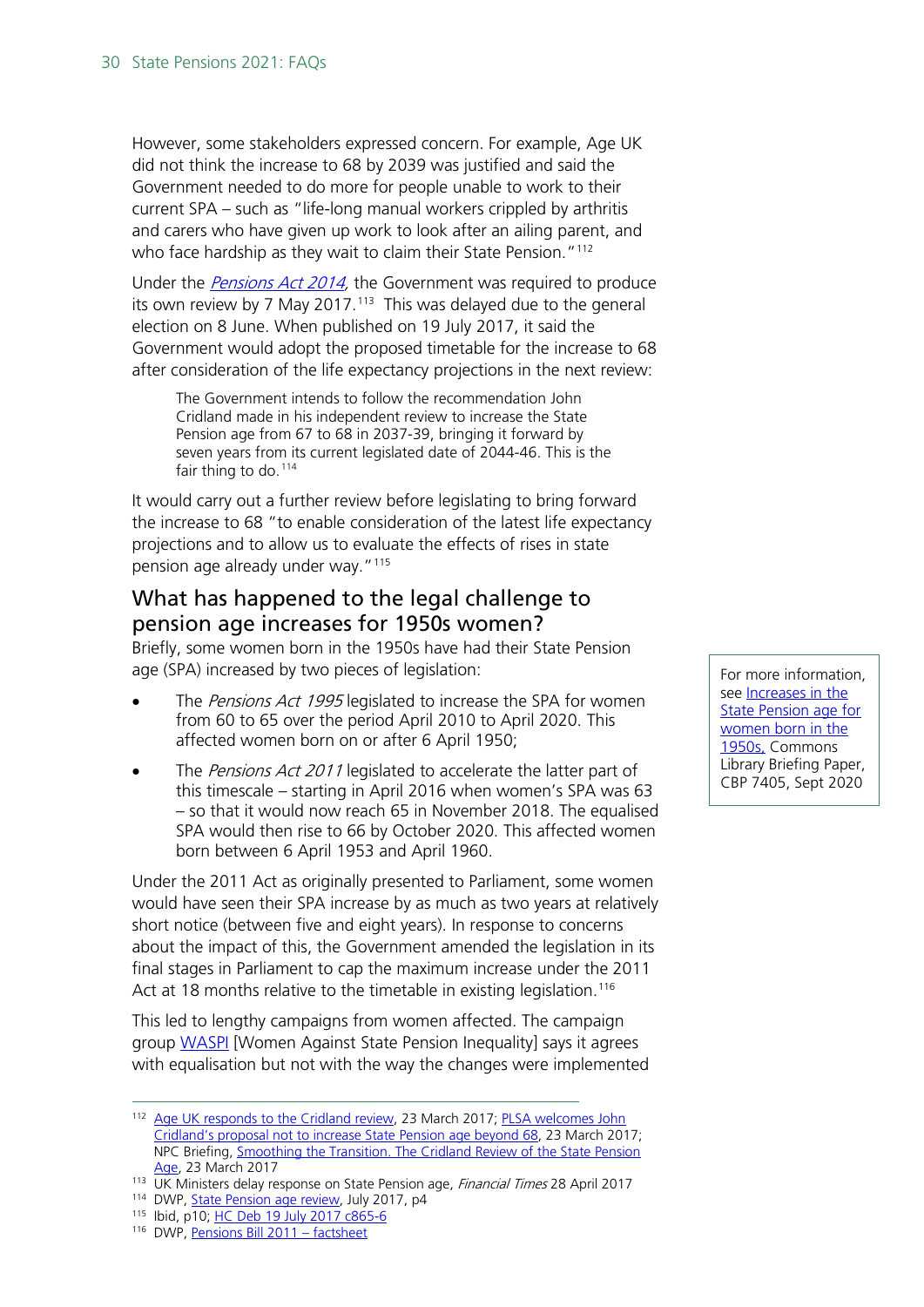– with "little or no personal notice" (1995/2011 Pension Acts), "faster than promised" (2011 Pension Act), and "no time to make alternative plans." It has called for "fair transitional state pension arrangements," which they say translates into a 'bridging pension' paid from age 60 to SPA.[117](#page-30-0)

On 3 October 2019, the High Court gave judgment on a claim for judicial review brought by two claimants (Delve and Glynn) with the support of the [backto60](https://www.backto60.com/legal) campaign. The claimants' grounds were that the mechanisms chosen to implement the increases in the pension age discriminated on grounds of age and/or sex. They also sought judicial review of the Government's "alleged failure to inform them of the changes." However, the court dismissed the claim on all grounds.[118](#page-30-1) In response to questions on 9 March 2020, Pensions Minister Guy Opperman said "full restitution would cost something in the region of £215 billion […] a case was before the courts last year: on all grounds, these ladies lost their case. Clearly, that matter is subject to appeal, but the case was lost in respect of every ground, including notice."<sup>[119](#page-30-2)</sup>

The Court of Appeal dismissed an appeal against the High Court decision on 15 September 2020:

The Court unanimously dismisses the appeal, holding that adopting the same state pension age for men and women does not amount to unlawful discrimination under either EU law or the Human Rights Convention. The Court considers whether there is any legal obligation on the Respondent to notify people of the change to their pension age and holds that in any event the Divisional Court was entitled to conclude on the evidence that the publicity campaign implemented by the DWP had been adequate and reasonable. Finally, the Court holds that the application for judicial review had been made substantially out of time and the long delay in bringing the proceedings would have precluded the grant of any remedy even if the grounds of challenge had been made out.<sup>[120](#page-30-3)</sup>

The Court of Appeal having denied leave to appeal, the two complainants were considering applying for leave to appeal from the Supreme Court.<sup>[121](#page-30-4)</sup>

Separately to the legal challenge, [WASPI](https://www.waspi.co.uk/2018/09/11/dwp-mass-action-complaint/) had been encouraging women who felt they had not been adequately informed to make complaints of maladministration, first to DWP's Independent Case Examiner (ICE) and then to the Parliamentary and Health Service Ombudsman (PHSO). The PHSO put its proposal to investigate a sample of complaints on hold pending the outcome of the judicial review. However, in January 2020, it announced that it would investigate six sample complaints. It will

<span id="page-30-1"></span><span id="page-30-0"></span><sup>&</sup>lt;sup>117</sup> Library Briefing Paper [CBP-07405](http://researchbriefings.parliament.uk/ResearchBriefing/Summary/CBP-7405) (February 2017), section 6.1

<sup>118</sup> Delve and Glynn v SSWP - media summary

<span id="page-30-2"></span><sup>119</sup> [HC Deb 9 March 2020 c17](https://hansard.parliament.uk/Commons/2020-03-09/debates/ECE3C7A0-C8B3-4708-A593-9341066D8598/StatePensionAgeEqualisationFinancialSupportForWomen#contribution-11BF16ED-CFF1-46C7-B326-FE6EA238E37F)

<span id="page-30-3"></span><sup>120</sup> [DWP press summary, 15 September 2020](https://www.judiciary.uk/wp-content/uploads/2020/09/Delve-and-Glynn-v-SOS-for-Work-and-Pensions-press-summary.pdf)

<span id="page-30-4"></span><sup>&</sup>lt;sup>121</sup> [State Pension age fury, the Express, 15 September 2020;](https://www.express.co.uk/finance/personalfinance/1335851/state-pension-age-change-news-back-to-60-appeal-latest-update) 50s women apply directly [to the Supreme Court to ask them to hear their pensions case,](https://davidhencke.com/2020/09/17/50s-women-to-apply-directly-to-supreme-court-to-ask-them-to-hear-pensions-case/) Westminster Confidential, 17 September 2020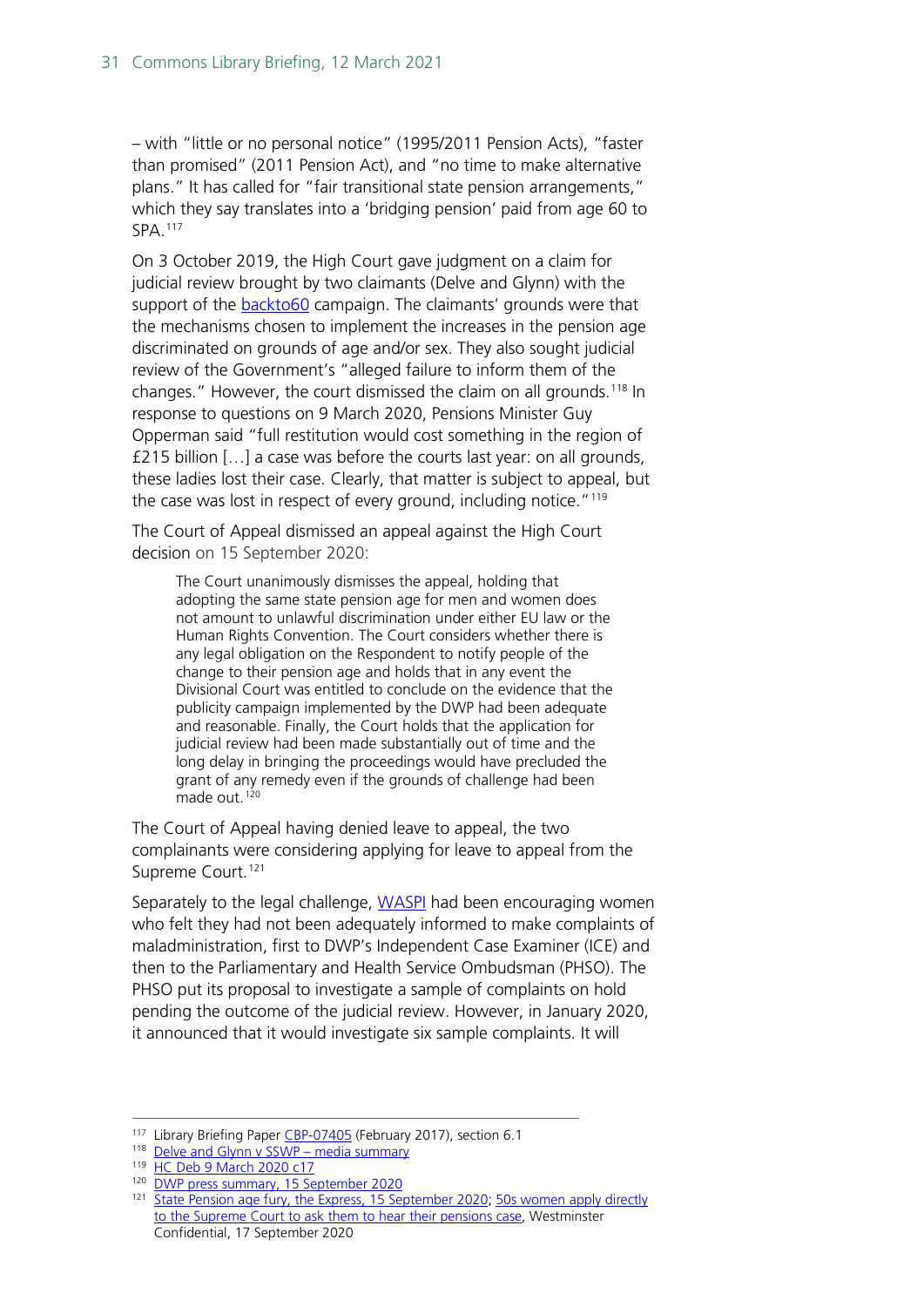"look at whether there was maladministration in DWP's communication of changes to women's State Pension age."<sup>[122](#page-31-1)</sup>

The issues have been debated in Parliament on many occasions.<sup>[123](#page-31-2)</sup>

## <span id="page-31-0"></span>Can people claim the State Pension early?

No. One of the current conditions of entitlement to the State Pension is that the individual has reached SPA.[124](#page-31-3)

John Cridland considered whether early access should be allowed as part of his review of the State Pension age. However, while there was a consensus that there were regional variations in life expectancy, respondents to the consultation had not suggested any workable ways for the State Pension age to address this:

Many responses highlighted the value of the simplicity of a universal State Pension age, and acknowledged the difficulty of designing and implementing a workable alternative. There was little appetite for a variable State Pension age based on region or socio-economic group, as this would likely prove to be too difficult to target appropriately. Multiple respondents noted that creating an alternative was likely to create new unfairness […] Multiple organisations suggested the Government should explore offering early access to particular groups. The most commonly cited groups for consideration were carers and people in ill health or with a disability. A few responses supported offering early access to those with a high number of National Insurance contribution years, but this was less popular. Responses generally offered limited detail on how these policies could be implemented.<sup>[125](#page-31-4)</sup>

In its 2016 report on [Communication of state pension age changes,](http://www.publications.parliament.uk/pa/cm201516/cmselect/cmworpen/899/899.pdf) the Work and Pensions Committee said it was interested in the idea of "permitting early retirement, from a specified age and for a defined cohort of women, on an actuarially neutral basis."<sup>126</sup> It launched a further inquiry to explore the issues but did not produce a report.<sup>[127](#page-31-6)</sup>

John Cridland's final report said many respondents had expressed concern that offering actuarially reduced access would "likely result in either an increase in the number of people with inadequate retirement incomes or an increase in means-tested benefit expenditure."<sup>[128](#page-31-7)</sup>

In its own review of the State Pension age, the Government emphasised the advantages of a universal State Pension age, in creating a "simple system around which people can plan." It strongly endorsed John Cridland's findings on this issue.<sup>[129](#page-31-8)</sup>

For more detail, see [Pensions: early access,](https://commonslibrary.parliament.uk/research-briefings/cbp-9108/) Commons Library Briefing Paper, CBP 9108, Feb 2021, section 3

<span id="page-31-1"></span><sup>122</sup> PHSO website, Complaints about communication of increases in women's State [Pension age](https://www.ombudsman.org.uk/complaints-womens-state-pension-age)

<span id="page-31-2"></span><sup>&</sup>lt;sup>123</sup> See Library Briefing Paper [CBP 7405](https://researchbriefings.parliament.uk/ResearchBriefing/Summary/CBP-7405) (June 2019), section 9

<span id="page-31-3"></span><sup>124</sup> [Social Security Contributions and Benefits Act](http://www.legislation.gov.uk/ukpga/1992/4/pdfs/ukpga_19920004_310516_en.pdf), s44; [Pensions Act 2014](http://www.legislation.gov.uk/ukpga/2014/19/contents), s 1(2)

<span id="page-31-4"></span><sup>&</sup>lt;sup>125</sup> Independent Review of the State Pension age. Smoothing the Transition. Final [Report,](https://www.gov.uk/government/uploads/system/uploads/attachment_data/file/602145/independent-review-of-the-state-pension-age-smoothing-the-transition.pdf) March 2017, p126

<span id="page-31-5"></span><sup>126</sup> HC 899, 15 March 2016, para 40-48

<span id="page-31-6"></span><sup>&</sup>lt;sup>127</sup> Work and Pensions Select Committee, **Early drawing of state pension** 

<span id="page-31-7"></span><sup>128</sup> [Independent Review of the State Pension age. Smoothing the Transition. Final](https://www.gov.uk/government/uploads/system/uploads/attachment_data/file/602145/independent-review-of-the-state-pension-age-smoothing-the-transition.pdf)  [Report,](https://www.gov.uk/government/uploads/system/uploads/attachment_data/file/602145/independent-review-of-the-state-pension-age-smoothing-the-transition.pdf) March 2017, p126

<span id="page-31-8"></span><sup>&</sup>lt;sup>129</sup> DWP[, State Pension age review,](https://hansard.parliament.uk/commons/2018-02-08/debates/5DB1E4AA-31EF-443C-9557-E5ED4968B8DC/StatePensionAge) July 2017, p26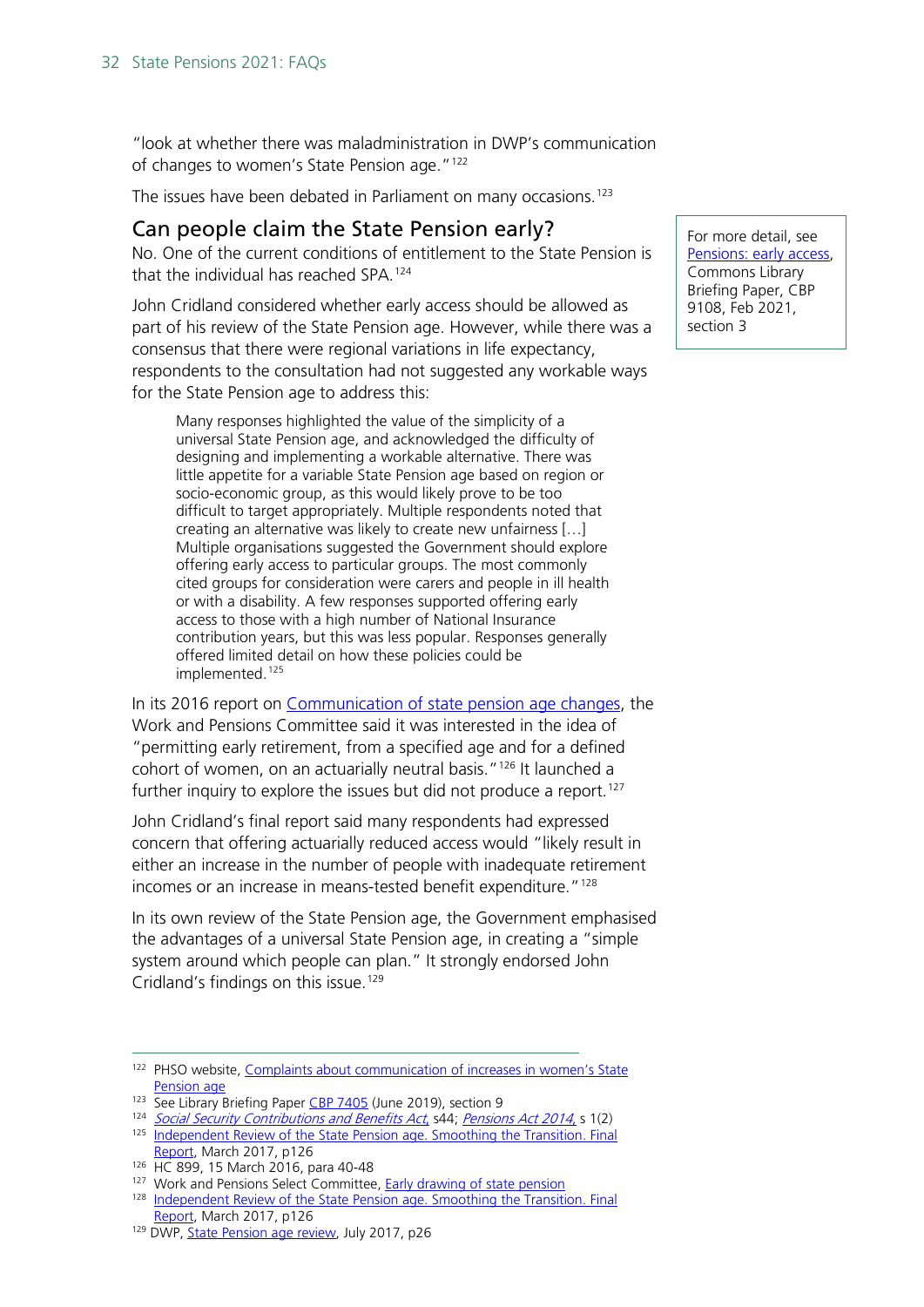## <span id="page-32-0"></span>What happens if a claim for State Pension is delayed (deferred)?

Deferring can mean a person gets increased payments when they do claim. [Gov.UK](https://www.gov.uk/deferring-state-pension) explains:

You do not get your State Pension automatically - you have to claim it. You should get a letter no later than 2 months before you reach State Pension age, telling you what to do.

You can either claim your State [Pension](https://www.gov.uk/new-state-pension/how-to-claim) or delay (defer) claiming it.

If you want to defer, you do not have to do anything. Your pension will automatically be deferred until you claim it. Deferring your State Pension could increase the payments you get when you decide to claim it. Any extra payments you get from deferring could be [taxed.](https://www.gov.uk/tax-on-pension)

#### **If you're on benefits**

You cannot get extra State Pension if you get certain [benefits.](https://www.gov.uk/deferring-state-pension/extra-state-pension-and-lump-sum-payments) Deferring can also affect how much you can get in benefits. You must tell the [Pension](https://www.gov.uk/contact-pension-service) Service if you're on benefits and you want to defer.

People who reached State Pension age before 6 April 2016 can take their extra State Pension as either higher weekly payments or a lump sum. [Gov.UK explains:](https://www.gov.uk/deferring-state-pension/what-you-get)

Your State Pension will increase every week you defer, as long as you defer for at least 5 weeks.

Your State Pension increases by the equivalent of 1% for every 5 weeks you defer. This works out as 10.4% for every 52 weeks.

The extra amount is paid with your regular State Pension payment.

**Example:** You get £134.25 a week (the full **basic State Pension**).

By deferring for 52 weeks, you'll get an extra £13.96 a week (10.4% of £134.25).

This example assumes there is no annual increase in the State Pension. If there is an annual increase, the amount you could get could be larger.

#### **Lump sum payment**

You can get a one-off lump sum payment if you defer claiming your State Pension for at least 12 months in a row. This will include interest of 2% above the Bank of England base rate.

You'll be taxed at your current rate on your lump sum payment. For example, if you're a basic rate taxpayer your lump sum will be taxed at 20%.

There is no reward for deferral during a period certain benefits were in payment. [130](#page-32-1)

If an individual is in receipt of extra pension following a period of deferral, that extra income is considered in calculating entitlement to means-tested benefits. On the other hand, a lump sum earned after a

#### **For more information, see**

Gov.UK – delay [\(defer\) your](https://www.gov.uk/deferring-state-pension/how-it-works) State [Pension](https://www.gov.uk/deferring-state-pension/how-it-works)

Library Briefing Paper SN-02868 [State](http://researchbriefings.parliament.uk/ResearchBriefing/Summary/SN02868)  [Pension deferral](http://researchbriefings.parliament.uk/ResearchBriefing/Summary/SN02868) (May 2020)

DWP, [State Pension](https://www.gov.uk/government/uploads/system/uploads/attachment_data/file/626494/state-pension-deferral-if-you-reached-state-pension-age-before-6-april-2016-extra-information.pdf)  [deferral –](https://www.gov.uk/government/uploads/system/uploads/attachment_data/file/626494/state-pension-deferral-if-you-reached-state-pension-age-before-6-april-2016-extra-information.pdf) if you [reached State Pension](https://www.gov.uk/government/uploads/system/uploads/attachment_data/file/626494/state-pension-deferral-if-you-reached-state-pension-age-before-6-april-2016-extra-information.pdf)  [age before April 2016](https://www.gov.uk/government/uploads/system/uploads/attachment_data/file/626494/state-pension-deferral-if-you-reached-state-pension-age-before-6-april-2016-extra-information.pdf) (June 2017)

<span id="page-32-1"></span><sup>&</sup>lt;sup>130</sup> Gov.UK, [deferring state pension/if you get certain benefits or tax credits](https://www.gov.uk/deferring-state-pension/extra-state-pension-and-lump-sum-payments)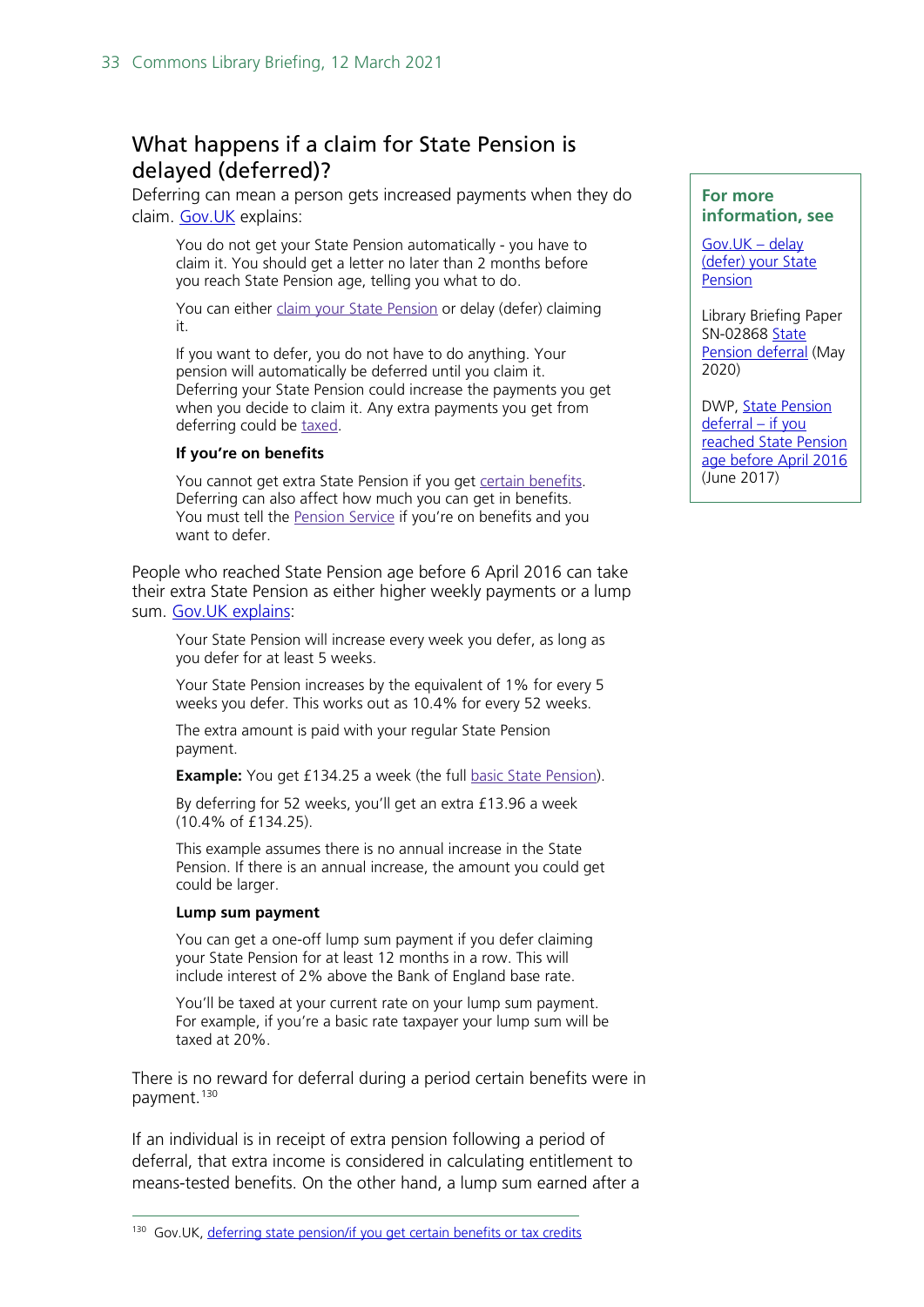period of deferral is disregarded for Pension Credit and Housing Benefit.<sup>[131](#page-33-1)</sup> The reason for allowing lump sums to be disregarded was to remove a potential disincentive to defer for people on lower incomes.<sup>[132](#page-33-2)</sup>

## <span id="page-33-0"></span>Why was the reward for deferral reduced for people reaching SPA from 2016?

For people reaching State Pension age from 6 April 2016, the reward for deferral was reduced (to 5.8% of the weekly rate for each full year deferred) and the option of the lump sum has been removed.<sup>[133](#page-33-3)</sup>

The Coalition Government's intention was to set the reward for deferral at a rate that would "more closely reflect the value of the income foregone."[134](#page-33-4) When the legislation was before Parliament, the then Work and Pensions Minister, Lord Freud, explained that the Government had intended the introduction of the new State Pension to be costneutral. Removing the deferral lump sum had contributed to early-years savings which had been 'ploughed back' into the design of the new State Pension. People still had the option to backdate their claim for up to 12-months:

By backdating their claim to a state pension, someone who has delayed claiming for whatever reason—either unintentionally or as part of a planned retirement—will be able to get up to 12 months' arrears when they make their claim for a pension.[…] let me take the example of someone who delays claiming the maximum amount for two years and wants to backdate their claim for the 12 months. If we take the £144 example, they would get an increment of around £7.50 to £8 a week, depending on the value of the uprating, which would be added to their weekly entitlement. It would also include the calculation of arrears due to them for the backdated period. That would boost the overall arrears payment to more than £8,000, so that is the mechanism through which the delay works.<sup>[135](#page-33-5)</sup>

The Cridland Review of the State Pension age recommended that the Government re-introduce the option of a lump sum on deferral and change the rules to enable partial drawdown of the State Pension so that people could afford to continue working but reduce their hours.<sup>[136](#page-33-6)</sup>

## Why can't an unmarried partner inherit a deferral lump sum?

Gov.UK explains that individuals can usually inherit part or all of their partner's extra State Pension you reached pension age before 6 April 2016 and all of the following apply:

• you were married or civil partners when they died

<span id="page-33-1"></span><sup>131</sup> [State Pension Credit Regulations](http://www.legislation.gov.uk/uksi/2002/1792) [2002 \(SI 2002/1792\),](http://www.legislation.gov.uk/uksi/2002/1792) schedule V, para 23A; DWP, [State Pension deferral if you reached State Pension age before April 2016](https://www.gov.uk/government/uploads/system/uploads/attachment_data/file/591893/state-pension-deferral-if-you-reached-state-pension-age-before-6-april-2016-extra-information.pdf)

<span id="page-33-2"></span><sup>&</sup>lt;sup>132</sup> [Explanatory Memorandum to](http://www.legislation.gov.uk/uksi/2005/2677/pdfs/uksiem_20052677_en.pdf) SI 2005/2677, para 7.2

<sup>133</sup> [Pensions Act 2014](http://www.legislation.gov.uk/ukpga/2014/19/contents), s16-18; [SI 2015/173,](http://www.legislation.gov.uk/uksi/2015/173/contents/made) reg 10

<span id="page-33-4"></span><span id="page-33-3"></span><sup>134</sup> [EN to SI 2015/173](http://www.legislation.gov.uk/uksi/2015/173/pdfs/uksiem_20150173_en.pdf) para 7.27; DWP, [Single-tier Impact Assessment,](http://webarchive.nationalarchives.gov.uk/20150207214050/https:/www.gov.uk/government/uploads/system/uploads/attachment_data/file/254151/a-pensions-bill-single-tier-ia-oct-2013.pdf) Oct 2013, para 50

<span id="page-33-5"></span><sup>135</sup> [HC Deb 24 Feb 2014 c778-9](https://publications.parliament.uk/pa/ld201314/ldhansrd/text/140224-0002.htm#14022426000154)

<span id="page-33-6"></span><sup>136</sup> Independent Review of the State Pension age. Smoothing the Transition. Final [Report,](https://www.gov.uk/government/uploads/system/uploads/attachment_data/file/602145/independent-review-of-the-state-pension-age-smoothing-the-transition.pdf) March 2017, para 5.6.1-2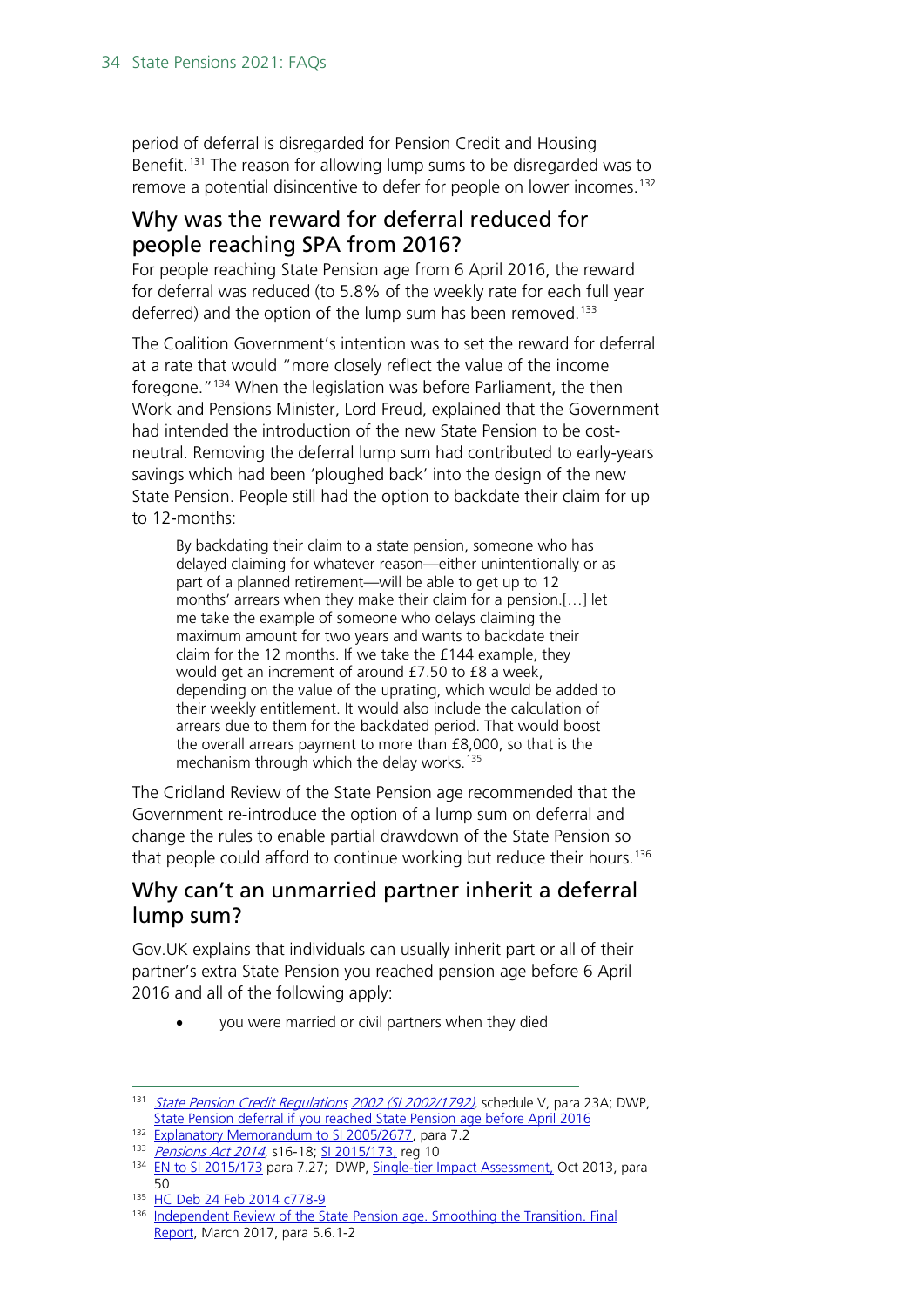- they had already deferred their State Pension or were claiming their deferred State Pension when they died
- you didn't remarry or form a new civil partnership before you reached State Pension age<sup>[137](#page-34-0)</sup>

Otherwise, only up to three months State Pension may be payable to their estate. DWP explains:

If you are not married or in a civil partnership, and you have put off claiming your State Pension but die before claiming it, someone else may make decisions about your estate. They may be able to claim up to three months of the State Pension you have not claimed, and this could include any extra State Pension you have earned before that. This will be paid to your estate. They cannot choose a lump-sum payment.<sup>[138](#page-34-1)</sup>

Surviving unmarried partners sometimes object that it is not fair that they are not able to inherit a lump sum earned while their partner was not claiming their State Pension. In response, Ministers have said it is "a long-established principle that provision is made for a surviving spouse." This "explicitly recognises that marriage implies enduring mutual financial support and obligations."[139](#page-34-2) Furthermore, unmarried partners had the option of marrying.<sup>[140](#page-34-3)</sup> In the last Parliament, the Conservative Government took the same approach:

Our law and tax systems recognise inheritance rights and needs of bereaved people only if they have a recognised marriage or civil partnership. This stems from the founding principle of the national insurance system, which is that all rights to benefits derived from another person's contributions are based on the concept of legal marriage and civil partnership.<sup>[141](#page-34-4)</sup>

Opposite sex couples also now have the option of a civil partnership – see Library Briefing Paper [CBP 8609.](https://commonslibrary.parliament.uk/research-briefings/cbp-8609/)

<span id="page-34-0"></span><sup>137</sup> Gov.UK, [Inheriting a deferred State Pension;](https://www.gov.uk/deferring-state-pension/tax-and-inheritance) Social Security Contributions and [Benefits Act 1992](http://www.legislation.gov.uk/ukpga/1992/4/pdfs/ukpga_19920004_310515_en.pdf) (SSCBA 92), s 44 and schedule 5

<span id="page-34-1"></span><sup>138</sup> DWP, [State Pension deferral,](https://web.archive.org/web/20151010175220/https:/www.gov.uk/government/uploads/system/uploads/attachment_data/file/372517/dwp024-102014.pdf) October 2014; [SI 2005/2677](http://www.legislation.gov.uk/uksi/2005/2677/memorandum/contents)

<span id="page-34-2"></span><sup>139</sup> [HL Deb 18 October 2004 GC144](http://www.publications.parliament.uk/pa/ld200304/ldhansrd/vo041018/text/41018-39.htm)

<span id="page-34-3"></span><sup>&</sup>lt;sup>140</sup> [HC Deb 16 July 2003, c 436-7W;](https://www.publications.parliament.uk/pa/cm200203/cmhansrd/vo030716/text/30716w36.htm#30716w36.html_sbhd3) [HC Deb 13 December 2004 c 849W](https://www.publications.parliament.uk/pa/cm200405/cmhansrd/vo041213/text/41213w16.htm#41213w16.html_sbhd2)

<span id="page-34-4"></span><sup>141</sup> [HL Deb 15 January 2014 c148-9](http://www.publications.parliament.uk/pa/ld201314/ldhansrd/text/140115-gc0001.htm#140115104000080)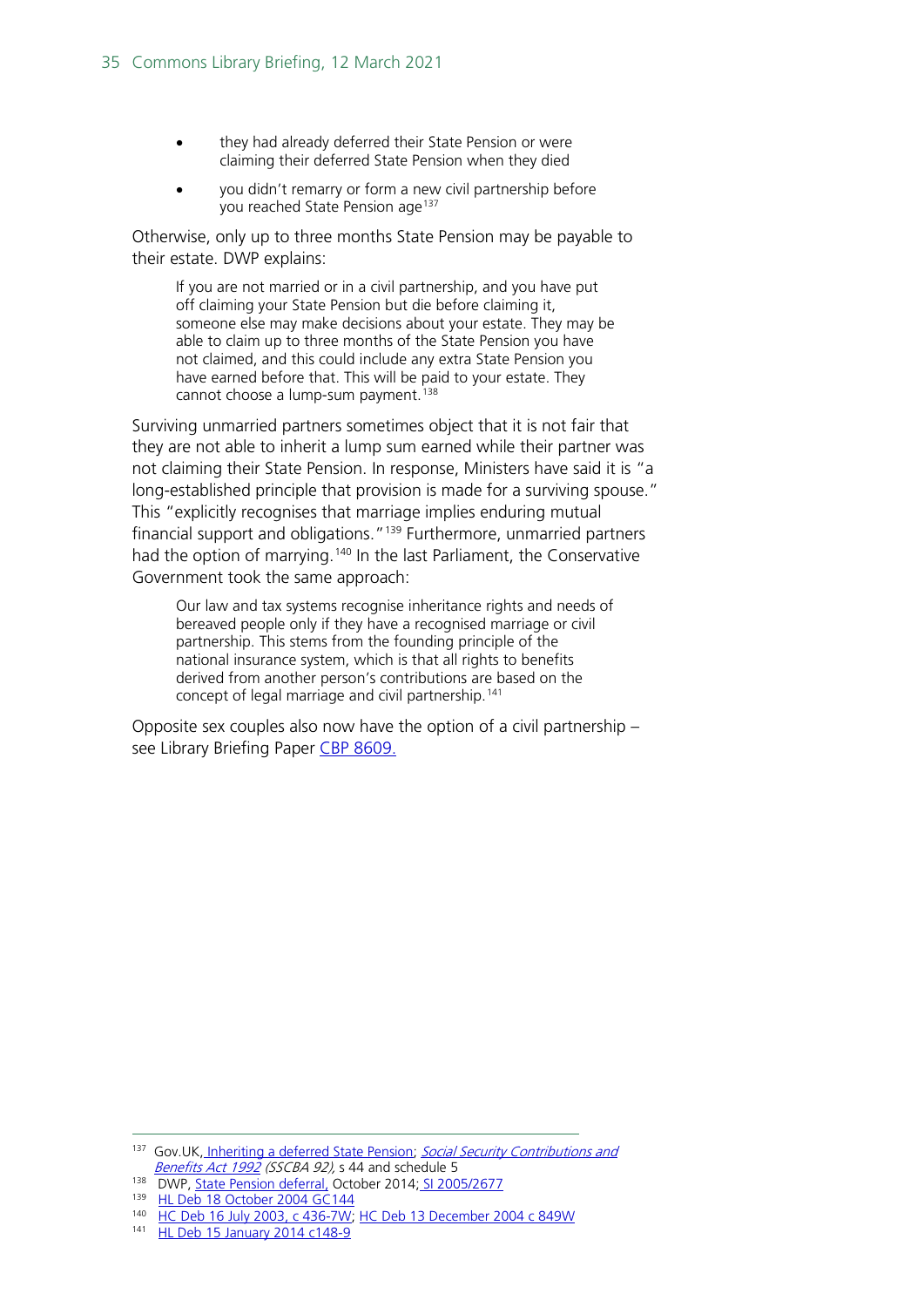# <span id="page-35-0"></span>4. Other State Pension issues

## <span id="page-35-1"></span>4.1 Coronavirus response

In response to the coronavirus crisis, the Government increased Universal Credit and Working Tax Credit payments by around £1,000 a year. They also increased support for private renters.<sup>[142](#page-35-2)</sup> As explained in response to a PQ, it has not increased the rate of the State Pension, beyond the annual uprating in April:

The Government remains committed to providing dignity and security in retirement to all pensioners. In April 2020, full amounts of the basic and new State Pensions increased by 3.9%, in line with average earnings growth. This was the highest increase since 2012.

The full yearly amount of the basic State Pension is worth around £700 more in 2020/21 than if it had been uprated by earnings since 2010. That is over £1,900 in cash terms.

Pension Credit provides a safety net for people of State Pension age most in need. It provides a top up for people with a weekly income below £173.75 (for single people) or £265.20 (for couples). On 6<sup>th</sup>May we introduced an online claim process for Pension Credit in addition to the existing ways of claiming by telephone and by post, making it quicker and easier for people to apply.[143](#page-35-3)

Asked about what it has done to increase to assist women affected by changes to the State Pension age during the COVID19 crisis, the Government referred to the system of benefits for people of working age, and help to find work:

**Chris Bryant**: To ask the Secretary of State for Work and Pensions, what steps her Department is taking to assist women affected by the changes to the state pension age during the covid-19 crisis

**Guy Opperman**: The Government has strengthened the safety net to provide financial support during the COVID-19 pandemic. It is committed to providing financial support for people at every stage of their life, including when they near or reach retirement. The welfare system will continue to provide support to men and women who are unable to work or those who are on a low income but who are not eligible to pensioner benefits because of their age.

We have invested in a significant new programme, the Plan for Jobs, to help people of all ages who may be made redundant find work and acquire the skills they need to return to work. Our Fuller Working Lives strategy and the Business Champion for Older Workers and Employers will continue to encourage businesses to recognise the value and skills of employing older workers. Jobcentre Plus Older Claimant Champions provide additional tailored support to help people return to work. We have never spent more as a country on welfare support than we do now.<sup>[144](#page-35-4)</sup>

<span id="page-35-2"></span> $142$  See HC Library insight – Coronavirus – [increases to benefit payments](https://commonslibrary.parliament.uk/insights/coronavirus-increases-to-benefits-payments/) (May 2020)

<span id="page-35-3"></span><sup>143</sup> [PQ52509, 9 June 2020](https://www.parliament.uk/written-questions-answers-statements/written-question/commons/2020-06-01/52509)

<span id="page-35-4"></span><sup>144</sup> PQ 108212, [2 November 2020](https://questions-statements.parliament.uk/written-questions/detail/2020-10-23/108212)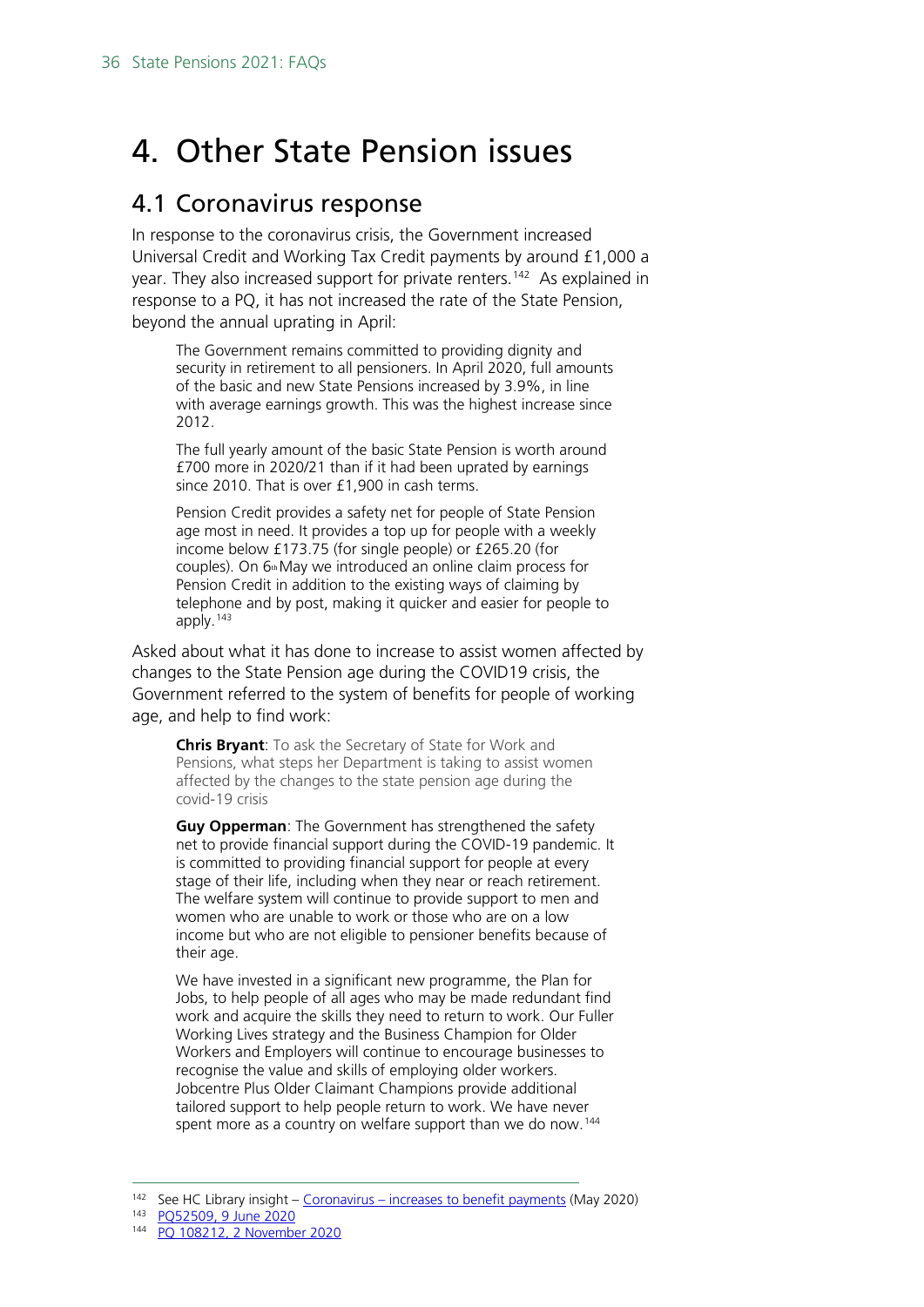It has also explained that the State Pension cannot be claimed early:

Unlike a personal or workplace pension, which is payable at the scheme's normal pension age and that can potentially be drawn earlier on grounds of ill health, it has always been the case that nobody can claim their State Pension before they reach their State Pension age.

The welfare system continues to provide a safety-net for those experiencing hardship, including that caused by unemployment, disability, and coping with caring responsibilities, which affect those unable to work and therefore most in need in the run up to their State Pension age.<sup>[145](#page-36-2)</sup>

It has launched a new service to contact people with Post Office Card Accounts who need support to access their State Pension payment during the Coronavirus outbreak.<sup>[146](#page-36-3)</sup> There is information on the Post [Office Card Account](https://www.postoffice.co.uk/coronavirus-help-support/card-account) website.

# <span id="page-36-0"></span>4.2 State Pension payments

### <span id="page-36-1"></span>Do I have to have it paid into a bank account?

The Government's preferred payment method is direct into a bank, building society or credit union account as "the most efficient, cost effective and preferred way to make pension and benefit payments."<sup>[147](#page-36-4)</sup>

In 2017, the Government said that payment into a Post Office card account (POca) remained an option until at least 2021. [148](#page-36-5) The POca website states that people can still continue to collect their payment from the Post Office:

> Almost all UK bank accounts are already accessible in your local Post Office, allowing you to withdraw cash and check your balance from your regular Post Office branch, as well as deposit cash and cheques. To check which accounts are accessible at the Post Office and for more information on this please click [here.](http://www.postoffice.co.uk/everydaybanking)<sup>[149](#page-36-6)</sup>

For those unable to open or manage a standard bank account, the Government said it would put in place a replacement service from November 2021.[150](#page-36-7) A Parliamentary Written Answer in December 2020 said:

for customers who are unable to open or manage a mainstream account or choose not to open an account the Department will offer an alternative Payment Exception Service to allow continued access to cash payments across all locations (including suburban and rural locations).<sup>[151](#page-36-8)</sup>

#### **For more information see**

Library Briefing Paper CBP-260 State [Pension payment](http://researchbriefings.parliament.uk/ResearchBriefing/Summary/SN00260)  [arrangements](http://researchbriefings.parliament.uk/ResearchBriefing/Summary/SN00260) (April 2020)

<span id="page-36-3"></span><span id="page-36-2"></span><sup>145</sup> [PQ 39620 4 May 2020;](https://www.parliament.uk/written-questions-answers-statements/written-question/commons/2020-04-23/39620) [PQ 72775 21 July 2020](https://www.parliament.uk/written-questions-answers-statements/written-question/commons/2020-07-13/72775)

<sup>146</sup> [HCWS200, 27 April 2020](https://www.parliament.uk/written-questions-answers-statements/written-statement/Commons/2020-04-27/HCWS200)

<sup>147</sup> [PQ 108720 24 October 2017](http://www.parliament.uk/written-questions-answers-statements/written-question/commons/2017-10-19/108720)

<span id="page-36-5"></span><span id="page-36-4"></span><sup>148</sup> [PQ 108721](http://www.parliament.uk/business/publications/written-questions-answers-statements/written-question/Commons/2017-10-19/108721) 24 October 2017

<span id="page-36-6"></span><sup>149</sup> [Post Office Card Account, POca conversion;](https://www.postoffice.co.uk/post-office-card-account) See also, Money Advice Service, 'What to do with now your **Post Office card account** is closing'

<span id="page-36-7"></span><sup>150</sup> [PQ 290396, 1 October 2019;](https://www.parliament.uk/written-questions-answers-statements/written-question/commons/2019-09-24/290396) see also, [HL 310, 30 October 2019](https://www.parliament.uk/written-questions-answers-statements/written-question/lords/2019-10-22/HL310)

<span id="page-36-8"></span><sup>151</sup> [PQHL 10760, 10 December 2020.](https://questions-statements.parliament.uk/written-questions/detail/2020-11-26/HL10760) DWP: [Touchbase](https://teacakeclub.org/2021/02/16/dwp-touchbase-29-january-2020/) 12 February 2021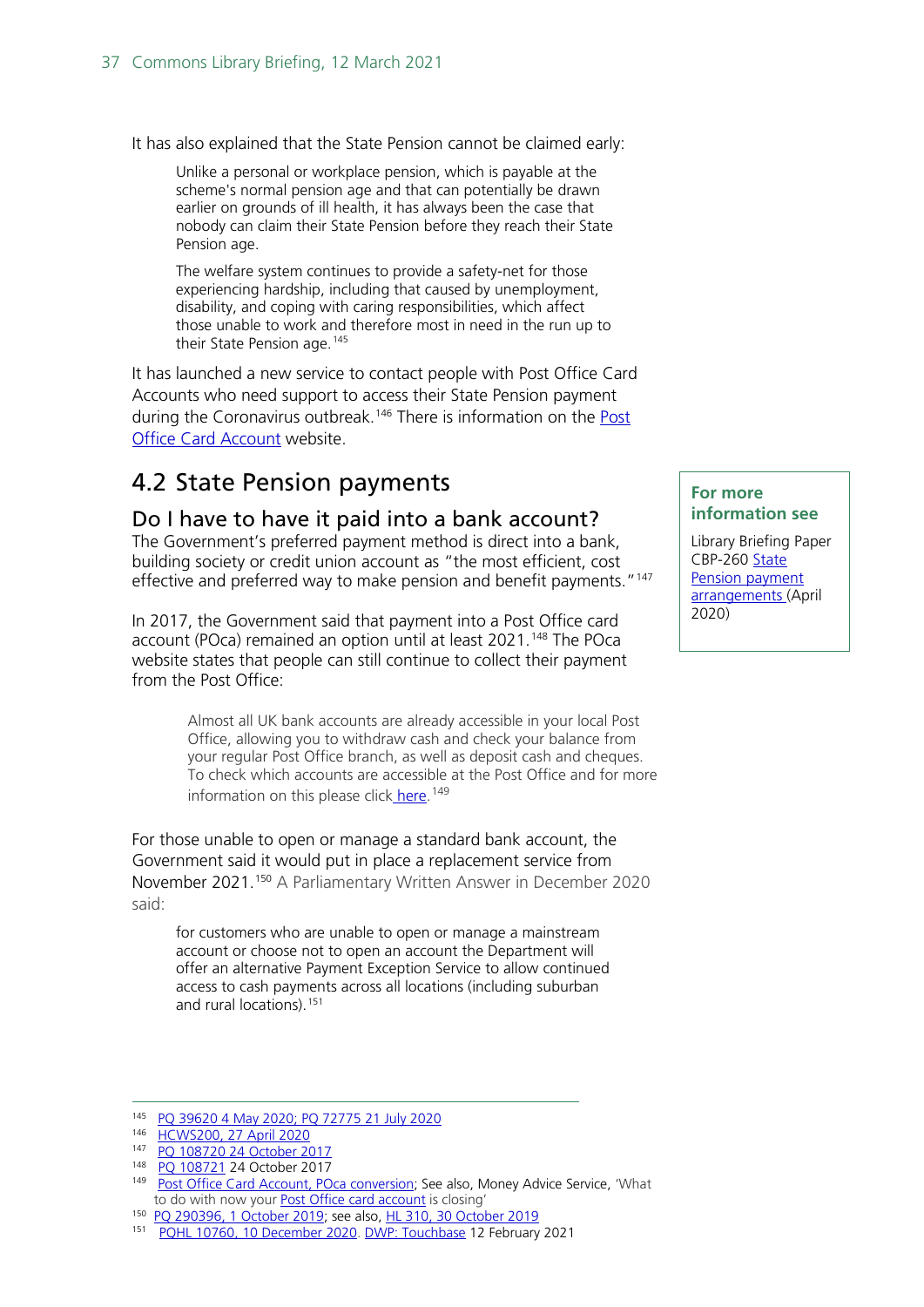## <span id="page-37-0"></span>How frequently is it paid?

The State Pension is a weekly benefit, generally only paid in multiples of a week. It is usually paid four-weekly in arrears. Since 2010, individuals have been allocated a payday according to the final two digits in their National Insurance number. [152](#page-37-2)

Before the introduction of the new State Pension on 6 April 2016, payment started from the first payday after the individual reached State Pension age, meaning there was often a gap at the beginning of the claim. The same principle applied at the other end of an award, so that when the pensioner died, their state pension was payable to the end of that benefit week.

With the introduction of the new State Pension, the rules were changed to allow part-week payments at the start and end of a State Pension claim. Although people may have to wait a few days for their first payday (as before), they will receive an amount in arrears to cover the gap. [153](#page-37-3)

## <span id="page-37-1"></span>4.3 Why can't people get Carer's Allowance in addition to the State Pension?

Carer's Allowance cannot be paid in addition to the Retirement Pension. This is because of the 'overlapping benefits' rule, which is that a person cannot receive more than one of a list of income maintenance benefits. To do so would breach a long-standing principle of the social security system that "double provision should not be made for the same contingency."[154](#page-37-4)

A Parliamentary Written Answer from April 2017 explained:

Where a carer's State Pension is less than Carer's Allowance, State Pension is paid and topped up with Carer's Allowance to the basic weekly rate of Carer's Allowance, which is currently £62.70 a week.

However, where the State Pension paid is higher than £62.70, social security rules operate to prevent Carer's Allowance and State Pension being paid together, since they are designed to meet the same need i.e. to help maintain income. Paying both benefits together would represent duplicate provision. The relevant legislation is *The Social Security (Overlapping Benefits)* [Regulations 1979](http://www.legislation.gov.uk/uksi/1979/597/pdfs/uksi_19790597_290216_en.pdf) (regulation 4) [...]

Where Carer's Allowance cannot be paid, the person will keep underlying entitlement to the benefit. This gives access to the additional amount for carers in Pension Credit, worth up to £34.95 a week, and even if a pensioner's income is above the limit for Pension Credit, he or she may still be able to receive Housing Benefit.<sup>[155](#page-37-5)</sup>

#### **For more information see**

Library Briefing Paper SN-06349 [Carers'](http://researchbriefings.parliament.uk/ResearchBriefing/Summary/SN06349)  [Allowance and](http://researchbriefings.parliament.uk/ResearchBriefing/Summary/SN06349)  [Retirement Pension](http://researchbriefings.parliament.uk/ResearchBriefing/Summary/SN06349) (June 2017)

<span id="page-37-2"></span><sup>152</sup> [SI 1978/1968,](https://www.legislation.gov.uk/uksi/1987/1968/contents) reg 22C; Gov. UK/The new State Pension: what you'll get

<span id="page-37-3"></span><sup>153</sup> [Explanatory Memorandum to SI 2015/1985, para 7.14](http://www.legislation.gov.uk/uksi/2015/1985/memorandum/contents)

<span id="page-37-4"></span><sup>154</sup> National Insurance Advisory Committee, Report on overlapping benefit regulations, HC 36, 1948/49

<span id="page-37-5"></span><sup>155</sup> [PQ 71855,](http://www.parliament.uk/written-questions-answers-statements/written-question/commons/2017-04-25/71855) 27 April 2017; [HC Deb 10 June 2013 c195W](https://www.publications.parliament.uk/pa/cm201314/cmhansrd/cm130610/text/130610w0007.htm#13061115001787)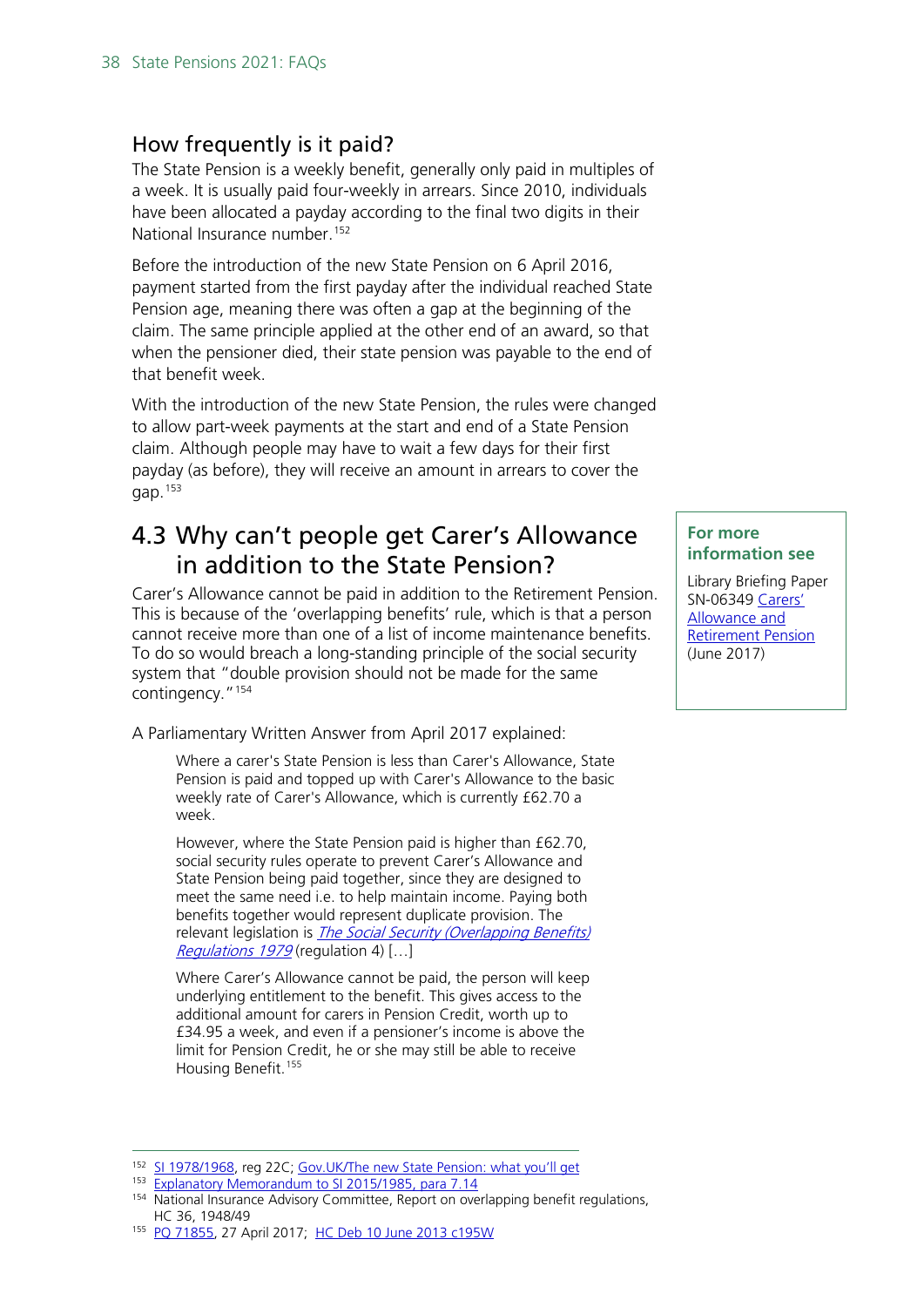As this explains for lower income pensioners an "underlying entitlement" to Carer's Allowance can give access to carer additions to means-tested benefits such as Pension Credit. [156](#page-38-1)

## <span id="page-38-0"></span>4.4 How is the State Pension uprated?

Different statutory requirements apply to uprating different parts of the State Pension:

- In the case of the [new State Pension](https://www.gov.uk/new-state-pension) (for people who reached SPA from 6 April 2016) and the **basic State Pension** (for people who reached SPA before that date), the statutory requirement is to increase at least in line with earnings, although in recent years governments have made a commitment over and above this to uprate it by the 'triple lock' – the highest of earnings, prices or 2.5%.[157](#page-38-2)
- For other parts of the State Pension, including 'deferred retirement increments' (the extra pension you gain from delaying a claim), the statutory requirement is to increase in line with prices (now measured according to the Consumer Prices Index).

The legislation is in the *[Social Security Administration Act 1992](http://www.legislation.gov.uk/ukpga/1992/5/contents)* (s150 and 150A) and *[Pensions Act 2014](http://www.legislation.gov.uk/ukpga/2014/19/contents)* (Sch 12 (19)).

The Government legislated in the Social Security (Uprating of Benefits) [Act 2020](https://www.legislation.gov.uk/ukpga/2020/23/contents/enacted/data.htm)</u> to enable the uprating in 2021/22 of: the basic State Pension: the full rate of the new State Pension: the Standard Minimum Guarantee in Pension Credit: and, survivors' benefits in Industrial Death Benefit. Without the legislation, it would not be possible to increase these benefit and pension rates from April 2021. This is because the Social Security [Administration](https://www.legislation.gov.uk/ukpga/1992/5/pdfs/ukpga_19920005_310320_en.pdf#page=146) Act 1992, which the Bill amends, prevents the Secretary of State from bringing forward an Uprating Order where earnings growth is negative. Figures published by the Office for National Statistics on 13 October 2020 confirmed that for the year from May to July 2020, earnings fell by 1%. [158](#page-38-3)

The rates for 2021/22 were published in December 2020: the full rate of the basic State Pension will rise by 2.5% from £134.25 pw to £137.60 in April 2021 and that of the new State Pension from £175.20 pw to £179.60.<sup>[159](#page-38-4)</sup> These rates were provided for in the **Social Security Benefits** [\(Uprating\) Order 2021,](https://www.legislation.gov.uk/ukdsi/2021/9780348219128/contents) which was debated in Parliament on 9 and 11 February 2021.<sup>160</sup>

For more information see Commons Library Briefing Papers, [State](https://commonslibrary.parliament.uk/research-briefings/sn05649/)  [Pension uprating,](https://commonslibrary.parliament.uk/research-briefings/sn05649/) CBP 5649 and [State Pension triple](http://researchbriefings.parliament.uk/ResearchBriefing/Summary/CBP-7812)  [lock,](http://researchbriefings.parliament.uk/ResearchBriefing/Summary/CBP-7812) CBP 7812, Feb 2021

> Se[e State Pension](https://commonslibrary.parliament.uk/research-briefings/sn05649/)  [Uprating,](https://commonslibrary.parliament.uk/research-briefings/sn05649/) Commons Library Briefing Paper, CBP 5649, Feb 2021

<span id="page-38-1"></span><sup>156</sup> [State Pension Credit Act 2002](http://www.legislation.gov.uk/ukpga/2002/16/contents), s2(8); [State Pension Credit Regulations 2002,](http://www.legislation.gov.uk/uksi/2002/1792) (SI 2002/1792) regulation 6 & schedule I Part II; DWP, [A detailed guide to Pension](https://www.gov.uk/government/publications/pension-credit-technical-guidance)  [Credit for advisers and others, J](https://www.gov.uk/government/publications/pension-credit-technical-guidance)uly 2016, p11

<span id="page-38-2"></span><sup>&</sup>lt;sup>157</sup> HC Deb 23 November 2016, c899', Agreement between the Conservative and [Democratic Unionist Parties,](https://www.gov.uk/government/uploads/system/uploads/attachment_data/file/621794/Confidence_and_Supply_Agreement_between_the_Conservative_Party_and_the_DUP.pdf) June 2017. The agreement is to remain in place for the length of the Parliament and can be reviewed by the mutual consent of both parties 158 [HL Deb 13 October 2020 c280GC](https://hansard.parliament.uk/lords/2020-10-13/debates/33FB777E-738A-40D9-A4E7-7D0A36EC0BE6/SocialSecurity(Up-RatingOfBenefits)Bill)

<span id="page-38-4"></span><span id="page-38-3"></span><sup>&</sup>lt;sup>159</sup> DWP, [Proposed pension and benefit rates 2021/22,](https://assets.publishing.service.gov.uk/government/uploads/system/uploads/attachment_data/file/942131/benefit-and-pension-rates-2021-2022.pdf) December 2020

<span id="page-38-5"></span><sup>160</sup> [HC Deb 9 February 2021 c186-204;](https://hansard.parliament.uk/Commons/2021-02-09/debates/50814D06-6F47-44D9-954B-EA5D4171C2B1/SocialSecurity) [HL Deb 11 February 2021](https://hansard.parliament.uk/Lords/2021-02-11/debates/851A2FFB-5792-4533-818E-E8CB38A571E2/SocialSecurityBenefitsUp-RatingOrder2021)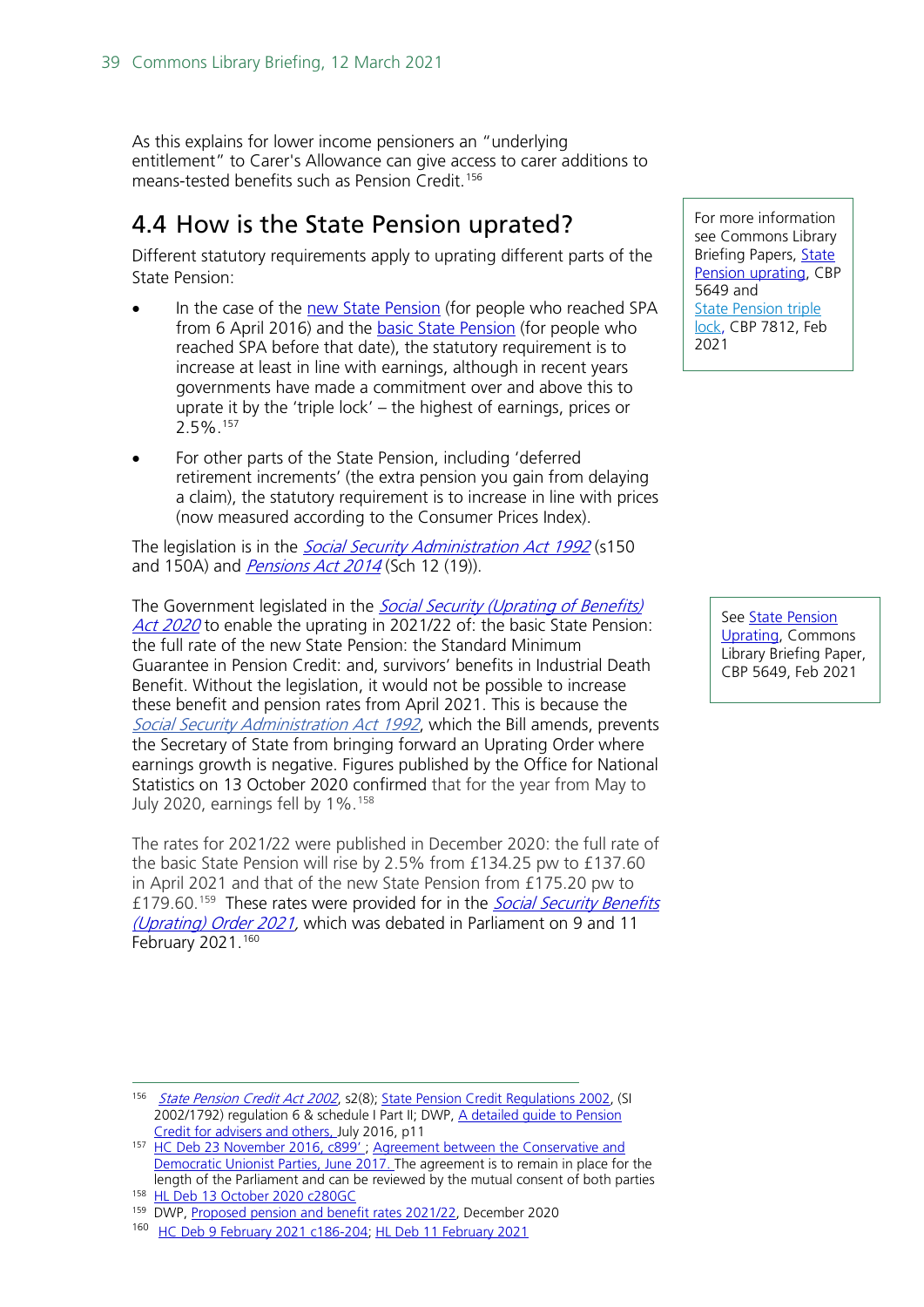## <span id="page-39-0"></span>4.5 State Pension overseas

## <span id="page-39-1"></span>Why isn't the UK State pension uprated in some overseas countries?

The UK State Pension is payable overseas but is not increased ('uprated') annually unless there is a legal requirement to do so, for example, where there is a relevant reciprocal social security agreement between the UK and the person's country of residence.

When it was part of the EU, the UK was part of the **EU** social security [co-ordination rules.](https://ec.europa.eu/social/main.jsp?catId=849&langId=en) This provided for the UK State Pension to be uprated in EU countries in the same way as it was in the UK.<sup>[161](#page-39-2)</sup> The arrangements also applied to EEA countries and Switzerland.

The situation to apply when the UK left the European Union was considered as part of the Brexit negotiations.

In advance of these negotiations being concluded, the UK Government signed a convention with Ireland which meant that "reciprocal benefit and social security rights for Irish and UK nationals and their family members" would continue to operate, regardless of the outcome of the Brexit negotiations [\(SI 2019/622;](http://www.legislation.gov.uk/uksi/2019/622/introduction/made) Gov.UK, [Living in Ireland\)](https://www.gov.uk/guidance/living-in-ireland#pensions).

In relation to other EU countries, the Withdrawal Agreement of October 2019 and the Trade and Co-operation Agreement of December 2020 provide for State Pension uprating for those covered:

- For UK nationals living in an EU country by 31 December 2020, provided they meet one of the residence conditions, the [Withdrawal Agreement](https://www.gov.uk/guidance/the-withdrawal-agreement-what-uk-nationals-need-to-know-about-citizens-rights#social-security-coordination) provides for the UK State Pension to continue to be uprated. The UK has similar agreements with the EEA EFTA states (Norway, Iceland and Liechtenstein) and Switzerland.<sup>[162](#page-39-3)</sup>
- For people who move to an EU country from 1 January 2021, the EU-UK Trade and Co-operation Agreement's [protocol on social](https://assets.publishing.service.gov.uk/government/uploads/system/uploads/attachment_data/file/948104/EU-UK_Trade_and_Cooperation_Agreement_24.12.2020.pdf#page=1132)  [security co-ordination](https://assets.publishing.service.gov.uk/government/uploads/system/uploads/attachment_data/file/948104/EU-UK_Trade_and_Cooperation_Agreement_24.12.2020.pdf#page=1132) provides for uprating of the UK State Pension.<sup>[163](#page-39-4)</sup>

In May 2020, there were 492,176 people overseas in receipt of a frozen UK State Pension. The vast majority (84%) live in Australia, Canada or New Zealand.<sup>[164](#page-39-5)</sup> Their pension remains payable at the same rate as it was when they first became entitled, or the date they left the UK if they were already pensioners then.

The policy of not awarding increases in some countries overseas has been followed by successive governments and continued with the introduction of the new State Pension in April 2016. Reasons given

See [Frozen overseas](http://researchbriefings.parliament.uk/ResearchBriefing/Summary/SN01457)  [pensions,](http://researchbriefings.parliament.uk/ResearchBriefing/Summary/SN01457) Commons Library Briefing Paper CBP 1457, Feb 2021

<span id="page-39-2"></span><sup>&</sup>lt;sup>161</sup> Art 7 EC Reg 883/2004, which states that benefits "shall not be subject to any reduction, amendment, suspension" etc on account of residence in another country.

<span id="page-39-3"></span><sup>162</sup> HM Government, The Withdrawal Agreement: what UK nationals need to know [about citizens' rights, N](https://www.gov.uk/guidance/the-withdrawal-agreement-what-uk-nationals-need-to-know-about-citizens-rights#social-security-coordination)ov 2020

<span id="page-39-4"></span><sup>163</sup> Gov.UK [Benefits and pensions for UK nationals in the EU, EEA or Switzerland,](https://www.gov.uk/guidance/benefits-and-pensions-for-uk-nationals-in-the-eea-or-switzerland) 31 December 2020

<span id="page-39-5"></span><sup>164</sup> DW[P Stat-xplore](https://stat-xplore.dwp.gov.uk/webapi/jsf/dataCatalogueExplorer.xhtml) an[d Benefit Expenditure and Caseload Tables](https://www.gov.uk/government/publications/benefit-expenditure-and-caseload-tables-2020)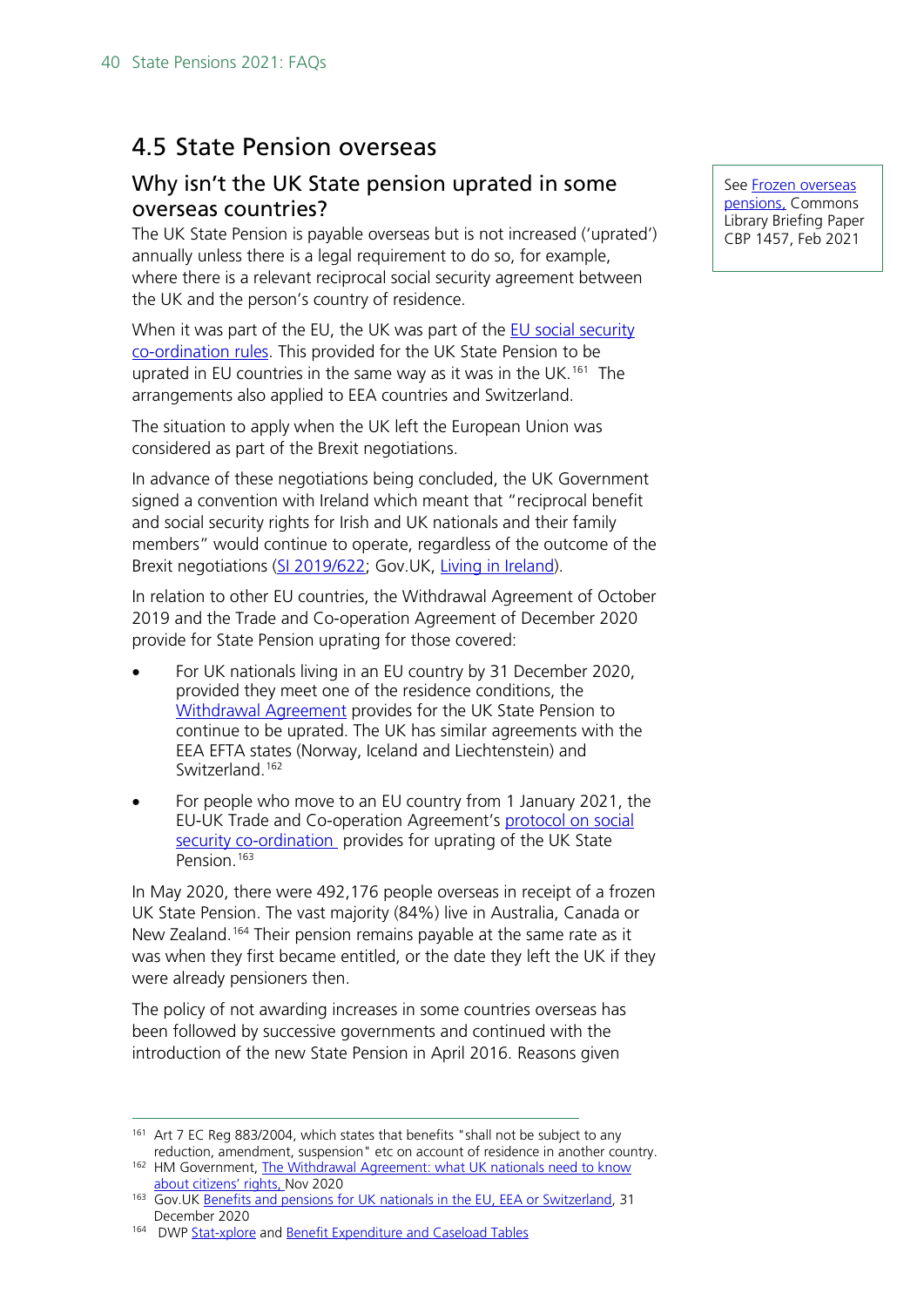include cost and the desire to focus constrained resources on pensioners in the UK.[165](#page-40-1)

The [All Party Parliamentary Group on Frozen British Pensions](http://frozenbritishpensions.org/wp-content/uploads/2020/12/2020-APPG-report.pdf) has called on the Government to "urgently review the 'frozen' pension policy given the evidence of destitution facing many UK pensioners overseas and the recent impacts of COVID-19," and is drawing particular attention to the impact on "veterans, former public servants and members of the Windrush Generation who have returned to their country of birth."

The Government says it has no plans to change this policy:

The UK State Pension is payable worldwide to those who meet the qualifying conditions. It is up-rated where there is a legal requirement to do so, for example, where recipients are living in countries where there is a reciprocal agreement that provides for up-rating. The Government has no plans to change the policy on up-rating UK State Pensions overseas; the policy is longstanding and has been supported by successive Governments for over 70 years. The Government understands that people move abroad for many reasons and that this can have an impact on their finances. However, the decision to move abroad remains a personal choice. Advice that the UK State Pension is not up-rated overseas except where there is a legal requirement has been provided to the public for many years. Information is provided in leaflets and on gov.uk.[166](#page-40-2)

In [February 2019,](https://www.gov.uk/government/publications/estimated-costs-of-uprating-state-pension-in-frozen-rate-countries/estimated-costs-of-uprating-state-pension-in-frozen-rate-countries) the Government estimated the cost of uprating frozen pensions to the amounts that would have been in payment had they not been frozen at £600 million in 2019/20, rising to £640 million by 2023/24. In 2016, the [International Consortium of British Pensioners](http://frozenbritishpensions.org/wp-content/uploads/2016/02/2016-Feb-ICBP-NPC-Pamphlet.pdf) estimated the annual cost of 'partial uprating' (uprating frozen pensions from their current value) to be £30 million in year one, rising to £31.5 million by year three).

The issue has been raised in Parliament on numerous occasions. In some years, an Early Day Motion has been tabled praying against the relevant statutory instrument that freezes pensions, which has led to a debate on the issue. The policy has also been subject to an unsuccessful legal challenge.[167](#page-40-3)

## <span id="page-40-0"></span>What impact did Brexit have?

Entitlement to the UK State Pension is based on an individual's National Insurance record. As a member of the EU, the UK was part of a system to co-ordinate the social security entitlements for people moving within the EU. The rules also apply to EEA countries and to Switzerland.

The aim of the EU social security co-ordination provisions is to remove barriers to workers moving between Member States. They enabled periods of insurance in different countries to be aggregated. An individual made one application to the relevant agency in the country of residence - in the UK, the [International Pension Centre.](https://www.gov.uk/international-pension-centre) It then notifies

For more detail, see Library Briefing Paper [Brexit and State](https://commonslibrary.parliament.uk/research-briefings/cbp-7894/)  [Pensions,](https://commonslibrary.parliament.uk/research-briefings/cbp-7894/) CBP 7984, December 2020

<span id="page-40-1"></span><sup>165</sup> [PQ 131353, 12 March 2018](https://www.parliament.uk/written-questions-answers-statements/written-question/commons/2018-03-06/131353)

<sup>166</sup> [PQ HL 11595 5 January 2021](https://questions-statements.parliament.uk/written-questions/detail/2020-12-17/HL11595)

<span id="page-40-3"></span><span id="page-40-2"></span><sup>&</sup>lt;sup>167</sup> [Press release issued by the Registrar. Grand Chamber judgment –](https://hudoc.echr.coe.int/eng-press#%7B%22documentcollectionid%22:%5B%22GCJUDGMENTS%22%5D,%22itemid%22:%5B%22003-3046321-3364973%22%5D%7D) Carson and others [v the United Kingdom, 16 March 2010](https://hudoc.echr.coe.int/eng-press#%7B%22documentcollectionid%22:%5B%22GCJUDGMENTS%22%5D,%22itemid%22:%5B%22003-3046321-3364973%22%5D%7D)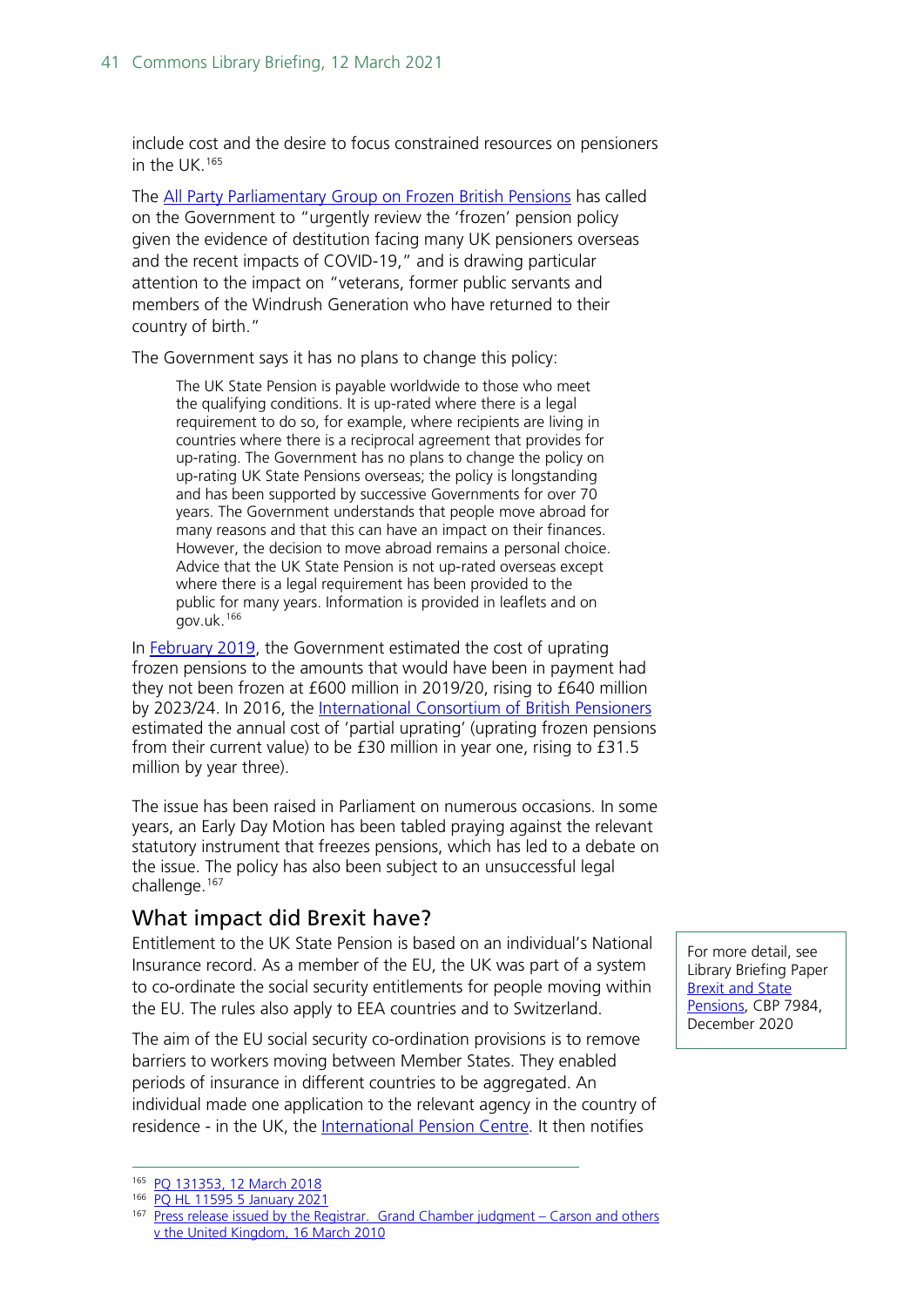details of the claim to all countries in which the person has been insured. Each Member State in which the person was insured then calculates its pro-rata contribution and puts that amount into payment. Being part of social security co-ordination, also ensured that the UK State Pension was uprated annually in EEA countries.<sup>[168](#page-41-0)</sup>

The arrangements to apply post-Brexit were subject to the negotiations [under Article 50 on the UK's withdrawal from the EU.](https://www.gov.uk/government/collections/article-50-and-negotiations-with-the-eu) The October 2019 UK-EU [Withdrawal Agreement](https://www.gov.uk/government/publications/new-withdrawal-agreement-and-political-declaration) (WA) covers EU citizens who were residing in the UK, and UK nationals who were residing in one of the 27 EU Member States at the end of the transition period (on 31 December 2020) where such residence is in accordance with EU law on free movement. Those covered by the WA will "continue to have broadly the same entitlements to work, study and access public services and benefits as before the UK left the EU."[169](#page-41-1)

The arrangements for those who move to the EU from 1 January 2021, or are not in scope of the WA, were the subject of negotiations between the UK and EU on the future relationship. In advance of these negotiations being concluded, the governments of the UK and Ireland signed a Convention so that "reciprocal benefit and social security rights for Irish and UK nationals and their family members continue to operate independently of those afforded to EU nationals from other Member States."<sup>[170](#page-41-2)</sup> The Covention means that for people moving between the UK and the Republic of Ireland, the existing EU social security coordination rules - including in relation to pensions - will continue to apply."

The EU-UK [Trade and Co-operation Agreement](https://assets.publishing.service.gov.uk/government/uploads/system/uploads/attachment_data/file/948104/EU-UK_Trade_and_Cooperation_Agreement_24.12.2020.pdf#page=260) announced on 24 December 2020 includes a [protocol on social security co-ordination.](https://assets.publishing.service.gov.uk/government/uploads/system/uploads/attachment_data/file/948104/EU-UK_Trade_and_Cooperation_Agreement_24.12.2020.pdf#page=1132) Gov.UK guidance on the rights of UK nationals in the EU, EEA or Switzerland to UK benefits and pensions from 1 January 2021, states:

#### **UK State Pension**

You can carry on receiving your UK State Pension if you move to live in the EU, EEA or Switzerland and you can still claim your UK State Pension from these countries.

Your UK State Pension will be increased each year in the EU in line with the rate paid in the UK.

You can also count relevant social security contributions made in EU countries to meet the qualifying conditions for a UK State Pension.

This guidance is for UK nationals, however these rules on the State Pension apply to everyone regardless of your nationality and regardless of when you moved.[171](#page-41-3)

<span id="page-41-0"></span><sup>&</sup>lt;sup>168</sup> There is an overview of the social security coordination provisions in a summary [produced by the UK Government](https://assets.publishing.service.gov.uk/government/uploads/system/uploads/attachment_data/file/948093/TCA_SUMMARY_PDF.pdf#page=23) and the European Commission'[s EU-UK Trade and](https://ec.europa.eu/commission/presscorner/detail/en/qanda_20_2532)  [Cooperation Agreement –](https://ec.europa.eu/commission/presscorner/detail/en/qanda_20_2532) questions and answers, 24 December 2020

<span id="page-41-1"></span><sup>169</sup> DWP Guidance relating to the UK's operational implementation of the social security [co-ordination provisions of Part II of the EU Withdrawal Agreement: Citizen's Rights,](https://www.gov.uk/government/publications/social-security-arrangements-between-the-uk-and-the-eu-from-1-january-2021-staff-guide/guidance-relating-to-the-uks-operational-implementation-of-the-social-security-coordination-provisions-of-part-2-of-the-eu-withdrawal-agreement-citi)  11 November 2020

<sup>170</sup> [UK/Ireland: Convention on Social Security \[CS No.1/2019\]](https://www.gov.uk/government/publications/cs-ireland-no12019-ukireland-convention-on-social-security)

<span id="page-41-3"></span><span id="page-41-2"></span><sup>&</sup>lt;sup>171</sup> Gov. UK [Benefits and pensions for UK nationals in the EEA and Switzerland,](https://www.gov.uk/guidance/benefits-and-pensions-for-uk-nationals-in-the-eea-or-switzerland) 24 December 2020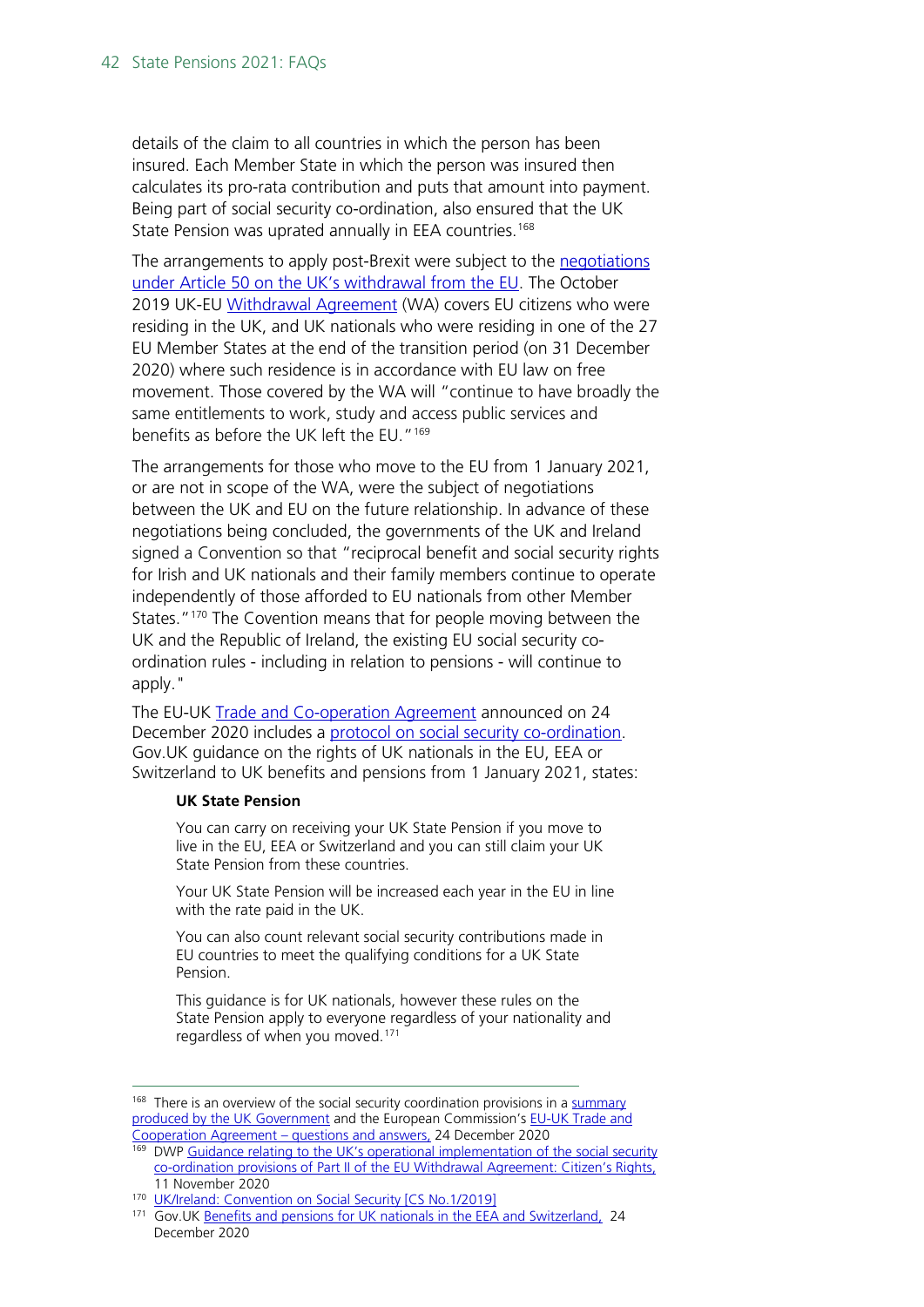# <span id="page-42-0"></span>4.6 How can I check my State Pension forecast?

Individuals can request a [State Pension forecast](https://www.gov.uk/check-state-pension) on Gov.UK. This service provides a State Pension forecast (based on the individual's current National Insurance record and an assumption that future years count towards their State Pension), and the earliest date the individual can get their State Pension. Users can look at their National Insurance record, where they will also find out how many qualifying years they have and any gaps in their contributions.

## <span id="page-42-1"></span>4.7 Why do people with full State Pensions continue to be liable for NI?

People sometimes complain that they should not have to continue paying National Insurance (NI) when they have already built up a full State Pension. However, as then Work and Pensions Minister Lord Freud said in 2013, individuals do not build up their own pension pot:

The National Insurance scheme operates on a 'pay-as-you-go' basis. This means that today's contributors are paying for today's social security entitlements and pensions, and those paying contributions previously were paying for the pensioners of that time. Contributors do not accumulate an individual pension fund of actual monies they have paid which is personal to them. Instead, payment of contributions entitles them or, in certain circumstances, their spouses or civil partners to a range of social security benefits which are available on the basis of the rules applicable at the time of the claim.<sup>[172](#page-42-2)</sup>

Also, NI does not just count towards the State Pension. It is a condition of entitlement to some other NI benefits, such as contributory New Style [Employment and Support Allowance](https://www.gov.uk/guidance/new-style-employment-and-support-allowance) and [New Style Jobseeker's](https://www.gov.uk/guidance/new-style-jobseekers-allowance)  [Allowance](https://www.gov.uk/guidance/new-style-jobseekers-allowance) that contributions have been made in the last two full tax years before the year of claim. In addition, a share of all NICs go direct to the NHS.<sup>[173](#page-42-3)</sup>

For those entitled to the new State Pension, the fact that individuals cannot build up more that the flat-rate amount is one of the things that helped ensure it was cost neutral:

The overall cost of the new system will be the same as that of the one it replaces. This is not a pensions giveaway for the next generation. A higher flat pension is affordable only because, in the long term, people will not become entitled to very large earnings-related pensions through the state system. In a world where everyone will be automatically enrolled into a workplace pension with a contribution from their employer, it no longer makes sense for the state to run its own separate earnings-related pension scheme. Higher earners are among those being automatically enrolled, with substantial employer contributions, so those who earn the most while they are working will continue to be the best off in retirement.<sup>[174](#page-42-4)</sup>

<span id="page-42-3"></span><span id="page-42-2"></span><sup>172</sup> [HL Deb 3 December 2013 c39WA](http://www.publications.parliament.uk/pa/ld201314/ldhansrd/text/131203w0001.htm#13120366000179)

<sup>&</sup>lt;sup>173</sup> See Library Briefing Paper SN-04517 National Insurance contributions: an [introduction,](http://www.parliament.uk/briefing-papers/SN04517) (December 2015)

<span id="page-42-4"></span><sup>174</sup> [HC Deb 14 January 2013 c607](https://www.publications.parliament.uk/pa/cm201213/cmhansrd/cm130114/debtext/130114-0001.htm#1301142000001)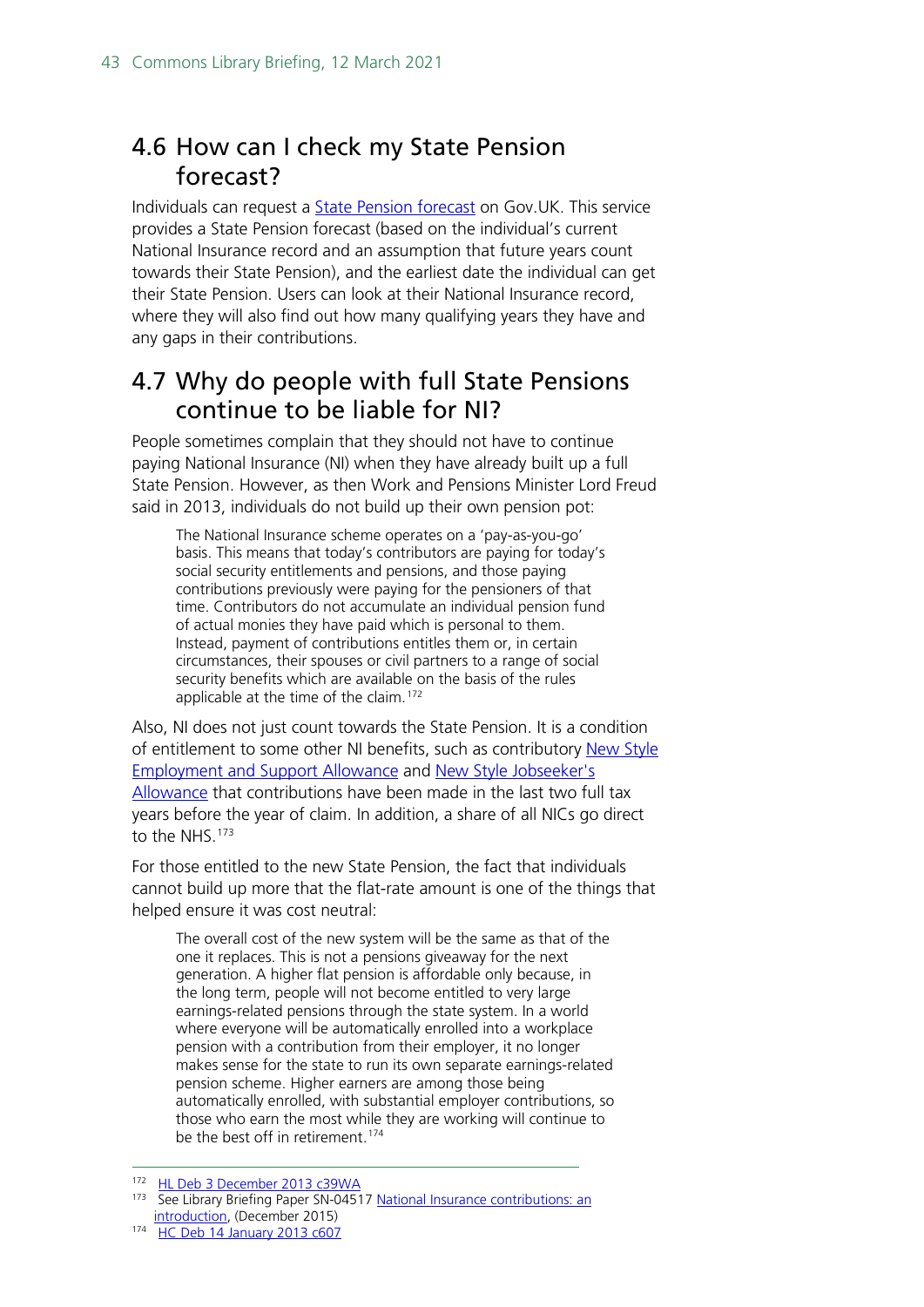## <span id="page-43-0"></span>4.8 Is the State Pension taxable?

Yes. Successive governments have taken the position that the State Pension is a form of income like earnings as such should be taxable. This "ensures equality of tax treatment in the same year between someone whose income is all from earnings and someone with the same level of income, but which is derived partly from earnings and partly from benefit."<sup>175</sup> It is also in line with the treatment of private pensions – to which contributions are tax-free (subject to certain limits) and from which withdrawals are taxed (subject to certain tax free allowances).<sup>[176](#page-43-2)</sup>

[Gov.UK e](https://www.gov.uk/tax-on-pension)xplains that "You pay tax if your total annual income adds up to more than your Personal Allowance. Find out about your [Personal](https://www.gov.uk/income-tax-rates/current-rates-and-allowances) [Allowance](https://www.gov.uk/income-tax-rates/current-rates-and-allowances) and Income Tax rates."

Although the State Pension is liable to income tax, it is paid gross (i.e. before any tax is deducted). Generally, for those with a workplace pension alongside their State Pension, the tax that would be payable on this part of their total income is recovered by making a deduction from their workplace pension. This is done under PAYE by their pension provider, through their tax code. The alternative would be for pensioners to make a tax return at the end of the year, accounting for any tax due on the State Pension, once any other pension income for that year had been taken into account.

In 2012-13 the Office of Tax Simplification (OTS), an independent body was charged by the Government to review areas of the tax system, conducted a review of pensioner taxation. In its interim report, published just prior to the 2012 Budget in March, it said:

There are many misconceptions amongst the pensioner population over how taxation of the state pension currently works. The key point is probably that many people do not understand that it is taxable at all. Furthermore, many of those who do understand that it is taxable feel that this is unjust, given that they have contributed through the national insurance system throughout their working life. This misunderstanding is compounded by the fact that the state pension is paid by the DWP without PAYE applying … There is some feeling that because there is no tax relief on national insurance contributions (NICs) which count towards eventual entitlement to the state pension, the state pension should not be taxed when it is paid out. Contrasting this to private pension savings, where tax relief is generally available on pension contributions and part of the eventual fund can be withdrawn tax-free, the confusion is perhaps understandable. We acknowledge that pension contributions are not deductible for national insurance contributions purposes but the symmetry is maintained with no national insurance contributions on pensions.<sup>[177](#page-43-3)</sup>

Its final report published in January 2013, noted:

For many, the most radical simplification we could recommend would be to exempt the State Pension from tax. However, this is in our view not a realistic option, even with some pragmatic adjustment to the personal allowance in exchange. Whilst noting For guidance, see Gov.UK, [Tax when](https://www.gov.uk/tax-on-pension)  [you get a pension](https://www.gov.uk/tax-on-pension)

Low Income Tax Reform Group, **Is my State Pension** [taxable?](https://www.litrg.org.uk/tax-guides/pensioners/what-income#toc-is-my-state-pension-taxable-)

<span id="page-43-1"></span><sup>175</sup> [HC Deb 8 June 2006 c 864W;](http://www.publications.parliament.uk/pa/cm200506/cmhansrd/vo060608/text/60608w0023.htm#06060913000221) [HC Deb 5 July 2005 c 279W](http://www.publications.parliament.uk/pa/cm200506/cmhansrd/vo050705/text/50705w15.htm#50705w15.html_sbhd1)

<span id="page-43-3"></span><span id="page-43-2"></span><sup>176</sup> See Library Briefing Paper CBP 7505 [Reform of pension tax relief](https://commonslibrary.parliament.uk/research-briefings/cbp-7505/) (Feb 2020)

<sup>177</sup> [Review of Pensioners Taxation –](http://webarchive.nationalarchives.gov.uk/20130129110402/http:/www.hm-treasury.gov.uk/d/ots_review_of_pensioners_tax_060312.pdf) Interim Report, March 2012 p27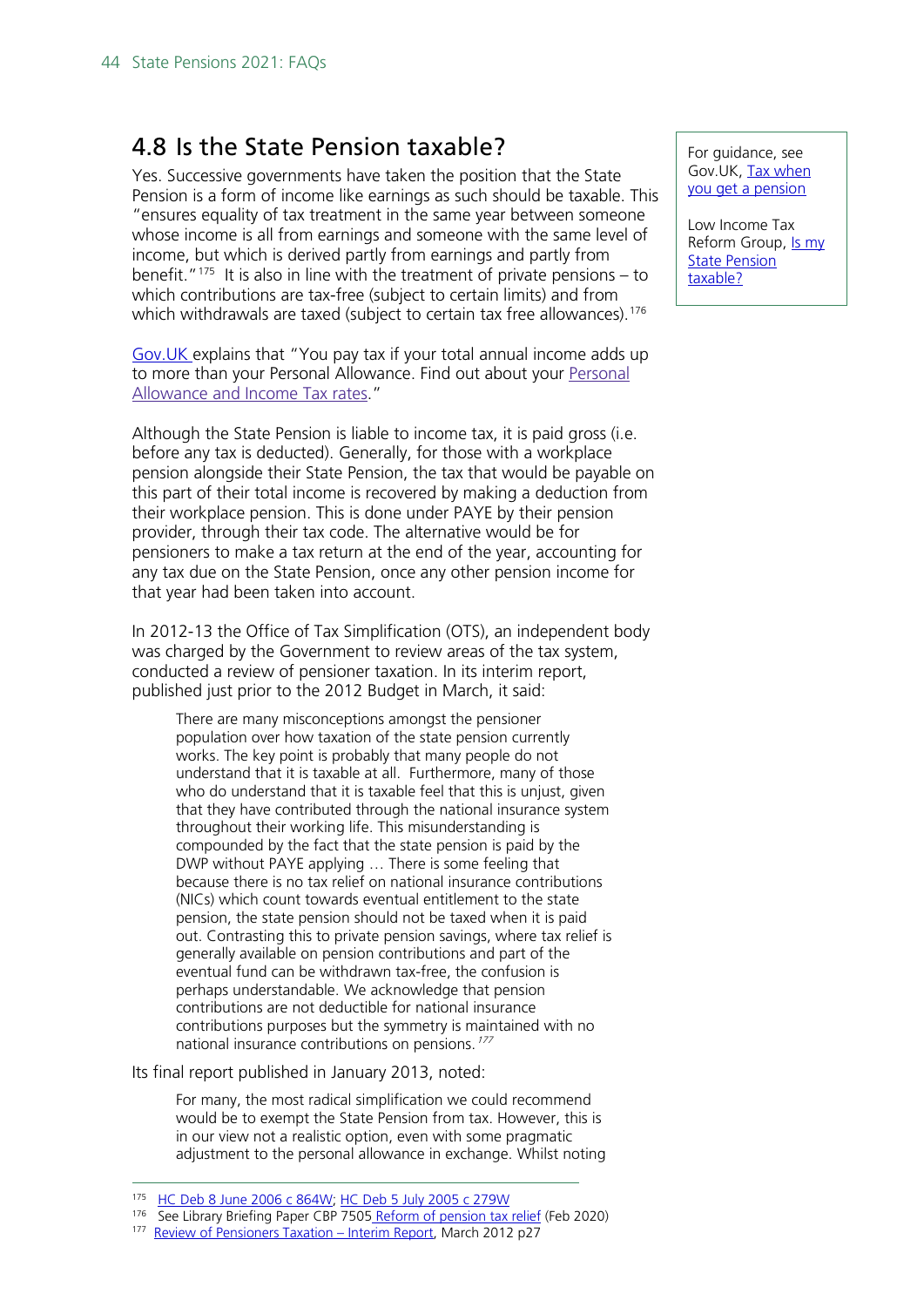that such an exemption would simply confirm what many mistakenly believe to be the case, one cannot ignore the large hole in the public finances it would create. There are significant issues of fairness towards other taxpayers, especially as the wealthiest pensioners would benefit most, and over the last decade, pensioners have seen their incomes increase faster than other groups (citing some work on this published by [DWP\)](http://research.dwp.gov.uk/asd/asd6/2010_11/pi_series_1011.pdf).<sup>[178](#page-44-0)</sup>

<span id="page-44-0"></span>Some of the complexities faced by pensioners were discussed by the OTS in a 2019 report, [Taxation and life](https://assets.publishing.service.gov.uk/government/uploads/system/uploads/attachment_data/file/838130/Taxation_and_life_events_Oct_2019.pdf#page=51)) events.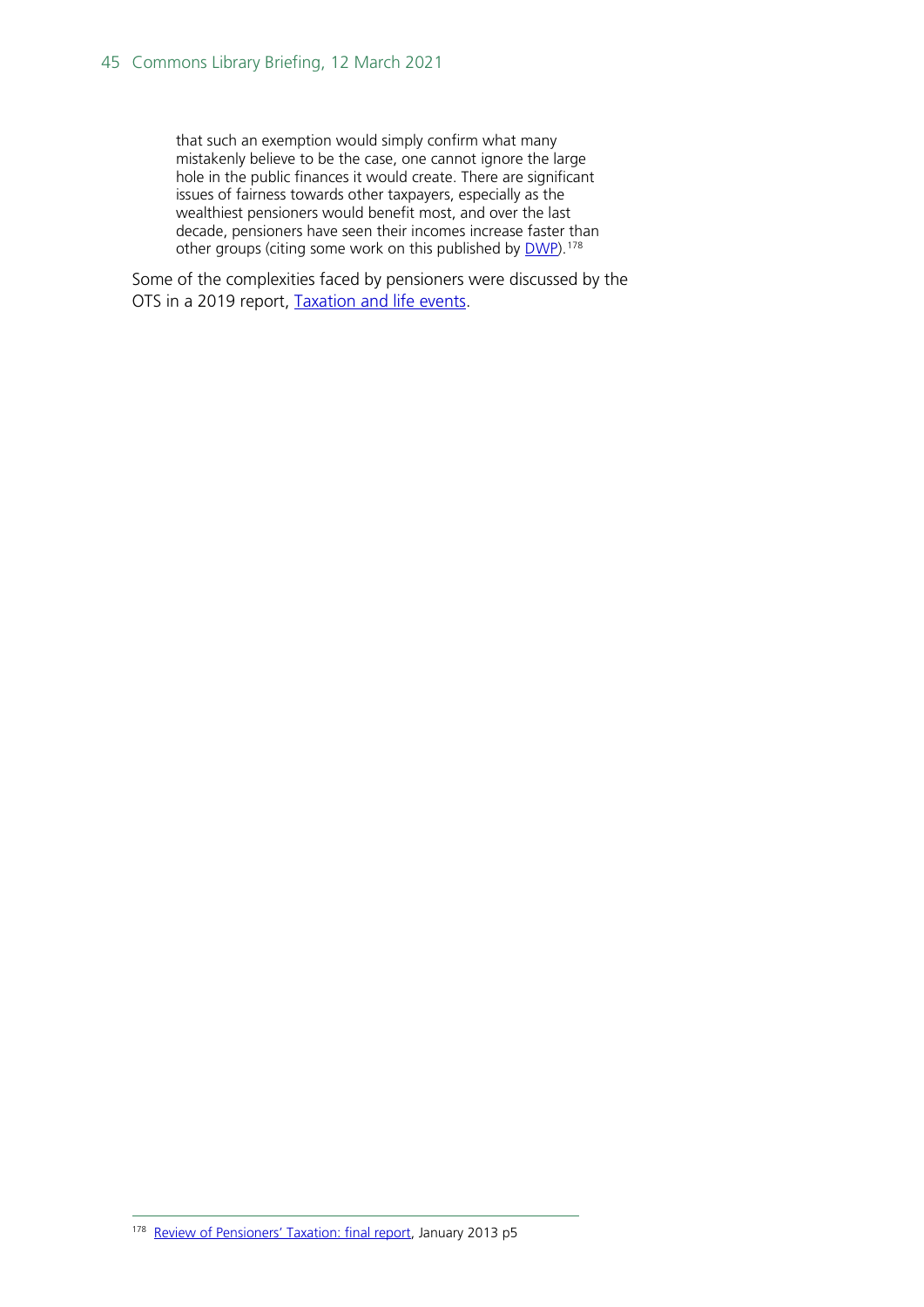# <span id="page-45-0"></span>5. Pension Credit

## <span id="page-45-1"></span>What is Pension Credit?

Pension Credit, the main means-tested benefit for pensioners, was introduced in October 2003, replacing Income Support for pensioners. For people who reached State Pension age before 6 April 2016, it had two elements - the Guarantee Credit and Savings Credit.<sup>[179](#page-45-2)</sup>

The **Guarantee Credit** provides financial help for people who have reached the 'qualifying age' for Pension Credit and whose income is below their 'appropriate amount'. The appropriate amount is comprised of a Standard Minimum and additional amounts which can apply if the claimant or their partner: has a severe disability; looks after a severely disabled person; or is liable for certain housing costs, like mortgage interest payments. The rates for 2020/21 and 2021/22 are:

|                                     | Rates<br>2020/21<br>fpw | Rates<br>2021/22<br>fpw |
|-------------------------------------|-------------------------|-------------------------|
| Standard minimum guarantee          |                         |                         |
| single                              | 173.75                  | 177.10                  |
| couple                              | 265.20                  | 270.30                  |
| <b>Additional amount for severe</b> |                         |                         |
| disability                          |                         |                         |
| single                              | 66.95                   | 67.30                   |
| couple (one qualifies)              | 66.95                   | 67.30                   |
| couple (both qualify)               | 133.90                  | 134.60                  |
| <b>Additional amount for carers</b> | 37.50                   | 37.70                   |

The **Savings Credit** element of Pension Credit aims to reward people over 65 with modest levels of 'qualifying income' (including state, occupational and personal pensions) above the Savings Credit 'threshold', up to a maximum. The weekly maximum amounts are £13.97 for a single person and £15.62 for a couple in 2020/21 rising to £14.04 and £15.71 in 2021/22. [180](#page-45-3)

Savings Credit was removed for people reaching State Pension age from 6 April 2016, when the new State Pension (nSP) was introduced. The rationale was that the nSP would be set above the level of the basic Pension Guarantee, so that there would no longer be a need for a "complex savings reward." Removing Savings Credit would also "simplify means-tested support and help to ensure Pension Credit is re-

For more information see…

Gov.UK [Pension](https://www.gov.uk/pension-credit)  **[Credit](https://www.gov.uk/pension-credit)** 

[Pension Credit:](https://www.gov.uk/government/publications/pension-credit-technical-guidance)  technical quidance (July 2020)

DWP [Decision](https://www.gov.uk/government/publications/decision-makers-guide-vols-13-and-14-state-pension-credit-staff-guide)  [Makers' Guide: vols](https://www.gov.uk/government/publications/decision-makers-guide-vols-13-and-14-state-pension-credit-staff-guide)  [13 and 14](https://www.gov.uk/government/publications/decision-makers-guide-vols-13-and-14-state-pension-credit-staff-guide)

Library Briefing Paper CBP 8135 Pension Credit – [current issues](https://researchbriefings.parliament.uk/ResearchBriefing/Summary/CBP-8135) (August 2020)

<span id="page-45-2"></span><sup>179</sup> [State Pension Credit Act 2002;](http://web.archive.org/web/20131213151727/http:/www.dwp.gov.uk/docs/a12-0101.pdf) [State Pension Credit Regulations 2002 \(SI](http://www.dwp.gov.uk/docs/a12-5001.pdf)  [2002/1792\)\)](http://www.dwp.gov.uk/docs/a12-5001.pdf)

<span id="page-45-3"></span><sup>&</sup>lt;sup>180</sup> See Library Briefing Paper CBP-8458 [2019 Benefit Uprating](https://researchbriefings.parliament.uk/ResearchBriefing/Summary/CBP-8458) (December 2018)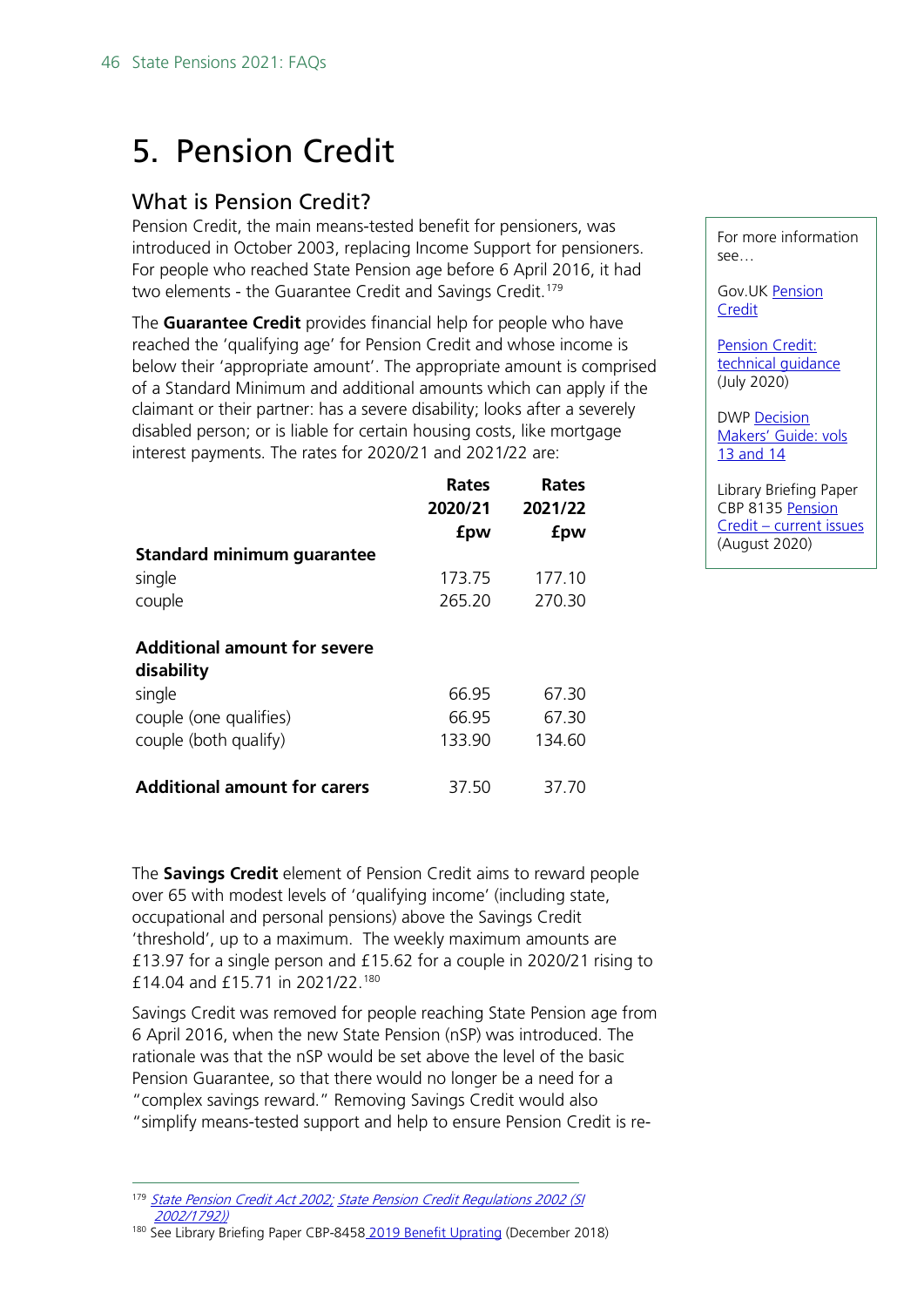focused on providing a safety net targeted at the poorest and most vulnerable."[181](#page-46-2)

People can get an estimate of their Pension Credit entitlement on [Gov.UK.](https://www.gov.uk/pension-credit-calculator)

Information about [how to claim](https://www.gov.uk/pension-credit/how-to-claim) is also available on Gov.UK. It is now possible to claim electronically, as well as by post or telephone.<sup>[182](#page-46-3)</sup>

## <span id="page-46-0"></span>Why has Savings Credit been reduced in recent years?

Although Savings Credit has been removed from 6 April 2016, people reaching SPA before that date are still eligible.

From 2012-13 onwards, the Government made changes to reduce the amount of Savings Credit payable, often to pay for above-earnings increases in Guarantee Credit. This was intended to ensure the poorest pensioners saw their incomes increase by at least the cash amount of the increase in the basic State Pension. In 2014, the then Pensions Minister, Steve Webb explained:

I am therefore pleased to announce that we shall over-index the standard minimum guarantee so that the increase for our poorest pensioners—those with least opportunity to increase their income in later life—will be in line with the cash value for the basic state pension. […] As in previous years, resources needed to pay the above-earnings increase to the standard minimum guarantee will be found by increasing the savings credit threshold, meaning that those with higher levels of income may see less of an increase than they would otherwise have done.<sup>[183](#page-46-4)</sup>

## <span id="page-46-1"></span>What is the Pension Credit qualifying age?

The qualifying age for Pension Credit is linked to the State Pension age for women.<sup>[184](#page-46-5)</sup> It reached  $65$  – equal with that for men – in November 2018 and the equalised State Pension age reached 66 in October 2020.<sup>185</sup> Individuals can check the age at which they qualify for both the State Pension and Pension Credit on [Gov.UK.](https://www.gov.uk/state-pension-age)

## **'Mixed age' couples**

Until 15 May 2019, 'mixed age' couples (where one is over and one under Pension Credit qualifying age) had a choice as to whether to claim Pension Credit or a working age benefit. This was because the requirement to have reached Pension Credit qualifying age only applied to the partner making the claim.<sup>186</sup>

The Coalition Government legislated in the *[Welfare Reform Act 2012](http://www.legislation.gov.uk/ukpga/2012/5/contents/enacted)* to change the rules so that in future both partners would need to have reached qualifying age in order to claim.<sup>[187](#page-46-8)</sup> The rationale was that:

For more detail, see **State Pension** [Uprating,](http://researchbriefings.parliament.uk/ResearchBriefing/Summary/SN05649) Commons Library Briefing Paper, CBP 5649, section 2.4

<span id="page-46-3"></span><span id="page-46-2"></span><sup>181</sup> [Cm 8528,](https://www.gov.uk/government/uploads/system/uploads/attachment_data/file/181229/single-tier-pension.pdf) January 2013, chapter 2, para 40

<sup>182</sup> State Pension Credit (Electronic Claims) (Amendment) Regulations 2020 (SI [2020/456\)](http://www.legislation.gov.uk/uksi/2020/456/introduction/made)

<sup>183</sup> [HC Deb 4 December 2014 c414;](https://www.publications.parliament.uk/pa/cm201415/cmhansrd/cm141204/debtext/141204-0001.htm#14120439000309) [DEP 2015-0297](http://data.parliament.uk/DepositedPapers/files/DEP2015-0297/scan.pdf)

<span id="page-46-5"></span><span id="page-46-4"></span><sup>184</sup> [State Pension Credit Act 2002,](http://www.legislation.gov.uk/ukpga/2002/16/crossheading/state-pension-credit-entitlement-and-amount) s1

<span id="page-46-6"></span><sup>&</sup>lt;sup>185</sup> [Pensions Act 1995,](http://www.legislation.gov.uk/ukpga/1995/26) schedule 4

[State Pension Credit Act 2002,](http://www.legislation.gov.uk/ukpga/2002/16/crossheading/state-pension-credit-entitlement-and-amount) s1; Gov.U[K Pension Credit/eligibility](https://www.gov.uk/pension-credit/eligibility)

<span id="page-46-8"></span><span id="page-46-7"></span><sup>187</sup> [Welfare Reform Act 2012,](http://www.dwp.gov.uk/docs/a14-101.pdf#page=121) s31, Sch 2 (64). This amended section 4 of the State [Pension Credit Act 2002](http://www.legislation.gov.uk/ukpga/2002/16/contents) (exclusions)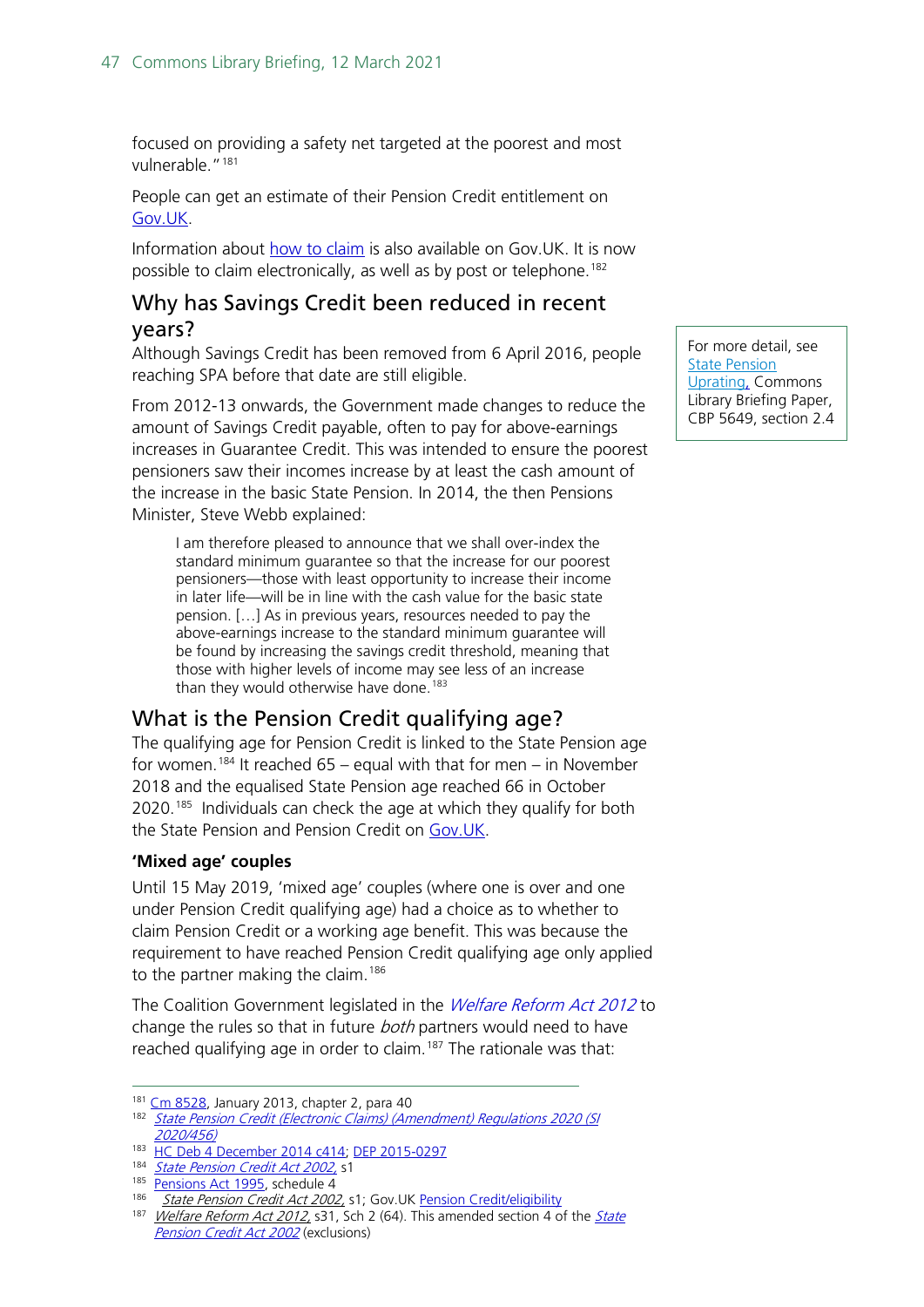[...] all people of working age who can work should be expected to do so and that it is not right to continue the current position where pension credit can go to households which contain a person of working age without that person having to meet any work-related requirements.<sup>[188](#page-47-0)</sup>

In 2016, the Government said it expected to introduce this in June 2018, linked to the introduction of the roll-out of Universal Credit.<sup>189</sup>

On 14 January 2019, it announced that the change would be implemented from May 2019. [190](#page-47-2)

The Order which brought the change into effect provided for transitional protection - covering people with entitlement to either Pension Credit or Housing Benefit for people of Pension Credit age at the point of change, and for this to continue while there is continuity of entitlement to either benefit.<sup>[191](#page-47-3)</sup> Gov.UK explains:

#### **If you already get Pension Credit and you're in a couple**

You'll continue to get Pension Credit if you were getting it before 15 May 2019 even if your partner is under State Pension age. If your entitlement stops for any reason, for example your circumstances change, you cannot start getting it again unless you (or your partner) are eligible under the new rules.

#### **If you already get Pension Credit and you're single**

You'll stop getting Pension Credit if you start living with a partner who is under State Pension age. You can start getting it again when your partner reaches State Pension age.<sup>[192](#page-47-4)</sup>

There is guidance on the transitional arrangements to people in receipt of Housing Benefit for people of Pension Credit age.<sup>[193](#page-47-5)</sup>

On 15 June 2020, the High Court ruled that the exclusion of mixed-age couples from Pension Credit was not discriminatory or in breach of the public sector equality duty.<sup>194</sup>

## How are savings considered?

Pension Credit is a means-tested benefit, so the income and capital of the claimant, and of any partner they may have, is considered in calculating entitlement, subject to any disregards. Gov.UK explains:

When you apply for Pension Credit your income is worked out. This includes:

- **State Pension**
- other pensions
- most social security benefits, for example Carer's Allowance

<span id="page-47-4"></span>192 Gov.UK, [Pension Credit/eligibility](https://www.gov.uk/pension-credit/eligibility)

<span id="page-47-1"></span><span id="page-47-0"></span><sup>188</sup> [HC Deb 20 December 2011, c1091W](https://publications.parliament.uk/pa/cm201011/cmhansrd/cm111220/text/111220w0001.htm#11122068000190)

<sup>189</sup> [Explanatory Memorandum to SI 2016/931](http://www.legislation.gov.uk/uksi/2016/931/pdfs/uksiem_20160931_en.pdf)

<span id="page-47-2"></span><sup>190</sup> Pensions Update: Written statement - HCWS1249

<span id="page-47-3"></span><sup>&</sup>lt;sup>191</sup> The Welfare Reform Act 2012 (Commencement No. 31 and Savings and [Transitional Provisions and Commencement No. 21 and 23 and Transitional and](http://www.legislation.gov.uk/uksi/2019/37/contents/made)  [Transitory Provisions \(Amendment\)\) Order 2019 \(SI 2019/37\)](http://www.legislation.gov.uk/uksi/2019/37/contents/made)

<span id="page-47-5"></span><sup>193</sup> DWP, Housing Benefit circular [A3/2019: Mixed age couples: changes to entitlement](https://www.gov.uk/government/publications/housing-benefit-adjudication-circulars-2019/a32018-mixed-age-couples-changes-to-entitlement-conditions-from-15-may-2019#:%7E:text=The%20changes,-3.&text=From%2015%20May%202019%2C%20mixed,or%20pension%20age%20Housing%20Benefit.)  [conditions from 15 May 2019,](https://www.gov.uk/government/publications/housing-benefit-adjudication-circulars-2019/a32018-mixed-age-couples-changes-to-entitlement-conditions-from-15-may-2019#:%7E:text=The%20changes,-3.&text=From%2015%20May%202019%2C%20mixed,or%20pension%20age%20Housing%20Benefit.) Updated 10 July 2019

<span id="page-47-6"></span><sup>194</sup> [\[2020\] EWHC 1495 \(Admin\)](https://www.bailii.org/ew/cases/EWHC/Admin/2020/1495.html)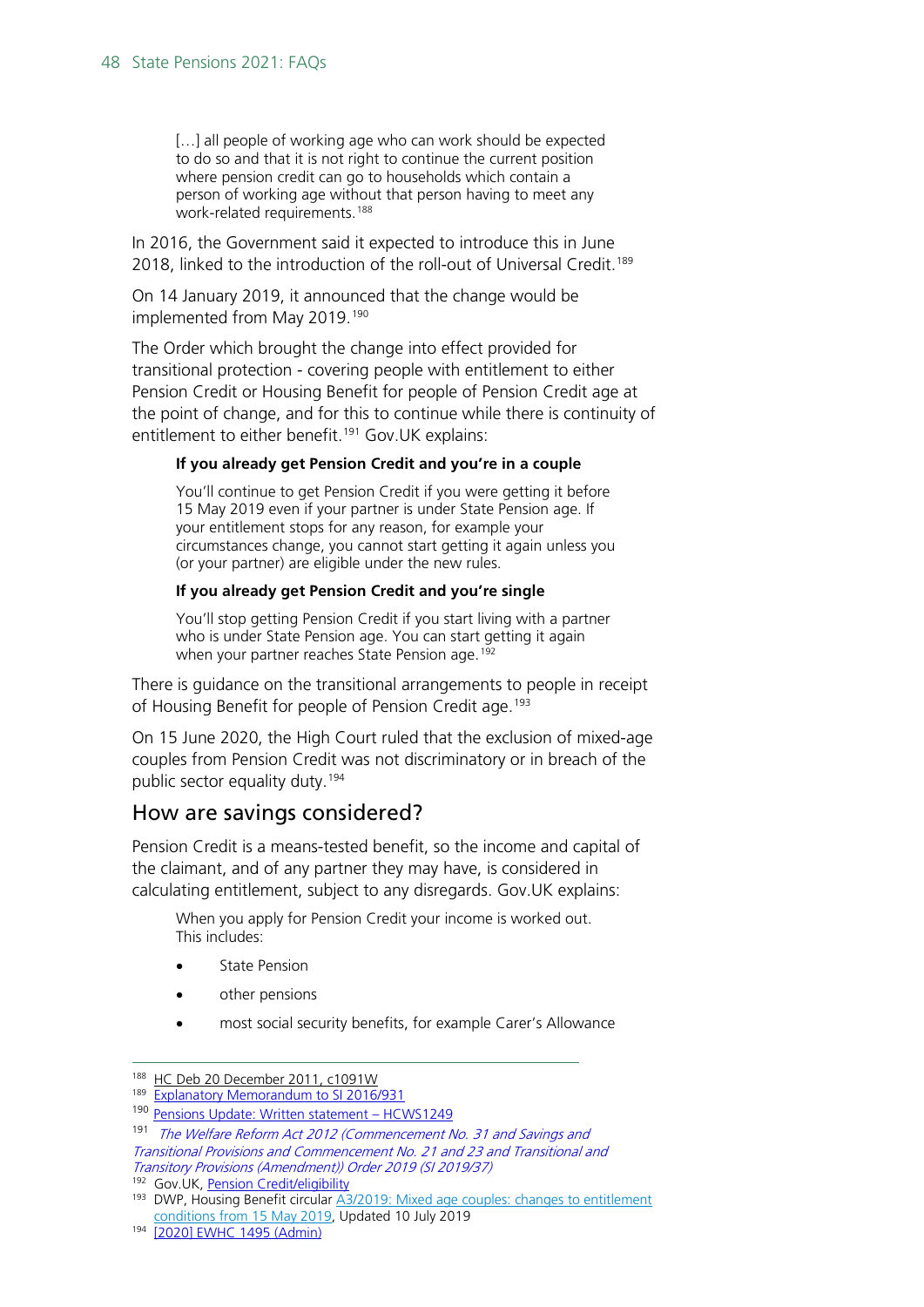- savings, investments over £10,000 for these £1 is counted for every £500 or part £500
- earnings

If you're entitled to a private or workplace pension, the amount you'd expect to get is calculated as income from the date you were able to get it, if you had claimed it.<sup>[195](#page-48-1)</sup>

As this says, £1 of income is assumed for every £500 savings above £10,000. [196](#page-48-2) People sometimes ask about the logic behind this. In response, Ministers have explained that the rules are "not intended to represent any return that could be obtained from investing capital." Instead, they provide:

…a simple method of calculating the weekly contribution that people with capital in excess of £6,000 (or £10,000 if in a care home) are expected to make from those resources to help meet their normal living expenses.<sup>[197](#page-48-3)</sup>

The Labour Government considered taking actual income from capital into account but decided against on grounds that this would be bureaucratic and confusing for claimants. Instead, it proposed assuming a "notional rate of income set at around 10 per cent" for savings above the disregard and abolishing the upper capital limit.<sup>[198](#page-48-4)</sup>

The treatment of capital is significantly more generous in Pension Credit than in the benefit it replaced - Income Support for pensioners.<sup>[199](#page-48-5)</sup> The disregard was increased to £10,000 (from £6,000) in Budget 2009, in recognition of the fact that "historically low interest rates [had] particularly impacted on pensioners, who are more likely than people of working age to draw income from savings."<sup>[200](#page-48-6)</sup>

## <span id="page-48-0"></span>What happens if a claimant goes abroad?

An individual must be in Great Britain to be entitled to Pension Credit, although payment can continue during a temporary absence overseas.[201](#page-48-7)

The rules changed on 28 July 2016, reducing the length of temporary absence during which Pension Credit (and Housing Benefit) could continue to be paid in most cases from thirteen weeks to four weeks.<sup>[202](#page-48-8)</sup> Announcing the change as part of the 2015 Autumn Statement, the Government said the rationale was that the "welfare system should be fair to those who need it and fair to those who pay for it." Exemptions would apply in "particular circumstances for up to 26 weeks, for example, for the death of a family member, if a claimant or their

<span id="page-48-1"></span><sup>&</sup>lt;sup>195</sup> Gov.UK/Pension Credit/eligibility<br><sup>196</sup> [State Pension Credit Regulations 2002 \(SI 2002/1792\)](http://www.legislation.gov.uk/uksi/2002/1792), reg 15 (6)

<span id="page-48-3"></span><span id="page-48-2"></span><sup>197</sup> [HC Deb, 15 Dec 2008, c419W](https://www.publications.parliament.uk/pa/cm200809/cmhansrd/cm081215/text/81215w0024.htm#08121543000038)

<span id="page-48-4"></span><sup>198</sup> DWP, [Pension Credit: the Government's Proposals,](https://hcl1.hclibrary.parliament.uk/govt_deps/dwp/pension_credit_proposals2001.pdf) Nov 2001, p5

<span id="page-48-5"></span><sup>&</sup>lt;sup>199</sup> HM Treasury, [Budget: March](https://www.gov.uk/government/publications/budget-march-2000) 2000, HC 346, para 5.45; The Pension Credit: a [consultation paper,](http://collections.europarchive.org/tna/20031220222226/http:/dwp.gov.uk/consultations/consult/2000/pencred/pencred.pdf) Cm 4900, November 2000

<span id="page-48-6"></span><sup>&</sup>lt;sup>200</sup> [HC Deb, 15 Dec 2008, c419W;](https://www.publications.parliament.uk/pa/cm200809/cmhansrd/cm081215/text/81215w0024.htm#08121543000038) Social Security (Deemed Income from Capital) [Regulations 2009](http://www.opsi.gov.uk/si/si2009/uksi_20091676_en_1) (SI 2009/1676)

<span id="page-48-7"></span><sup>201</sup> [State Pension Credit Act 2002](http://www.legislation.gov.uk/ukpga/2002/16/section/1), s1; [State Pension Credit Regulations 2002 \(SI](http://www.legislation.gov.uk/uksi/2002/1792)  [2002/1792\)](http://www.legislation.gov.uk/uksi/2002/1792), reg 3

<span id="page-48-8"></span><sup>&</sup>lt;sup>202</sup> [Explanatory Memorandum to SI 2016/624](http://www.legislation.gov.uk/uksi/2016/624/memorandum/contents) (paras 7.3-6)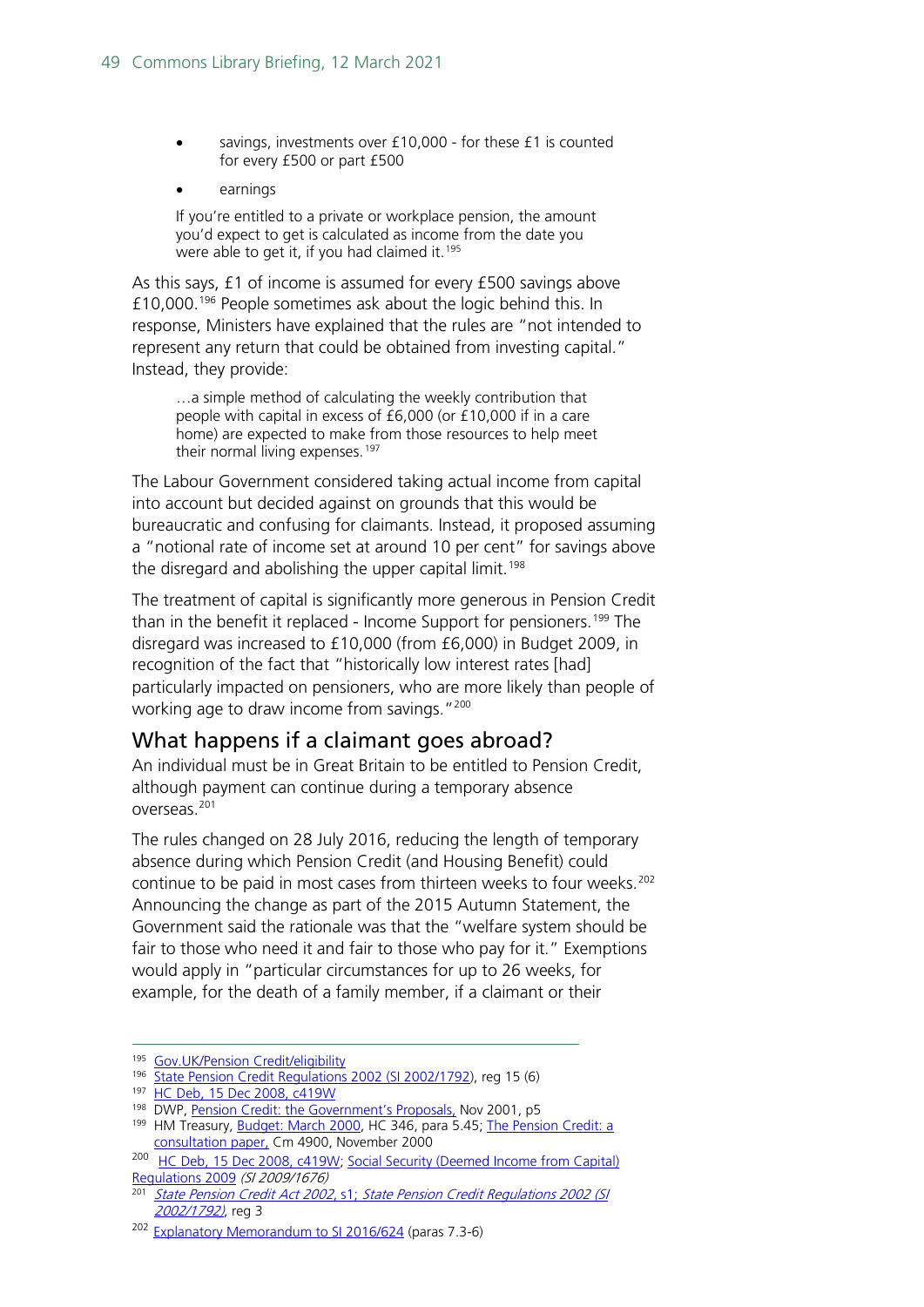dependant requires medical treatment abroad, or for members of certain professions who spend time abroad."<sup>[203](#page-49-0)</sup>

The new rules came into on 28 July 2016. For most absences from GB, the period of absence for which entitlement continued was reduced from 13 to 4 weeks. Exceptions were:

7.8 Where the absence from GB is in connection with the death of a partner, a child or young person, then the 4 week period can be extended by a further 4 weeks if it would be unreasonable to expect a return to GB within 4 weeks. This also applies where the temporary absence is in connection with the death of a close relative of the claimant, or of their partner or of a child or young person normally living with the claimant.

7.9 If the absence from GB is due to the need to receive medical treatment or convalescence, then HB and/or PC may continue for up to 26 weeks. Where the claimant is accompanying their partner or a child or a young person who lives with them for medical treatment or convalescence outside GB, then HB and/or PC may continue for up to 26 weeks. In PC this amendment has broadened the range of circumstances where the medical exemption can apply (broadly this equates to the position in UC)

7.10 The new absence from GB rules for both HB and PC will apply to members of the claimant's household as well as the claimant.[204](#page-49-1)

In response to a PQ in January 2017, the then Pensions Minister Richard Harrington said the Government had no plans to change the rules:

**Diana Johnson**: To ask the Secretary of State for Work and Pensions, if he will take steps to allow people temporarily living abroad to claim pension credit for longer.

**Richard Harrington**: Pension Credit is an income-related, nontaxable benefit which is intended to provide people of pension age with financial assistance to enable a minimum guaranteed amount to meet living costs in Great Britain. It is a basic condition of entitlement that a person be in Great Britain to receive it. Although Pension Credit is not intended to subsidise absences from Great Britain, in certain circumstances entitlement to the benefit can continue during a temporary absence abroad.

It is the Government's view that the current rule, which allows entitlement to continue for up to four consecutive weeks during a period of absence from Great Britain, is reasonable and justified. It allows time, for example, for holidays and visiting families, without a person having to reclaim Pension Credit on their return to Great Britain. There are exceptions to the general four week rule. Pension Credit can continue for up to 26 weeks where medical treatment or medically approved convalescence is required outside Great Britain. Where the absence is in connection with a death of a partner or close relative then entitlement can continue for up to eight weeks.

<span id="page-49-1"></span><span id="page-49-0"></span><sup>&</sup>lt;sup>203</sup> [HC Deb 25 November 2015 c1360;](http://www.publications.parliament.uk/pa/cm201516/cmhansrd/cm151125/debtext/151125-0001.htm#15112551000003) HM Treasury, [Autumn Statement 2015,](https://www.gov.uk/government/uploads/system/uploads/attachment_data/file/479749/52229_Blue_Book_PU1865_Web_Accessible.pdf) CM 9162, Nov 2015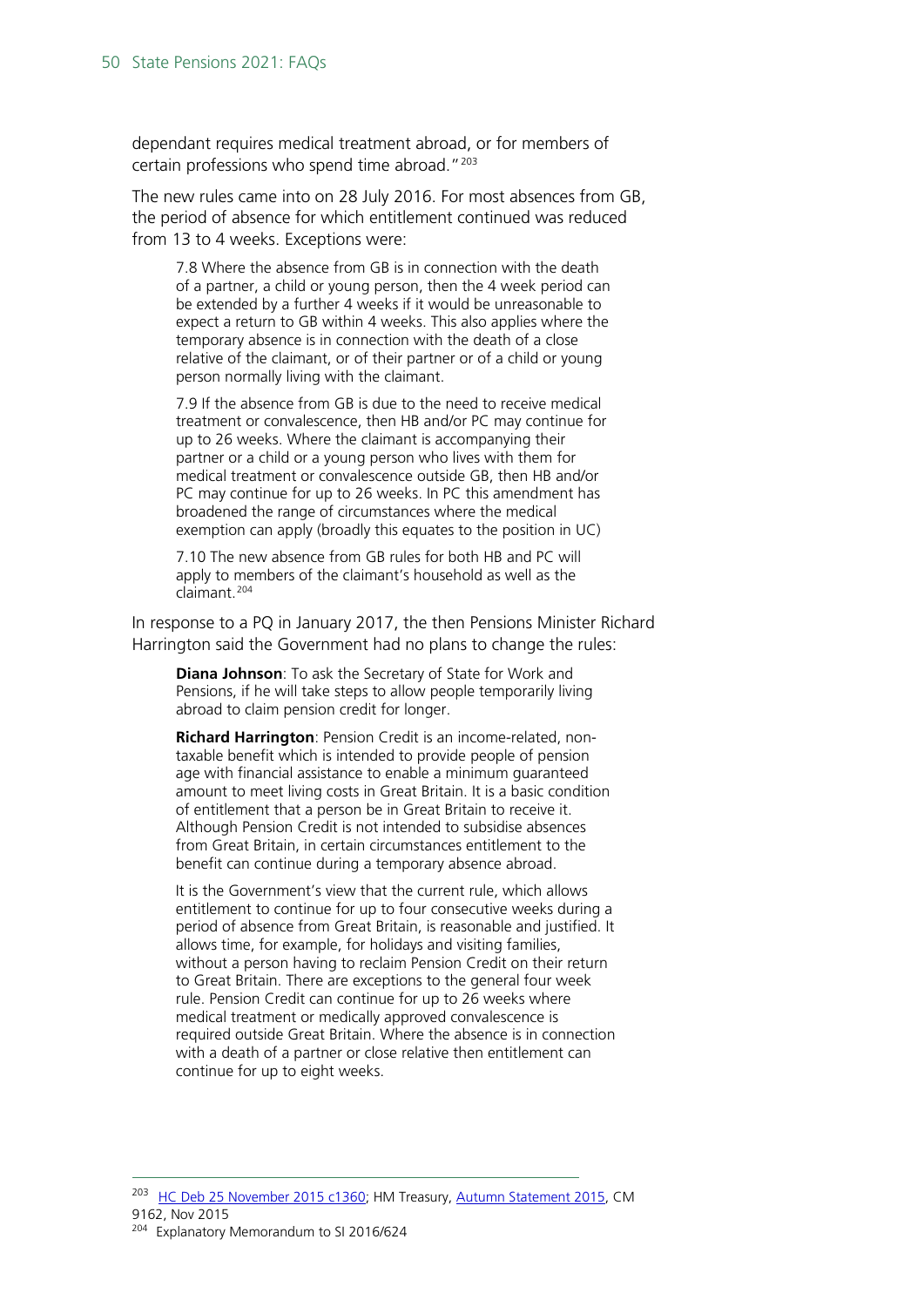This approach aligns Pension Credit and Housing Benefit with Universal Credit and provides consistency across these benefits and we have no plans to change this.<sup>[205](#page-50-1)</sup>

## <span id="page-50-0"></span>What if someone has lived abroad?

Pension Credit is a means-tested benefit, so entitlement is subject to residence and immigration status tests.<sup>[206](#page-50-2)</sup> DWP's guide to Pension [Credit](https://www.gov.uk/government/uploads/system/uploads/attachment_data/file/605534/withdrawn-pension-credit-detailed-guide-pc10s.pdf) explains:

Certain rules apply for people who have come to live in GB (England, Scotland and Wales) from another country (including returning British citizens) and who want to get Pension Credit.

Whether your customer can get Pension Credit will depend on their residence or immigration status. They will also have to satisfy the normal Pension Credit rules, including the requirement to have the right to reside and to be able to be treated as factually habitually resident (known as the Habitual Residence Test).

#### **General rules**

In general, your customer can get Pension Credit as usual if they:

- satisfy the habitual residence test
- are eligible under the normal Pension Credit rules

#### **Special rules**

There are special rules for people in GB as a result of a [written](https://assets.publishing.service.gov.uk/government/uploads/system/uploads/attachment_data/file/898908/pc10s-a-detailed-guide-to-pension-credit-for-advisers.pdf)  [maintenance undertaking](https://assets.publishing.service.gov.uk/government/uploads/system/uploads/attachment_data/file/898908/pc10s-a-detailed-guide-to-pension-credit-for-advisers.pdf)

#### **More information**

For more information about immigration issues, see UK Visas and [immigration pages.](https://www.gov.uk/contact-ukvi-inside-outside-uk)

DWP goes on to explain what it means to satisfy the habitual residence test - the individual must first demonstrate that they have a 'right to reside' in the UK and then that they can be 'treated as factually habitually resident in the Common Travel Area (that is, the UK, the Republic of Ireland, the Channel Islands or the Isle of Man) before they can get Pension Credit.' For more information, see pp75-6 of DWP's [Guide to Pension Credit](https://www.gov.uk/government/uploads/system/uploads/attachment_data/file/605534/withdrawn-pension-credit-detailed-guide-pc10s.pdf) (April 2020).

### **For more detail, see**

DWP, [Decision](https://www.gov.uk/government/publications/decision-makers-guide-vol-2-international-subjects-staff-guide)  [Makers Guide,](https://www.gov.uk/government/publications/decision-makers-guide-vol-2-international-subjects-staff-guide) Ch 7 Part 3 (Habitual residence and right to reside IS, JSA and SPC)

<span id="page-50-2"></span><span id="page-50-1"></span><sup>&</sup>lt;sup>205</sup> [PQ 61407](http://www.parliament.uk/written-questions-answers-statements/written-question/commons/2017-01-24/61407) 30 January 2017

<sup>&</sup>lt;sup>206</sup> [State Pension Credit Regulations 2002 \(SI 2002/1792\)](http://www.legislation.gov.uk/uksi/2002/1792), reg 2